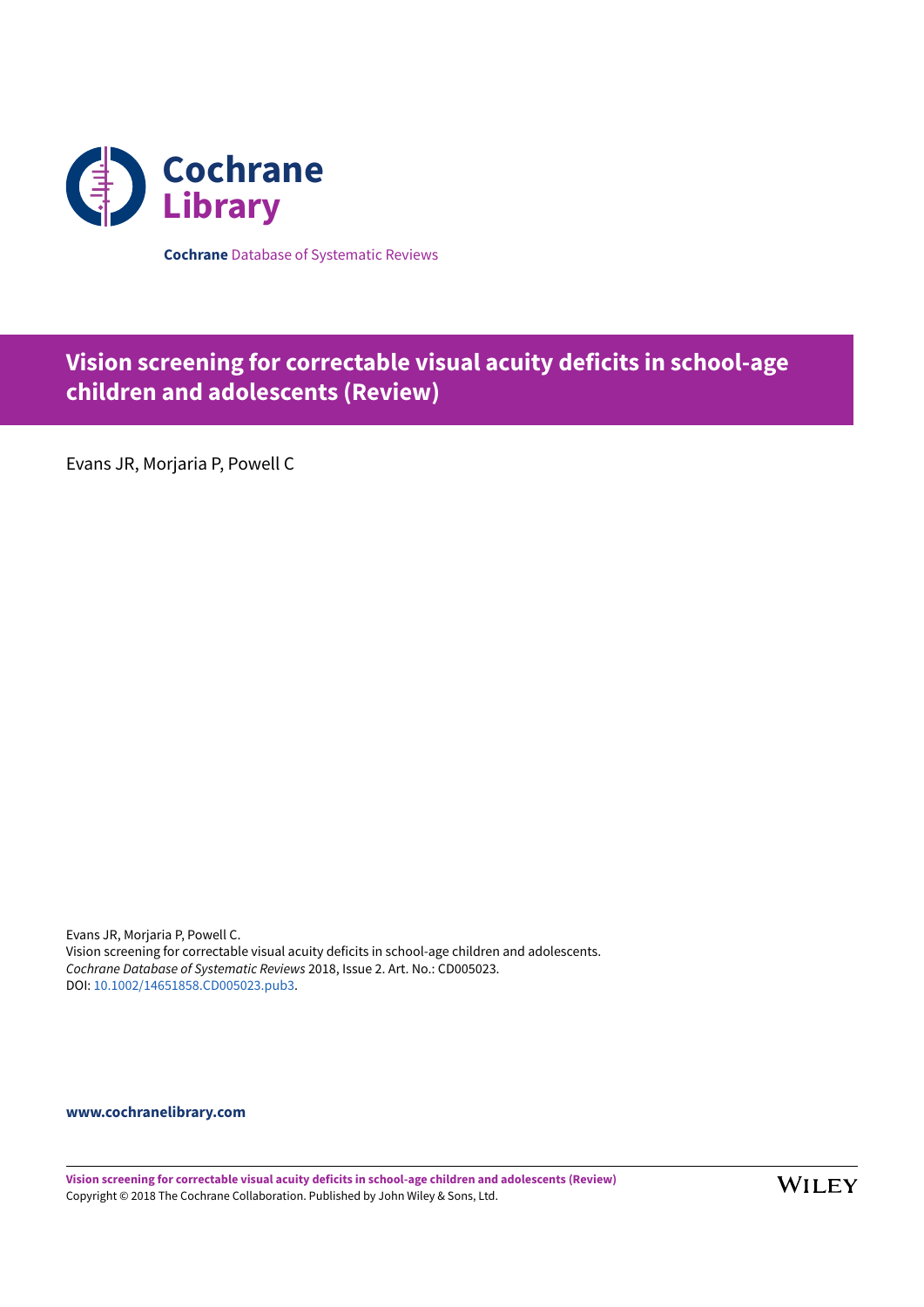

## **TABLE OF CONTENTS**

|                                                                                                                                                                                                                                | 1              |
|--------------------------------------------------------------------------------------------------------------------------------------------------------------------------------------------------------------------------------|----------------|
|                                                                                                                                                                                                                                | $\overline{2}$ |
|                                                                                                                                                                                                                                | $\overline{4}$ |
|                                                                                                                                                                                                                                | 10             |
|                                                                                                                                                                                                                                | 11             |
|                                                                                                                                                                                                                                | 11             |
|                                                                                                                                                                                                                                | 13             |
|                                                                                                                                                                                                                                | 14             |
|                                                                                                                                                                                                                                | 18             |
|                                                                                                                                                                                                                                | 20             |
|                                                                                                                                                                                                                                | 22             |
|                                                                                                                                                                                                                                | 24             |
|                                                                                                                                                                                                                                | 25             |
|                                                                                                                                                                                                                                | 25             |
|                                                                                                                                                                                                                                | 26             |
|                                                                                                                                                                                                                                | 29             |
|                                                                                                                                                                                                                                | 50             |
|                                                                                                                                                                                                                                | 50             |
|                                                                                                                                                                                                                                | 50             |
|                                                                                                                                                                                                                                | 51             |
|                                                                                                                                                                                                                                | 53             |
|                                                                                                                                                                                                                                | 53             |
|                                                                                                                                                                                                                                | 54             |
|                                                                                                                                                                                                                                | 54             |
| SOURCES OF SUPPORT Entertainment and the contract of the contract of the contract of the contract of the contract of the contract of the contract of the contract of the contract of the contract of the contract of the contr | 54             |
|                                                                                                                                                                                                                                | 54             |
|                                                                                                                                                                                                                                | 55             |
|                                                                                                                                                                                                                                |                |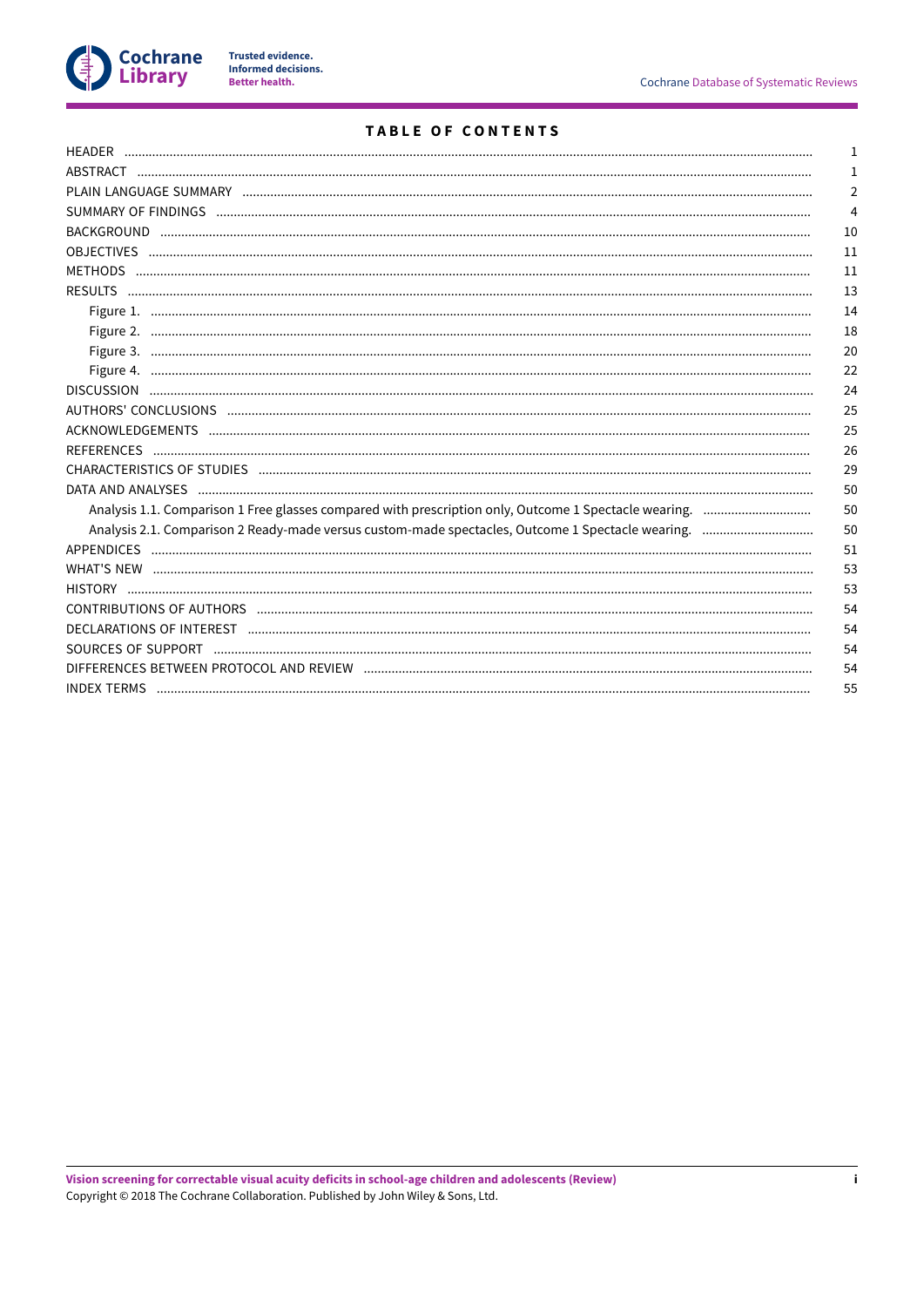## <span id="page-2-0"></span>**[Intervention Review]**

# **Vision screening for correctable visual acuity deficits in school-age children and adolescents**

Jennifer R Evans<sup>1</sup>, Priya Morjaria<sup>2</sup>, Christine Powell<sup>3</sup>

1Cochrane Eyes and Vision, ICEH, London School of Hygiene & Tropical Medicine, London, UK. 2London School of Hygiene & Tropical Medicine, London, UK. <sup>3</sup>Department of Ophthalmology, Royal Victoria Infirmary, Newcastle upon Tyne, UK

**Contact address:** Jennifer R Evans, Cochrane Eyes and Vision, ICEH, London School of Hygiene & Tropical Medicine, Keppel Street, London, WC1E 7HT, UK. [jennifer.evans@lshtm.ac.uk.](mailto:jennifer.evans@lshtm.ac.uk)

**Editorial group:** Cochrane Eyes and Vision Group **Publication status and date:** New search for studies and content updated (conclusions changed), published in Issue 2, 2018.

**Citation:** Evans JR, Morjaria P, Powell C. Vision screening for correctable visual acuity deficits in school-age children and adolescents. *Cochrane Database of Systematic Reviews* 2018, Issue 2. Art. No.: CD005023. DOI: [10.1002/14651858.CD005023.pub3](https://doi.org/10.1002%2F14651858.CD005023.pub3).

Copyright © 2018 The Cochrane Collaboration. Published by John Wiley & Sons, Ltd.

## **A B S T R A C T**

#### <span id="page-2-1"></span>**Background**

Although the benefits of vision screening seem intuitive, the value of such programmes in junior and senior schools has been questioned. In addition there exists a lack of clarity regarding the optimum age for screening and frequency at which to carry out screening.

### **Objectives**

To evaluate the effectiveness of vision screening programmes carried out in schools to reduce the prevalence of correctable visual acuity deficits due to refractive error in school-age children.

#### **Search methods**

We searched the Cochrane Central Register of Controlled Trials (CENTRAL) (which contains the Cochrane Eyes and Vision Trials Register) (2017, Issue 4); Ovid MEDLINE; Ovid Embase; the ISRCTN registry; ClinicalTrials.gov and the ICTRP. The date of the search was 3 May 2017.

#### **Selection criteria**

We included randomised controlled trials (RCTs), including cluster-randomised trials, that compared vision screening with no vision screening, or compared interventions to improve uptake of spectacles or efficiency of vision screening.

#### **Data collection and analysis**

Two review authors independently screened search results and extracted data. Our pre-specified primary outcome was uncorrected, or suboptimally corrected, visual acuity deficit due to refractive error six months after screening. Pre-specified secondary outcomes included visual acuity deficit due to refractive error more than six months after screening, visual acuity deficit due to causes other than refractive error, spectacle wearing, quality of life, costs, and adverse effects. We graded the certainty of the evidence using GRADE.

#### **Main results**

We identified seven relevant studies. Five of these studies were conducted in China with one study in India and one in Tanzania. A total of 9858 children aged between 10 and 18 years were randomised in these studies, 8240 of whom (84%) were followed up between one and eight months after screening. Overall we judged the studies to be at low risk of bias. None of these studies compared vision screening for correctable visual acuity deficits with not screening.

Two studies compared vision screening with the provision of free spectacles versus vision screening with no provision of free spectacles (prescription only). These studies provide high-certainty evidence that vision screening with provision of free spectacles results in a higher

**Vision screening for correctable visual acuity deficits in school-age children and adolescents (Review)** Copyright © 2018 The Cochrane Collaboration. Published by John Wiley & Sons, Ltd.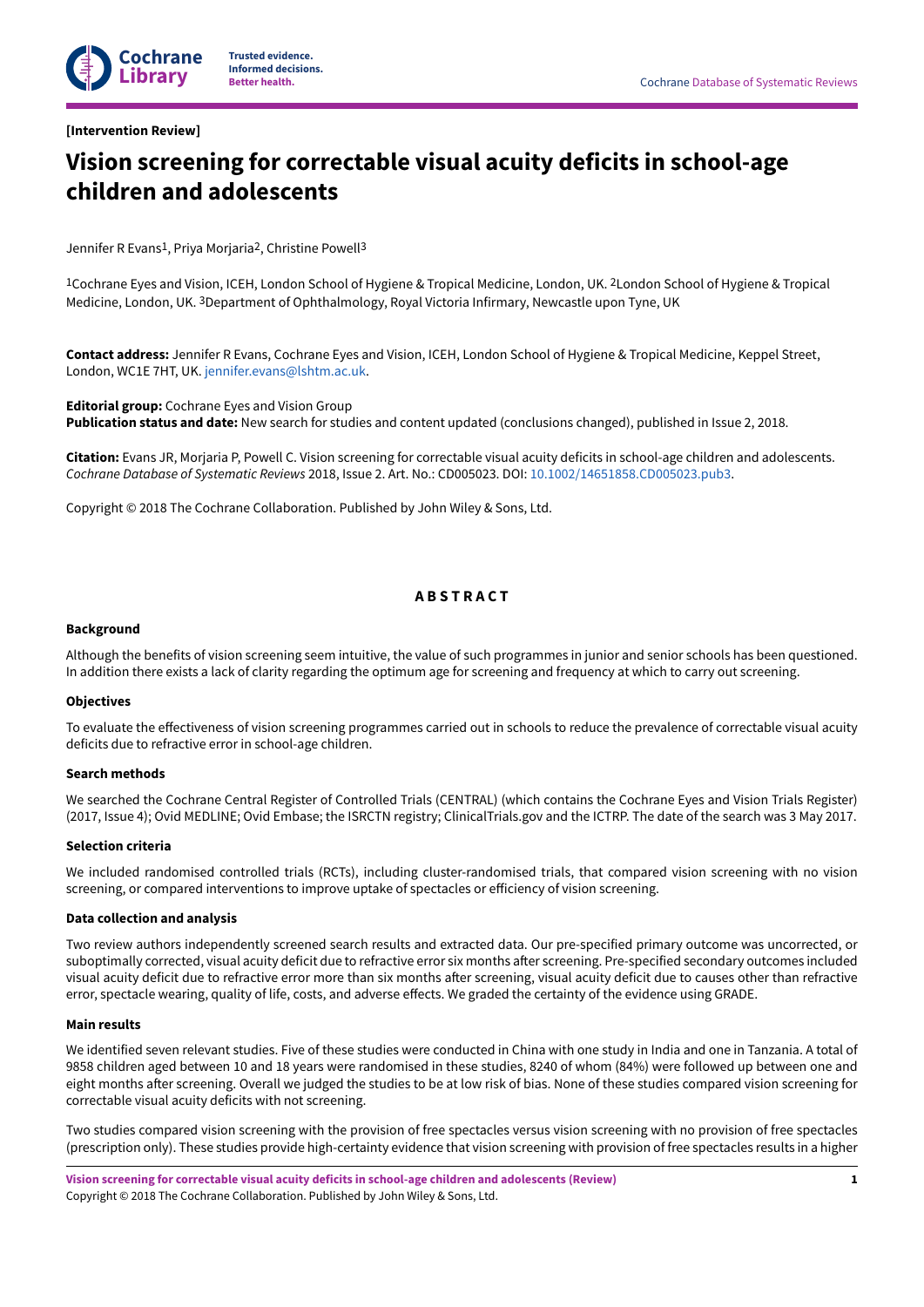

proportion of children wearing spectacles than if vision screening is accompanied by provision of a prescription only (risk ratio (RR) 1.60, 95% confidence interval (CI) 1.34 to 1.90; 1092 participants). The studies suggest that if approximately 250 per 1000 children given vision screening plus prescription only are wearing spectacles at follow-up (three to six months) then 400 per 1000 (335 to 475) children would be wearing spectacles after vision screening and provision of free spectacles. Low-certainty evidence suggested better educational attainment in children in the free spectacles group (adjusted difference 0.11 in standardised mathematics score, 95% CI 0.01 to 0.21, 1 study, 2289 participants). Costs were reported in one study in Tanzania in 2008 and indicated a relatively low cost of screening and spectacle provision (low-certainty evidence). There was no evidence of any important effect of provision of free spectacles on uncorrected visual acuity (mean difference -0.02 logMAR (95% CI adjusted for clustering -0.04 to 0.01) between the groups at follow-up (moderate-certainty evidence). Other pre-specified outcomes of this review were not reported.

Two studies explored the eHect of an educational intervention in addition to vision screening on spectacle wear. There was moderatecertainty evidence of little apparent effect of the education interventions investigated in these studies in addition to vision screening, compared to vision screening alone for spectacle wearing (RR 1.11, 95% CI 0.95 to 1.31, 1 study, 3177 participants) or related outcome spectacle purchase (odds ratio (OR) 0.84, 95% CI 0.55 to 1.31, 1 study, 4448 participants). Other pre-specified outcomes of this review were not reported.

Three studies compared vision screening with ready-made spectacles versus vision screening with custom-made spectacles. These studies provide moderate-certainty evidence of no clinically meaningful differences between the two types of spectacles. In one study, mean logMAR acuity in better and worse eye was similar between groups: mean difference (MD) better eye 0.03 logMAR, 95% CI 0.01 to 0.05; 414 participants; MD worse eye 0.06 logMAR, 95% CI 0.04 to 0.08; 414 participants). There was high-certainty evidence of no important difference in spectacle wearing (RR0.98, 95% CI0.91 to 1.05; 1203 participants) between the two groups and moderate-certainty evidence of no important diHerence in quality of life between the two groups (the mean quality-of-life score measured using the National Eye Institute Refractive Error Quality of Life scale 42 was 1.42 better (1.04 worse to 3.90 better) in children with ready-made spectacles (1 study of 188 participants). Although none of the studies reported on costs directly, ready-made spectacles are cheaper and may represent considerable cost-savings for vision screening programmes in lower income settings. There was low-certainty evidence of no important diHerence in adverse eHects between the two groups. Adverse eHects were reported in one study and were similar between groups. These included blurred vision, distorted vision, headache, disorientation, dizziness, eyestrain and nausea.

#### **Authors' conclusions**

Vision screening plus provision of free spectacles improves the number of children who have and wearthe spectacles they need compared with providing a prescription only. This may lead to better educational outcomes. Health education interventions, as currently devised and tested, do not appear to improve spectacle wearing in children. In lower-income settings, ready-made spectacles may provide a useful alternative to expensive custom-made spectacles.

## <span id="page-3-0"></span>**P L A I N L A N G U A G E S U M M A R Y**

#### **Screening school-age children and adolescents for reduced vision caused by the need for spectacles**

#### **What is the aim of this review?**

The aim of this Cochrane Review was to find out if vision screening of school-age children and adolescents reduces the number of children who need spectacles but who either don't have any or who are wearing the wrong prescription.

#### **Key messages**

Vision screening and provision of free spectacles improves the number of children who have and wear the spectacles they need. In lowerincome settings, ready-made spectacles may provide a useful alternative to expensive custom-made spectacles.

#### **What was studied in the review?**

Worldwide, an unmet need for corrective spectacles is the leading cause of reduced vision in children; short-sightedness (unable to see objects in the distance clearly) has become the commonest eye condition. Reduced vision may aHect academic performance and therefore choice of occupation and socio-economic status in adult life. It can also be associated with other symptoms such as headaches. Vision screening programmes designed to identify children who need spectacles have therefore been introduced into schools. Such programmes improve access to health care for some children who would not otherwise have it, but the value of these screening programmes is debatable. This review was therefore designed to collect and evaluate any evidence regarding how well such programmes are working.

#### **What are the main results of the review?**

Cochrane Review authors found seven relevant studies. These studies tested ways of improving the take-up of spectacle prescriptions given as part of a screening programme. Five studies were from China, one from India and one from Tanzania. These studies compared: vision screening with free spectacles with vision screening alone; vision screening with education with vision screening alone; and vision screening and ready-made spectacles with vision screening and custom-made spectacles.

The review shows that:

• There are no studies comparing vision screening with no vision screening (evidence gap).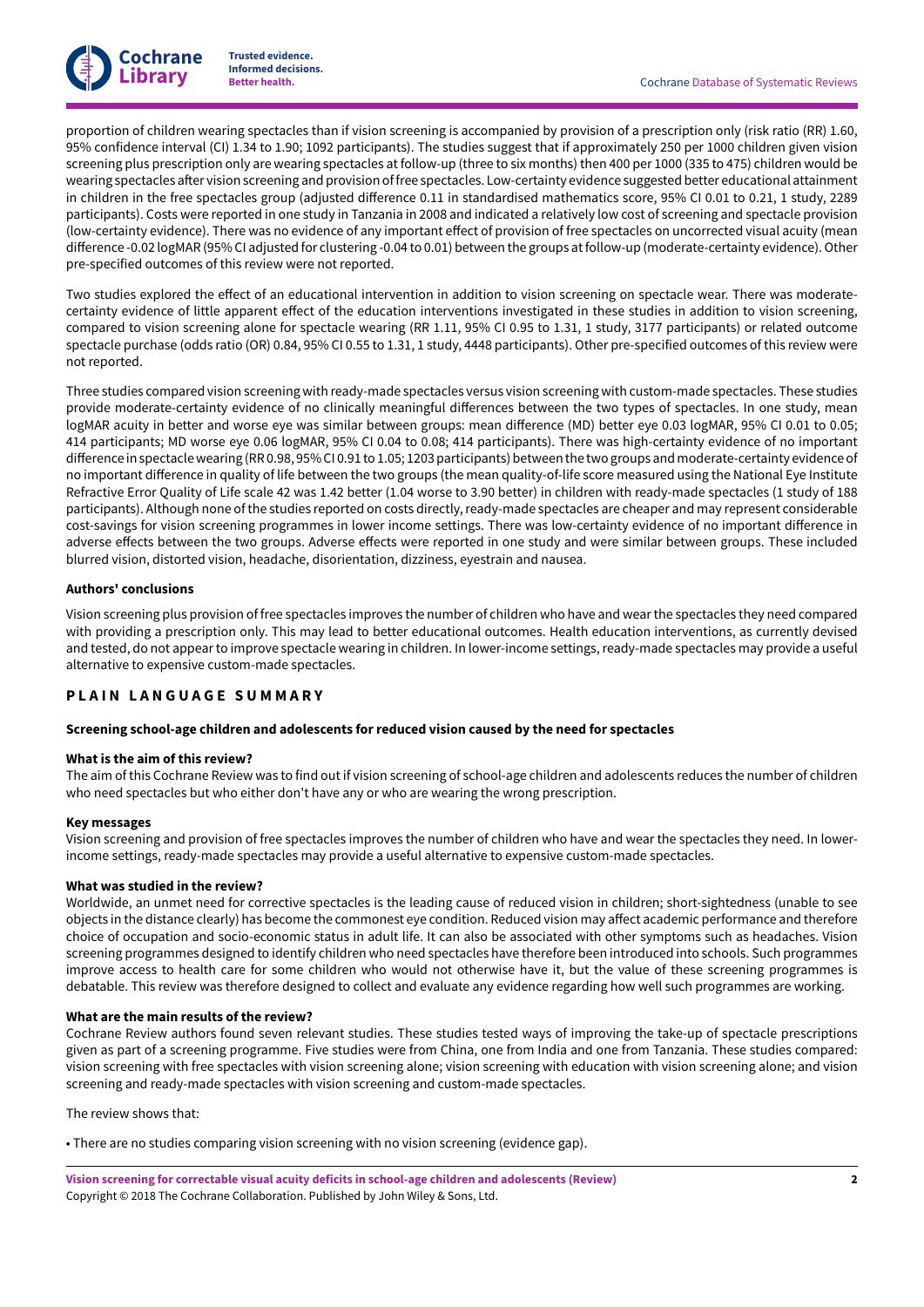

• Vision screening with provision of free spectacles results in more children wearing spectacles after screening compared with giving the children a prescription on its own (high-certainty evidence). Children in the free-spectacle group had better educational attainment (lowcertainty evidence).

• Vision screening with health education designed to increase spectacle uptake did not appear to improve the number of children wearing spectacles after screening compared with no education (moderate-certainty evidence).

• Ready-made and custom-made spectacles appear to give similar visual results and similar spectacle wearing (moderate- and highcertainty evidence).

## **How up-to-date is this review?**

Cochrane Review authors searched for studies that had been published up to 3 May 2017.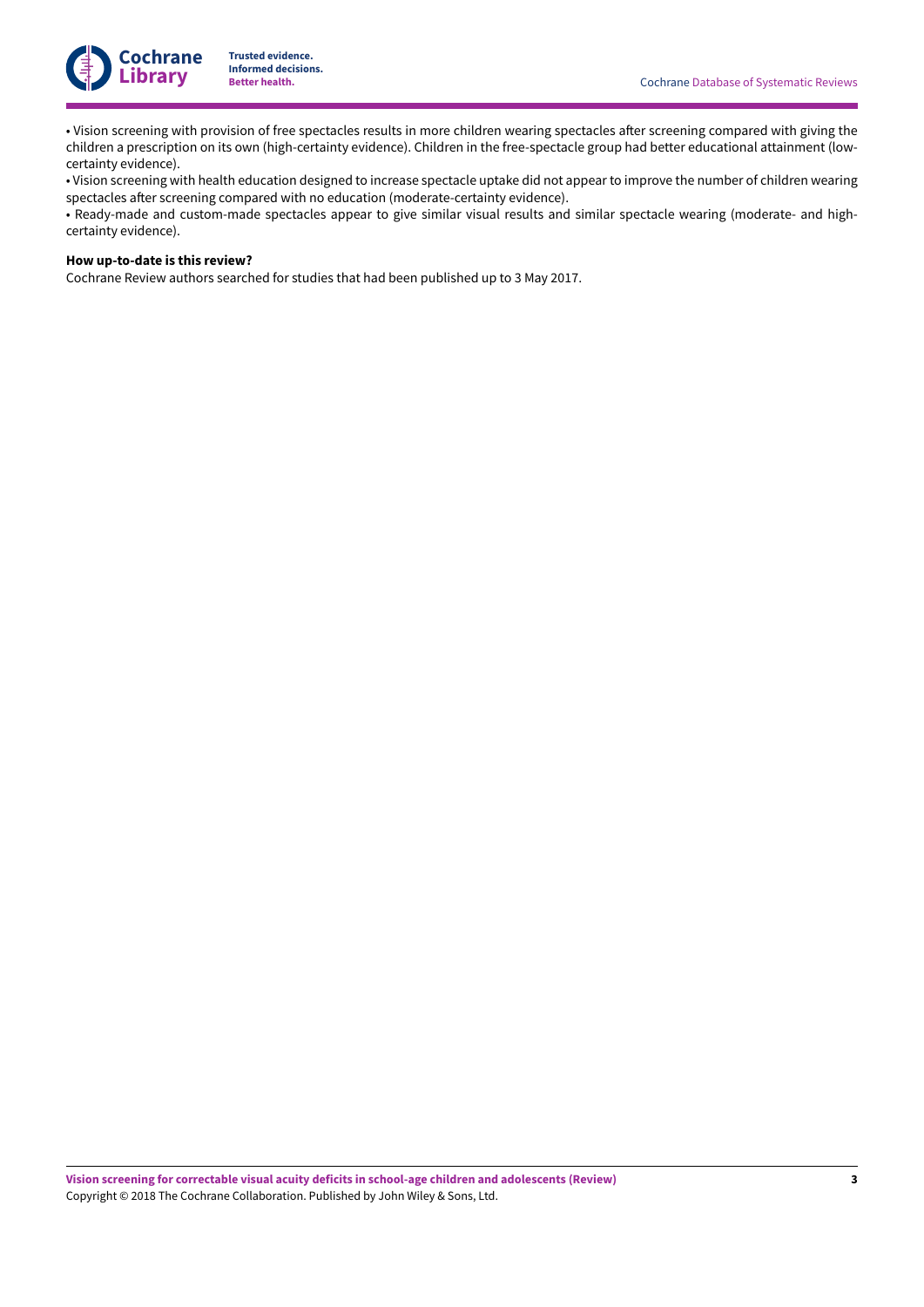## **S U M M A R Y O F F I N D I N G S**

**Summary of findings for the main comparison. Free spectacles versus no free spectacles (prescription only)**

Vision screening and provision of free spectacles compared with vision screening and provision of prescription for correctable visual acuity deficits in school-age **children and adolescents**

**Patient or population**: school-age children and adolescents

**Settings**: schools

**Vision**

**screening**

Copyright © 2018

The

Cochrane

Collaboration.

Published

হ John

Wiley & Sons,

ltd.<br>E

**for**

**correctable**

**visual**

**acuity**

**deficits in**

**school-age**

<span id="page-5-0"></span>**children**

**and**

<span id="page-5-1"></span>**adolescents**

**(Review)**

**Intervention**: vision screening and provision of free spectacles

**Comparison**: vision screening and provision of prescription

| <b>Outcomes</b>                                                                                       | Illustrative comparative risks* (95% CI)               |                              | <b>Relative effect</b><br>(95% CI) | No of participants<br>(studies) | <b>Certainty of</b><br>the evidence | <b>Comments</b> |  |
|-------------------------------------------------------------------------------------------------------|--------------------------------------------------------|------------------------------|------------------------------------|---------------------------------|-------------------------------------|-----------------|--|
|                                                                                                       | <b>Corresponding risk</b><br>Assumed risk <sup>1</sup> |                              |                                    |                                 | (GRADE)                             |                 |  |
|                                                                                                       | prescription                                           | free spectacles              |                                    |                                 |                                     |                 |  |
| <b>Uncorrected visual</b><br>acuity deficit due to<br>refractive error<br>Follow-up: 6 months         | $\overline{a}$                                         |                              | $\sim$                             |                                 |                                     | Not reported    |  |
| <b>Uncorrected visual</b><br>acuity deficit due to<br>refractive error                                | $\overline{a}$                                         |                              | $\sim$                             |                                 |                                     | Not reported    |  |
| Follow-up: more<br>than 6 months                                                                      |                                                        |                              |                                    |                                 |                                     |                 |  |
| <b>Visual acuity deficit</b><br>due causes oth-<br>er than refractive<br>error Follow-up: 6<br>months | $\overline{\phantom{a}}$                               |                              | $\sim$                             |                                 |                                     | Not reported    |  |
| <b>Spectacle wearing</b>                                                                              | Low uptake of spectacles                               |                              | <b>RR</b> 1.60                     | 1092                            | $\oplus \oplus \oplus$<br>High      |                 |  |
| Follow-up: 6 months                                                                                   | 250 per 1000                                           | 400 per 1000<br>(335 to 475) | $(1.34 \text{ to } 1.90)$          | (2 RCTs)                        |                                     |                 |  |

**C o c hra n e Lib r a r y**

**4**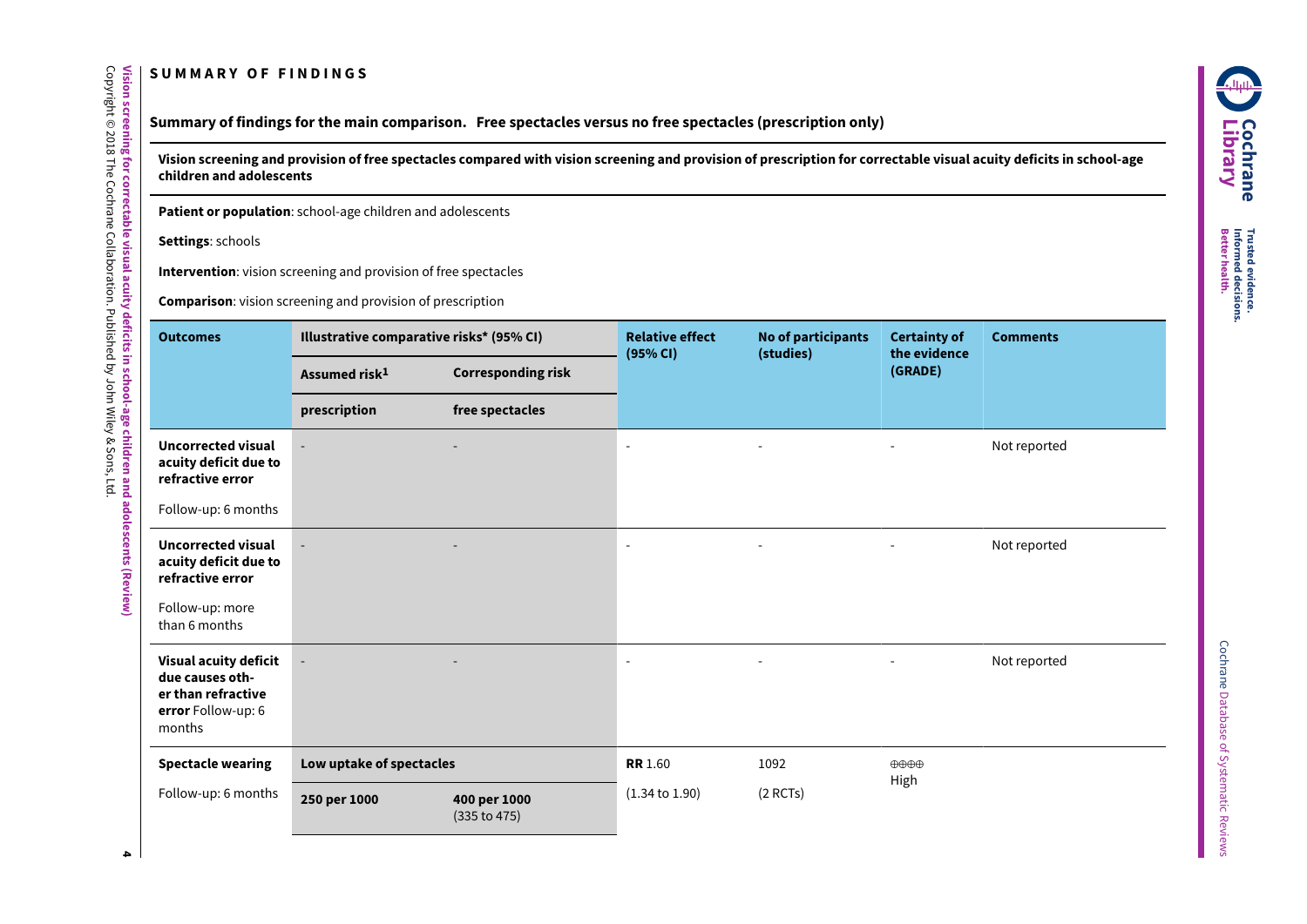|                                                                                       | <b>High uptake of spectacles</b> |                                                                                                                                                                                              |                                                                                                                                                                                                                                                                                                                                                                                                                                                                                                                                                 |                                                       |                                                                                                                                                                                                                                                                                                                                         |
|---------------------------------------------------------------------------------------|----------------------------------|----------------------------------------------------------------------------------------------------------------------------------------------------------------------------------------------|-------------------------------------------------------------------------------------------------------------------------------------------------------------------------------------------------------------------------------------------------------------------------------------------------------------------------------------------------------------------------------------------------------------------------------------------------------------------------------------------------------------------------------------------------|-------------------------------------------------------|-----------------------------------------------------------------------------------------------------------------------------------------------------------------------------------------------------------------------------------------------------------------------------------------------------------------------------------------|
|                                                                                       | 750 per 1000                     | 1000 per 1000<br>(1000 to 1000)                                                                                                                                                              |                                                                                                                                                                                                                                                                                                                                                                                                                                                                                                                                                 |                                                       |                                                                                                                                                                                                                                                                                                                                         |
| <b>Quality of life</b><br>Follow-up: 6 months                                         |                                  |                                                                                                                                                                                              | 2289<br>(1 RCT)                                                                                                                                                                                                                                                                                                                                                                                                                                                                                                                                 | $\oplus \oplus \ominus$<br>Low <sup>2</sup>           | In one study in China, chil-<br>dren who received free<br>spectacles had better edu-<br>cational attainment as mea-<br>sured by a standardised<br>mathematics score (adjust-<br>ed difference 0.11 (95% CI<br>0.01 to 0.21). This difference<br>is equivalent to approxi-<br>mately half a term (semes-<br>ter) of additional learning. |
| Cost                                                                                  |                                  | ed free and 26% if spectacles were only prescribed.                                                                                                                                          | In one study in Tanzania in 2008 the overall cost of screening and spectacle provision for each<br>screened student was USD 0.87. The overall cost of screening and spectacle provision for each stu-<br>dent who used spectacles was USD 46.3 (GBP 23.40) for free spectacles; USD 64.7 (GBP 32.70) for<br>prescribed spectacles. Calculations were based on spectacle use of 47% if spectacles were provid-                                                                                                                                   | ⊕⊕⊝⊝<br>Low <sup>3</sup>                              |                                                                                                                                                                                                                                                                                                                                         |
| <b>Adverse effects</b><br>Follow-up: any time<br>period                               |                                  | pact of free spectacles on uncorrected acuity.                                                                                                                                               | One study investigated the impact of assignment to free spectacles compared with prescription<br>only on uncorrected visual acuity at follow-up. There was a mean difference of -0.02 logMAR (95%<br>CI adjusted for clustering -0.04 to 0.01) between the groups i.e. no evidence of any important im-                                                                                                                                                                                                                                         | $\oplus \oplus \oplus \odot$<br>Moderate <sup>4</sup> | Not reported                                                                                                                                                                                                                                                                                                                            |
|                                                                                       |                                  | based on the assumed risk in the comparison group and the relative effect of the intervention (and its 95% CI).<br>CI: confidence interval; RCT: randomised controlled trial; RR: risk ratio | *The basis for the <b>assumed risk</b> (e.g. the median control group risk across studies) is provided in footnotes. The <b>corresponding risk</b> (and its 95% confidence interval) is                                                                                                                                                                                                                                                                                                                                                         |                                                       |                                                                                                                                                                                                                                                                                                                                         |
| <b>GRADE Working Group grades of evidence</b><br>stantially different<br>ly different |                                  | High-certainty: we are very confident that the true effect lies close to that of the estimate of the effect                                                                                  | Moderate-certainty: we are moderately confident in the effect estimate; the true effect is likely to be close to the estimate of effect, but there is a possibility that it is sub-<br>Low-certainty: we are moderately confident in the effect estimate; the true effect is likely to be close to the estimate of effect, but there is a possibility that it is substantial-<br>Very low-certainty: we have very little confidence in the effect estimate; the true effect is likely to be substantially different from the estimate of effect |                                                       |                                                                                                                                                                                                                                                                                                                                         |

 $^3$  Downgraded 2 levels for indirectness as costs very specific to location (Tanzania) and time period (nearly 10 years ago).

4 Downgraded 1 level for indirectness because average logMAR acuity may not adequately reflect proportion of children with important changes in uncorrected visual acuity.

**5**

Cochrane

**C o c hra n e Lib r a r y**

**Trusted Better**

**Informed**

**decisions. health.**

**evidence.**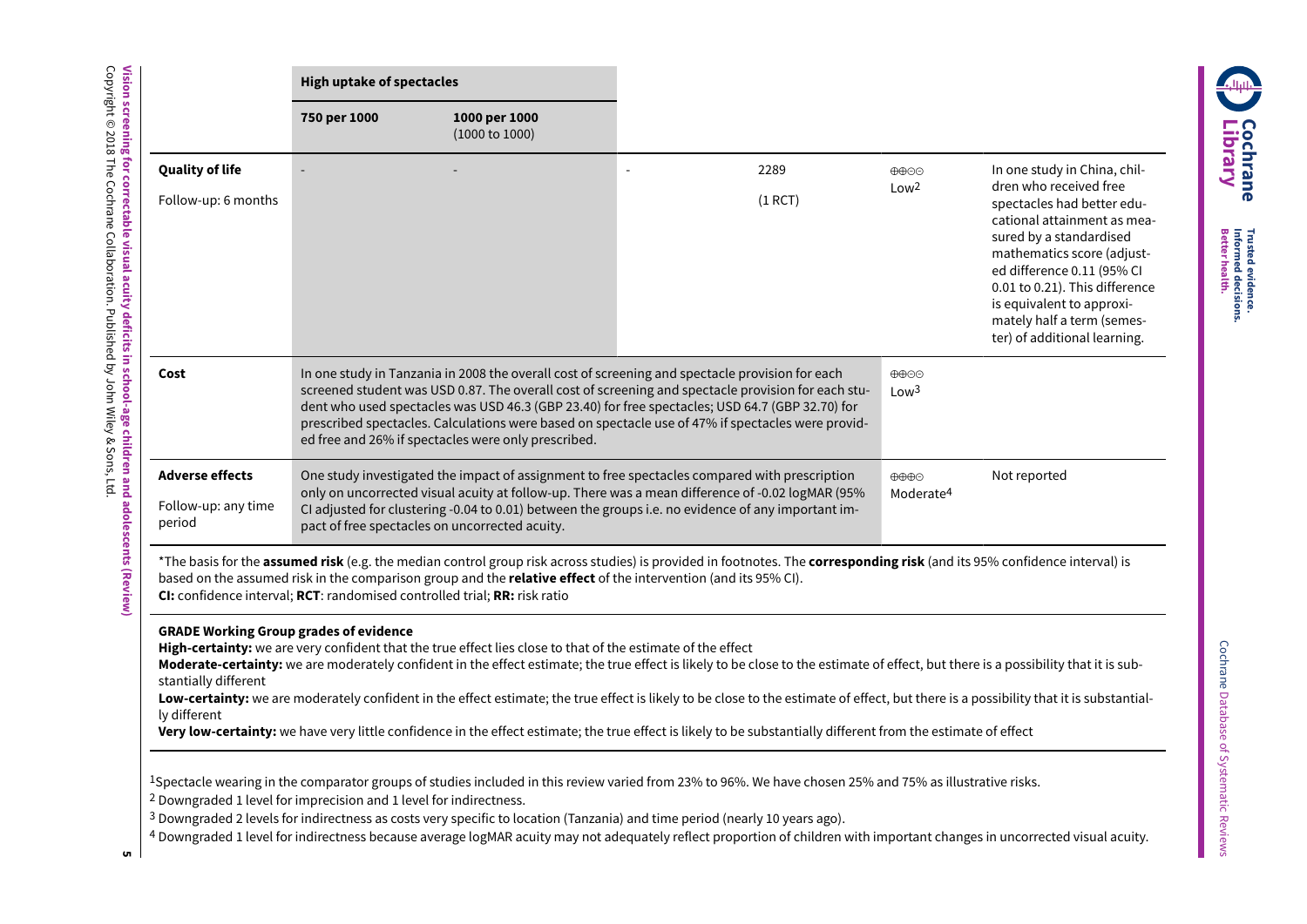## **Summary of findings 2. Educational intervention versus no educational intervention**

Vision screening and educational intervention compared with vision screening and no educational intervention for school-age children and adolescents

**Patient or population**: school-age children and adolescents

**Settings**: schools

**Intervention**: vision screening and educational intervention

**Comparison**: vision screening and no educational intervention

| <b>Outcomes</b>                                                 |                                              | Illustrative comparative risks* (95% CI) | <b>Relative ef-</b><br>fect | No of partici-<br>pants | <b>Certainty of</b><br>the evidence | <b>Comments</b>                                                                                |  |
|-----------------------------------------------------------------|----------------------------------------------|------------------------------------------|-----------------------------|-------------------------|-------------------------------------|------------------------------------------------------------------------------------------------|--|
|                                                                 | Assumed <sup>1</sup> risk                    | <b>Corresponding risk</b>                | (95% CI)                    | (studies)               | (GRADE)                             |                                                                                                |  |
|                                                                 | <b>Educational in-</b><br>tervention         | No educational inter-<br>vention         |                             |                         |                                     |                                                                                                |  |
| Uncorrected visual acuity deficit<br>due to refractive error    | $\overline{\phantom{a}}$                     |                                          | $\sim$                      |                         |                                     | Not reported                                                                                   |  |
| Follow-up: 6 months                                             |                                              |                                          |                             |                         |                                     |                                                                                                |  |
| Uncorrected visual acuity deficit<br>due to refractive error    | $\overline{\phantom{a}}$                     |                                          | ä,                          |                         |                                     | Not reported                                                                                   |  |
| Follow-up: more than 6 months                                   |                                              |                                          |                             |                         |                                     |                                                                                                |  |
| Visual acuity deficit due causes<br>other than refractive error |                                              |                                          | $\sim$                      |                         |                                     | Not reported                                                                                   |  |
| Follow-up: 6 months                                             |                                              |                                          |                             |                         |                                     |                                                                                                |  |
| <b>Spectacle wearing</b>                                        | Low uptake of spectacles                     |                                          | <b>RR</b> 1.11              | 3177                    | $\oplus \oplus \oplus$              | Another study of 4448 partic-                                                                  |  |
| Follow-up: 6 months                                             | 250 per 1000<br>278 per 1000<br>(238 to 328) |                                          | $(0.95 \text{ to } 1.31)$   | $(1$ RCT)               | Moderate <sup>2</sup>               | ipants reported odds ratio of<br>0.84 (0.55 to 1.31) for related<br>outcome spectacle purchase |  |
|                                                                 | <b>High uptake of spectacles</b>             |                                          |                             |                         |                                     |                                                                                                |  |
|                                                                 | 750 per 1000                                 | 833 per 1000<br>(713 to 983)             |                             |                         |                                     |                                                                                                |  |

**C o c hra n e Lib r a r y**

**Trusted Better**

**Informed**

**decisions. health.**

**evidence.**

<span id="page-7-0"></span>**(Review)**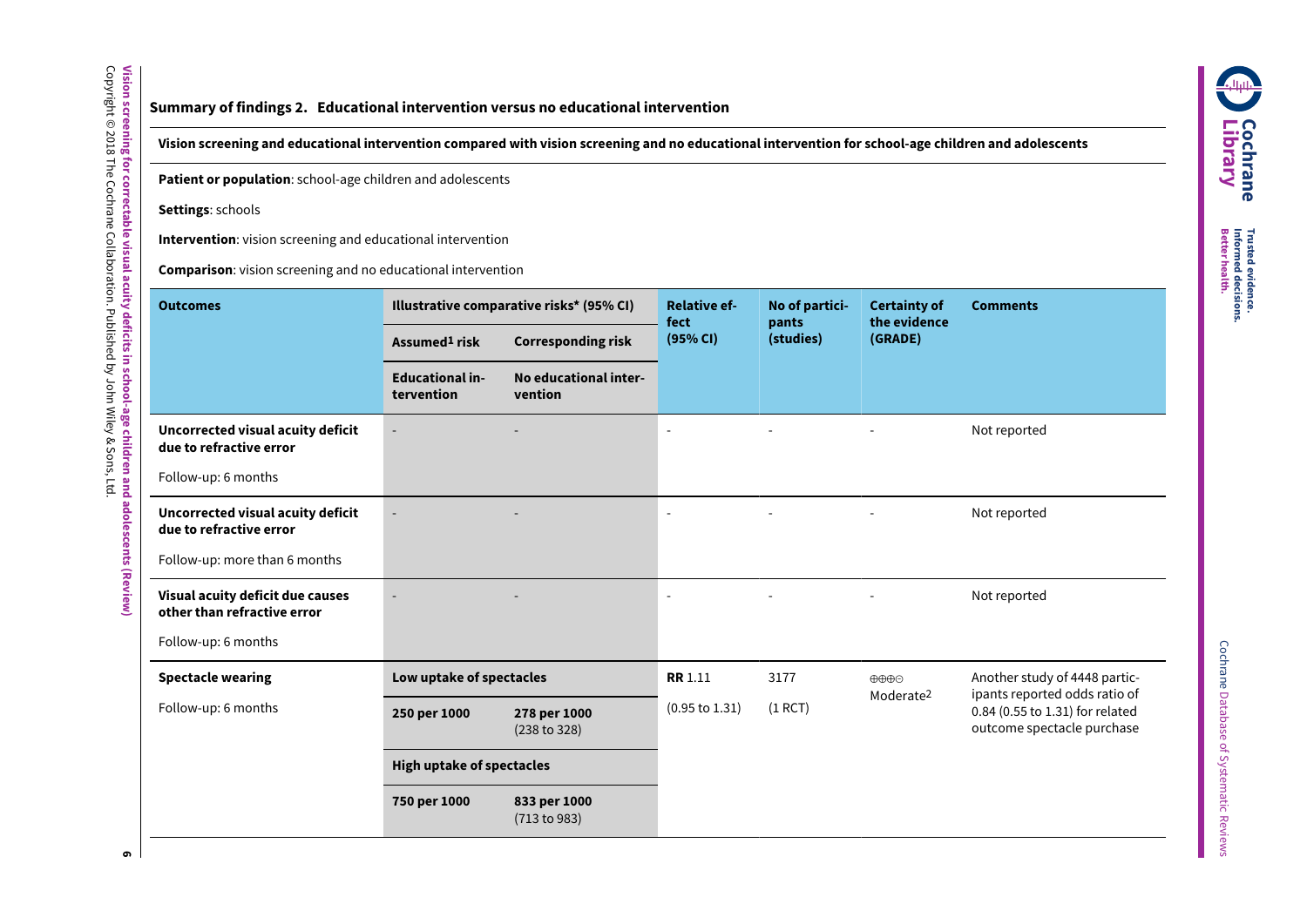| <b>Quality of life</b>                             |                                                                           |                                                                                                                                                                                                                                                                                                            |                     |                    |                         | Not reported                                                                                                                                                                           |
|----------------------------------------------------|---------------------------------------------------------------------------|------------------------------------------------------------------------------------------------------------------------------------------------------------------------------------------------------------------------------------------------------------------------------------------------------------|---------------------|--------------------|-------------------------|----------------------------------------------------------------------------------------------------------------------------------------------------------------------------------------|
| Follow-up: 6 months                                |                                                                           |                                                                                                                                                                                                                                                                                                            |                     |                    |                         |                                                                                                                                                                                        |
| Cost                                               |                                                                           |                                                                                                                                                                                                                                                                                                            |                     |                    |                         | Not reported                                                                                                                                                                           |
| <b>Adverse effects</b>                             |                                                                           |                                                                                                                                                                                                                                                                                                            |                     |                    |                         | Not reported                                                                                                                                                                           |
| Follow-up: any time period                         |                                                                           |                                                                                                                                                                                                                                                                                                            |                     |                    |                         |                                                                                                                                                                                        |
|                                                    | CI: confidence interval; RCT: randomised controlled trial; RR: risk ratio | *The basis for the assumed risk (e.g. the median control group risk across studies) is provided in footnotes. The corresponding risk (and its 95% confidence interval) is<br>based on the assumed risk in the comparison group and the relative effect of the intervention (and its 95% CI).               |                     |                    |                         |                                                                                                                                                                                        |
| stantially different.                              |                                                                           | <b>High-certainty:</b> we are very confident that the true effect lies close to that of the estimate of the effect.<br>Moderate-certainty: we are moderately confident in the effect estimate; the true effect is likely to be close to the estimate of effect, but there is a possibility that it is sub- |                     |                    |                         | Low-certainty: we are moderately confident in the effect estimate; the true effect is likely to be close to the estimate of effect, but there is a possibility that it is substantial- |
| ly different.                                      |                                                                           | Very low-certainty: we have very little confidence in the effect estimate; the true effect is likely to be substantially different from the estimate of effect.                                                                                                                                            |                     |                    |                         |                                                                                                                                                                                        |
| <sup>2</sup> Downgraded one level for imprecision. | Summary of findings 3. Ready-made versus custom-made spectacles           | 1Spectacle wearing in the comparator groups of studies included in this review varied from 23% to 96%. We have chosen 25% and 75% as illustrative risks.                                                                                                                                                   |                     |                    |                         |                                                                                                                                                                                        |
| deficits in school-age children and adolescents    |                                                                           | Vision screening and provision of ready-made spectacles compared with vision screening and provision of custom-made spectacles for correctable visual acuity                                                                                                                                               |                     |                    |                         |                                                                                                                                                                                        |
|                                                    | Patient or population: school-age children and adolescents                |                                                                                                                                                                                                                                                                                                            |                     |                    |                         |                                                                                                                                                                                        |
| <b>Settings: schools</b>                           |                                                                           |                                                                                                                                                                                                                                                                                                            |                     |                    |                         |                                                                                                                                                                                        |
|                                                    | Intervention: vision screening and ready-made spectacles                  |                                                                                                                                                                                                                                                                                                            |                     |                    |                         |                                                                                                                                                                                        |
|                                                    | <b>Comparison:</b> vision screening and custom-made spectacles            |                                                                                                                                                                                                                                                                                                            |                     |                    |                         |                                                                                                                                                                                        |
| <b>Outcomes</b>                                    | Illustrative comparative risks* (95% CI)                                  |                                                                                                                                                                                                                                                                                                            | <b>Relative ef-</b> | No of partici-     | <b>Certainty of</b>     | <b>Comments</b>                                                                                                                                                                        |
|                                                    | Assumed risk <sup>1</sup>                                                 | <b>Corresponding risk</b>                                                                                                                                                                                                                                                                                  | fect<br>(95% CI)    | pants<br>(studies) | the evidence<br>(GRADE) |                                                                                                                                                                                        |

<span id="page-8-0"></span>**7**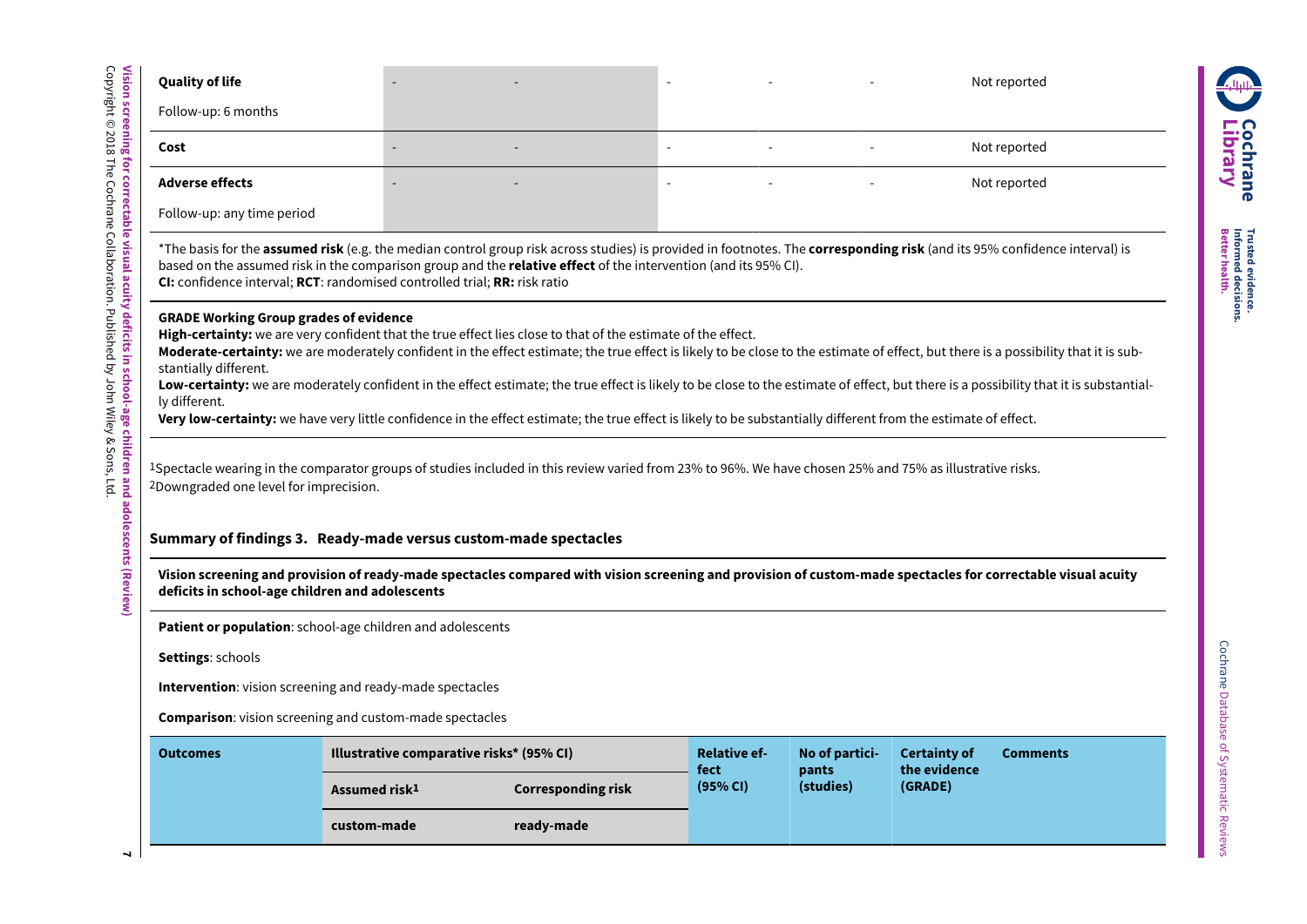| Uncorrected visual acu-<br>ity deficit due to refrac-<br>tive error<br>Follow-up: 6 months                                       |                                                                                                                                                                   |                                                                                                                                                                                            |                             | 414<br>(1 RCT) | $\oplus \oplus \oplus$<br>Moderate <sup>2</sup>       | In one study, mean log-<br>MAR acuity in better and<br>worse eye was similar be-<br>tween groups: MD better<br>eye 0.03 logMAR, 95% CI<br>0.01 to 0.05; MD worse eye<br>0.06 logMAR, 95% CI 0.04<br>to 0.08 |
|----------------------------------------------------------------------------------------------------------------------------------|-------------------------------------------------------------------------------------------------------------------------------------------------------------------|--------------------------------------------------------------------------------------------------------------------------------------------------------------------------------------------|-----------------------------|----------------|-------------------------------------------------------|-------------------------------------------------------------------------------------------------------------------------------------------------------------------------------------------------------------|
| Uncorrected visual acu-<br>ity deficit due to refrac-<br>tive error<br>Follow-up: more than 6                                    | ÷                                                                                                                                                                 |                                                                                                                                                                                            | ÷.                          |                |                                                       | Not reported                                                                                                                                                                                                |
| months<br>Visual acuity deficit due<br>to causes other than re-<br>fractive error                                                |                                                                                                                                                                   |                                                                                                                                                                                            | $\sim$                      |                |                                                       | Not reported                                                                                                                                                                                                |
| Follow-up: 6 months                                                                                                              |                                                                                                                                                                   |                                                                                                                                                                                            |                             |                |                                                       |                                                                                                                                                                                                             |
| <b>Spectacle wearing</b>                                                                                                         | Low uptake of spectacles                                                                                                                                          |                                                                                                                                                                                            | RR 0.98, (0.91<br>to $1.05$ | 1203           | $\oplus \oplus \oplus$<br>High                        |                                                                                                                                                                                                             |
| Follow-up: 6 months                                                                                                              | 250 per 1000                                                                                                                                                      | 245 per 1000                                                                                                                                                                               |                             | (3 RCTs)       |                                                       |                                                                                                                                                                                                             |
|                                                                                                                                  |                                                                                                                                                                   | (228 to 263)                                                                                                                                                                               |                             |                |                                                       |                                                                                                                                                                                                             |
|                                                                                                                                  | <b>High uptake of spectacles</b>                                                                                                                                  |                                                                                                                                                                                            |                             |                |                                                       |                                                                                                                                                                                                             |
|                                                                                                                                  | 750 per 1000                                                                                                                                                      | 735 per 1000                                                                                                                                                                               |                             |                |                                                       |                                                                                                                                                                                                             |
|                                                                                                                                  |                                                                                                                                                                   | (683 to 788)                                                                                                                                                                               |                             |                |                                                       |                                                                                                                                                                                                             |
| <b>Quality of life</b><br>Measured using the NEI-<br>RQL-42. Higher scores are<br>better quality of life.<br>Follow-up: 6 months | The mean change in quality<br>of life score between base-<br>line and follow-up was 4.65<br>(95% CI 2.45 to 6.86) in chil-<br>dren with custom-made<br>spectacles | The mean quality of life<br>score was 1.43 better (1.04<br>worse to 3.90 better) in chil-<br>dren with ready-made spec-<br>tacles.                                                         | ÷.                          | 188<br>(1 RCT) | $\oplus \oplus \oplus \odot$<br>Moderate <sup>3</sup> | Follow-up was 2 months<br>in this study                                                                                                                                                                     |
| Cost                                                                                                                             |                                                                                                                                                                   |                                                                                                                                                                                            | $\sim$                      |                |                                                       | Not reported                                                                                                                                                                                                |
| <b>Adverse effects</b>                                                                                                           |                                                                                                                                                                   | Adverse effects were reported in one study and were similar between groups. These included:<br>blurred vision, distorted vision, headache, disorientation, dizziness, eyestrain and nausea |                             |                | ⊕⊕⊝⊝<br>Low <sup>4</sup>                              |                                                                                                                                                                                                             |

**C o c hra n e Lib r a r y**

**Trusted Better**

**Informed**

**decisions. health.**

**evidence.**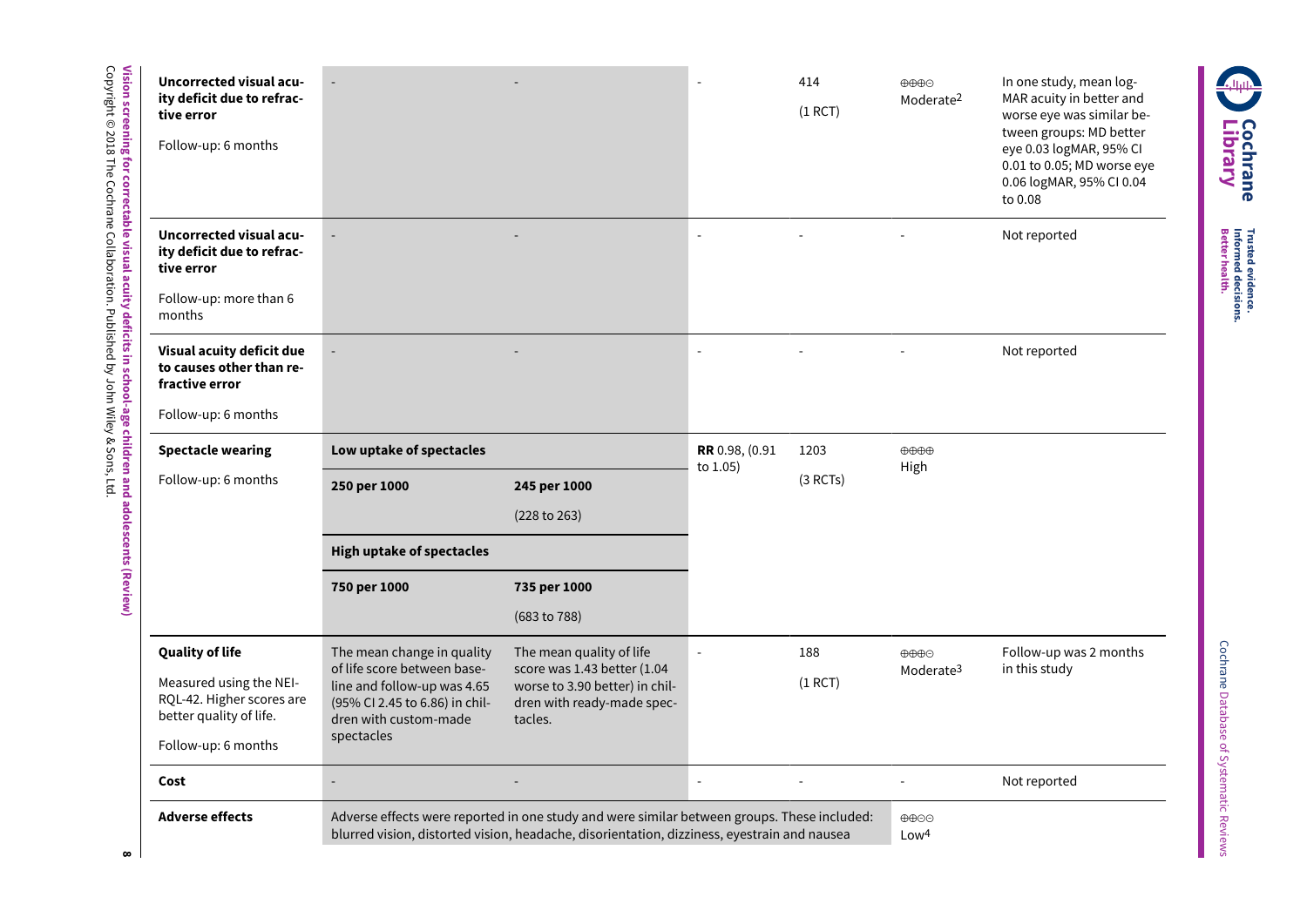

Follow-up: any time period

\*The basis for the **assumed risk** (e.g. the median control group risk across studies) is provided in footnotes. The **corresponding risk** (and its 95% confidence interval) is based on the assumed risk in the comparison group and the **relative effect** of the intervention (and its 95% CI). **CI:** confidence interval; **NEI-RQL-42**: National Eye Institute Refractive Error Quality of Life scale 42; **RR:** risk ratio

## **GRADE Working Group grades of evidence**

**High-certainty:** we are very confident that the true effect lies close to that of the estimate of the effect.

Moderate-certainty: we are moderately confident in the effect estimate; the true effect is likely to be close to the estimate of effect, but there is a possibility that it is substantially different.

Low-certainty: we are moderately confident in the effect estimate; the true effect is likely to be close to the estimate of effect, but there is a possibility that it is substantially different.

**Very low-certainty:** we have very little confidence in the effect estimate; the true effect is likely to be substantially different from the estimate of effect.

1Spectacle wearing in the comparator groups of studies included in this review varied from 23% to 96%. We have chosen 25% and 75% as illustrative risks.

2Downgraded 1 level for indirectness because average logMAR acuity may not adequately reflect proportion of children with uncorrected visual acuity deficit .

3Downgraded 1 level for indirectness as follow-up was 2 months rather than 6 months, pre-specified and reported in only one location (China).

4Downgraded 1 level for imprecision and 1 level for indirectness as only reported in one location (China).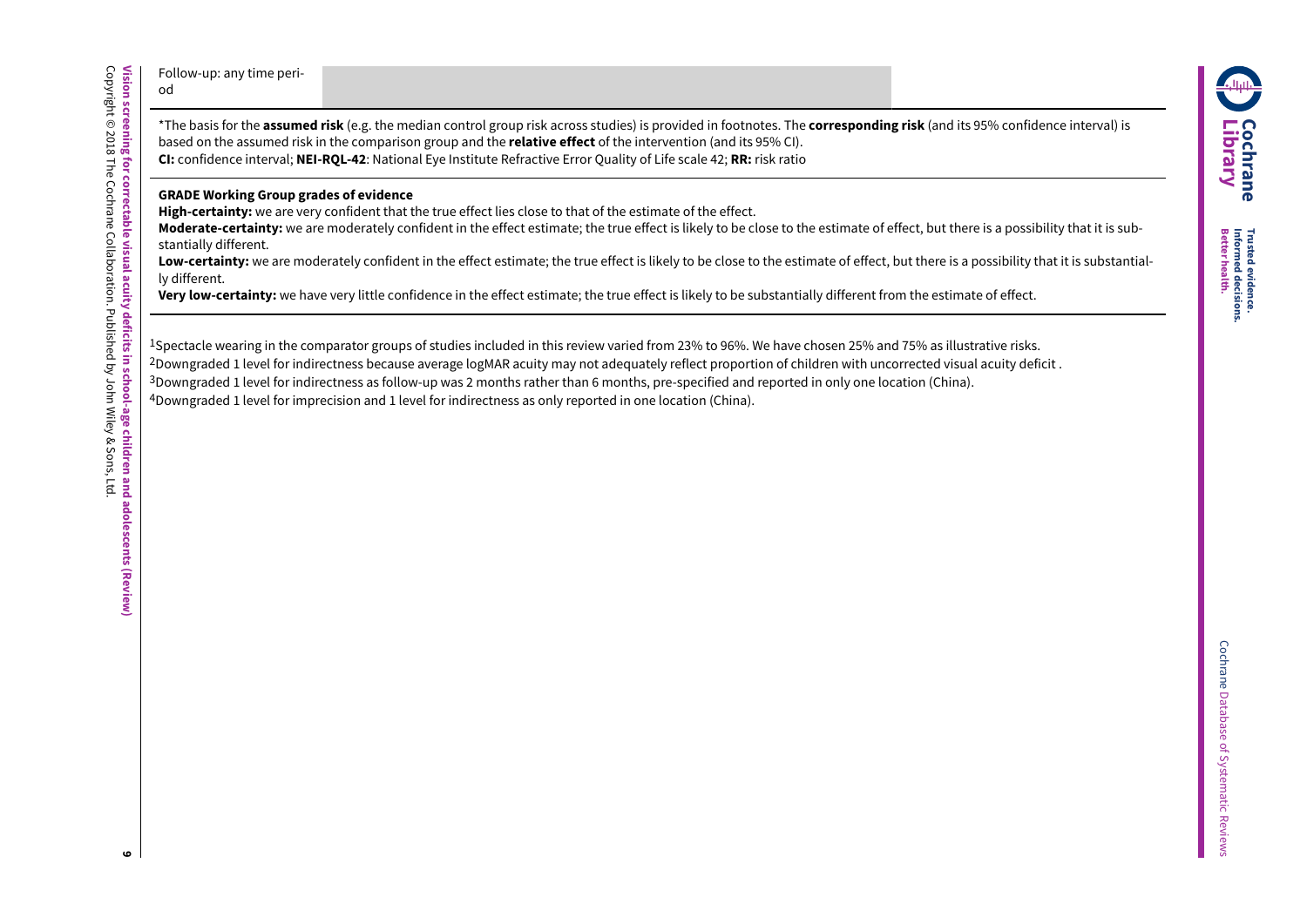

## <span id="page-11-0"></span>**B A C K G R O U N D**

## **Description of the condition**

Refractive error (need for spectacles) can be defined as the inability of an eye to bring parallel rays of light into focus on the retina resulting in a blurred image. There are three types of refractive error. Myopia (short-sightedness) compromises distance vision. Hypermetropia (long-sightedness) compromises near vision and, if severe enough, distance vision as well. Astigmatism, caused by a non-spherical cornea, impairs both distance and near vision.

In normal visual development, changes in refractive error occur over the first few years of life. The majority of full-term babies are hypermetropic at birth ([Banks 1980\)](#page-28-0) but this decreases with growth so that in adult life the preponderance of refractions are around zero or emmetropia [\(Sorsby](#page-29-0) 1964). Most of this change occurs in early childhood [\(Ehrlich 1997](#page-28-1)) in a process known as emmetropisation ([Jensen 1995](#page-28-2)). The main risk factors for development of myopia appear to be intensive education and limited time outdoors [\(Morgan](#page-29-1) 2017). Myopia can be inherited (Yap [1994](#page-30-1)), possibly through the genetic determination of the axial length of the eye ([Canoll 1982](#page-28-3)).

Myopia is a common condition. Some authors estimate that 34% of the world population will be affected by myopia in 2020 (uncertainty interval 26% to 43%) [\(Holden 2016](#page-28-4)). This corresponds to 2620 million people (1976 to 3366 million people). There is considerable global variation in the prevalence of myopia in children. A recent systematic review and meta-analysis of population-based studies suggested that 70% (95% credible interval (CrI) 61% to 77%) of East Asian children have myopia by the time they are 15 years old ([Rudnicka](#page-29-2) 2016). East Asian was defined as Chinese, Japanese, Mongolian and Taiwanese. This high prevalence contrasts with relatively low prevalence in black children living in Africa (6%, 95% CrI 3% to 9%) and slightly higher prevalence in white children (17%, 95% CrI 11% to 25%). This review also provides evidence that there has been a 23% increase in myopia prevalence per decade in East Asian children (adjusted odds ratio per decade 1.23, 95% CrI 1 to 1.55). In contrast over the same period, the prevalence of myopia in white children has appeared to be stable (adjusted odds ratio per decade 0.85, 95% CrI 0.69 to 1.05). However, a study in the UK published since the review was done, has suggested that there has been an increase in myopia prevalence in white children, albeit to a smaller degree (from 7% in the 1960s to 16% between 2006 to 2008) ([McCullough](#page-29-3) 2016).

Uncorrected refractive error is an important cause of visual impairment in children. Approximately 1% of children (13 million) worldwide are estimated to be visually impaired due to uncorrected refractive error (Resnikoff 2008). There is important global variation in the prevalence of visual impairment due to uncorrected refractive error ranging from 0.034% in the Western Pacific Region (A) to 5.94% in China (Resnikoff 2008). Studies show that children with refractive error often do not have spectacles or are not wearing optimal correction ([Sharma 2012\)](#page-29-5).

Uncorrected visual acuity deficit has been shown to have a negative impact on academic performance in some [\(Goldstand](#page-28-5) 2005; [Maples](#page-29-6) [2003](#page-29-6); ) but not all [\(Dirani](#page-28-6) 2010) studies. Qualitative studies have described how uncorrected visual deficits may lead to reduced focus, perseverance and class participation, affecting academic performance and leading to psychosocial stress ([Dudovitz](#page-28-7) 2016),

#### **Description of the intervention**

Vision screening involves testing the visual acuity of children in schools or communities with the aim of identifying children with reduced vision.

Reduced vision is detected at screening using age-appropriate visual acuity tests; commonly letter, picture, illiterate E or Landolt C optotypes. Although visual impairment and refractive error are correlated, the level at which refractive error becomes significant enough to impact on visual performance varies considerably depending on the individual and measurement-specific variables [\(WHO 2002\)](#page-30-2). Data from the Sydney Myopia Study suggests that uncorrected visual acuity of 6/9.5 or less has a high sensitivity (97.8%) and specificity (97.1%) for detecting refractive errors in adolescents [\(Leone](#page-28-8) 2010). Similar results were seen in the NICER study in Northern Ireland (UK) ([O'Donoghue 2012\)](#page-29-7).

Treatment for reduced visual acuity due to refractive error in school age children usually consists of optical correction of the error. Spectacles are a simple and effective means of correcting refractive error and are the most widely used treatment. Contact lenses are used as an alternative to spectacles in specific clinical circumstances (keratoconus, severe anisometropia, high refractive power) mainly in high-income countries but increasingly also in urban centres of low- and middle-income countries.

Provision of optical correction requires measurement of the type and degree of refractive error in each eye. This can be done clinically (by retinoscopy) or by an automated refractometer. The optical centres of the corrective lenses in spectacles must align with the visual axis of each eye. Spectacles without astigmatic correction and where the refractive error is the same in both eyes can be mass produced at low cost. These are known as 'ready-made' spectacles.

Optical correction of the refractive error will result in a more or less immediate improvement in visual acuity to a normal level, if spectacles are worn. Whether or not children wear spectacles is an important determinant of a screening programme's success. The availability, affordability and acceptability of spectacles may affect whether any that are prescribed are actually worn. Barriers to spectacle use are likely to be complex and include cultural and economic factors. Over-prescribing, whereby spectacles are prescribed for insignificant refractive error is probably one important factor leading to a low proportion of children wearing prescribed spectacles [\(Sharma 2012\)](#page-29-5). Other factors may include concerns over appearance, teasing from peers, discomfort, negative parental attitudes, cost, and beliefs that spectacles will lead to weaker eyes.

There is debate as to whether optical correction can result in persistence of a refractive error that might otherwise have naturally resolved or reduced. Animal experiments suggest that emmetropisation may be affected by optical correction ([Hung](#page-28-9) [1995\)](#page-28-9). Currently available evidence from human populations does not provide support for this hypothesis ([Walline](#page-29-8) 2011).

Visual acuity screening programmes vary with regard to who carries out the testing, for example teachers, nurses, optometrists, parents, other volunteers or computer programs [\(Sharma 2012\)](#page-29-5). Vision screening programmes can be provided as part of the government healthcare system or can be run by non-governmental organisations, such as charities or the private sector.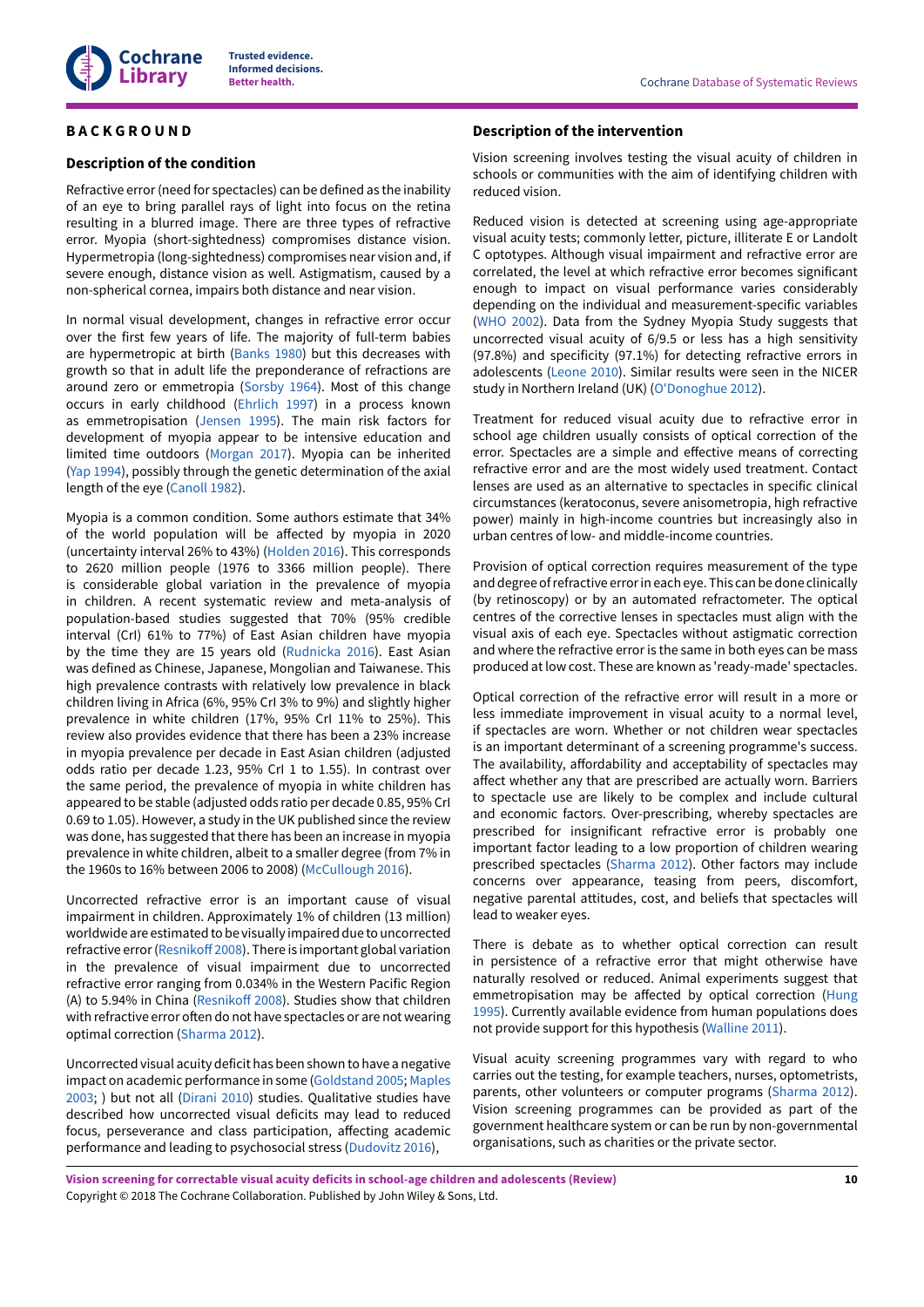

Regular screening activities for correctable visual acuity deficits are concentrated in high-income countries. In Ohio USA, for example, children are screened at kindergarten and then biannually throughout their school careers [\(Ohio 2004\)](#page-29-9); in Sweden visual acuity is measured in pre-school age children and again at seven and 10 years of age [\(Kvarnstrom](#page-28-10) 2001). In the UK routine vision screening is recommended for four- to five-year-old children only ([PHE 2017](#page-29-10)). Although screening programmes have been introduced in lower-income countries [\(Limburg](#page-29-11) 1999) the great majority of children neverreceive an eye examination and access to health services is often limited, especially in rural areas [\(Congdon](#page-28-11) [2008](#page-28-11); [Ma 2014](#page-29-12); [Wedner 2000;](#page-30-3) [Wedner 2003\)](#page-30-4).

## **How the intervention might work**

Vision screening for correctable visual acuity deficit is expected to work by identifying children who require spectacles, but who currently do not have them, and enabling access to spectacles for those children. One of the roles of mass vision screening in this context is to improve equity of access to care.

It should be noted that visual acuity screening programmes for undetected, correctable visual acuity deficits will inevitably identify some children with reduced vision due to causes other than refractive error, for example cataract or amblyopia, although these will occur much less commonly than refractive error. Whilst these conditions are not the focus of this review, we will describe any data found regarding the proportions of such conditions detected by screening.

#### **Why it is important to do this review**

Given the high prevalence of visual impairment due to uncorrected refractive errors in children, and the simplicity of treatment, the detection and correction of refractive errors has been made one of the priorities of the World Health Organization (WHO) Vision 2020 initiative (Resnikoff 2001). Observed variation in provision of screening programmes worldwide highlights the uncertainty around the effects of such programmes ([Hopkins 2013](#page-28-12)). A review of the evidence for the effectiveness of screening in reducing the proportion of school-age children and adolescents with an uncorrected correctable visual acuity deficit is important to resolve this uncertainty and identify future directions for research.

## <span id="page-12-0"></span>**O B J E C T I V E S**

To evaluate the effectiveness of vision screening programmes carried outin schools to reduce the prevalence of correctable visual acuity deficits due to refractive error in school-age children.

## <span id="page-12-1"></span>**M E T H O D S**

#### **Criteria for considering studies for this review**

#### **Types of studies**

We included randomised controlled trials (parallel or cluster design) of vision screening conducted after the first year at school. We did not have any language or date restrictions.

## **Types of participants**

We considered participants identified by a school vision screening programme to have reduced visual acuity due either to an unidentified refractive error or suboptimal correction of a previously identified refractive error.

#### **Types of interventions**

Vision screening carried out by visual acuity assessment using any age-appropriate vision test was the intervention of interest. We included studies applying any threshold for failure and administered by any testing personnel, measuring the following:

- monocular visual acuity, binocular visual acuity or both;
- distance visual acuity only;
- near and distance visual acuity.

Trials of interventions designed to improve the cost-eHectiveness of screening were also eligible for inclusion.

We planned the following comparisons:

- screening versus no screening;
- failure threshold of worse than 6/9 (Snellen) (or equivalent) versus failure threshold of 6/9 (Snellen) or better(or equivalent);
- type of testing personnel, that is nurses, teachers, and eye trained personnel;
- interventions to improve spectacle use versus no intervention to improve spectacle use;
- interventions to reduce cost.

Any studies of visual acuity screening at or before school entry are more likely to have amblyopia as their target condition and are therefore not relevant to this review.

## **Types of outcome measures**

#### *Primary outcomes*

• Uncorrected, or suboptimally corrected, visual acuity deficit due to refractive error at six months after screening

#### *Secondary outcomes*

- Uncorrected or suboptimally corrected, visual acuity deficits more than six months after screening
- Visual acuity deficit due to causes other than refractive error, for example cataract, amblyopia
- Compliance with spectacles prescribed as a result of vision screening (i.e. spectacle wearing)
- Quality of life: any formal, validated assessment of quality of life undertaken, for example, the National Eye Institute Refractive Error Quality of Life-42 (NEI-RQL-42) [\(Hays 2003](#page-28-13)). We included assessment of general confidence, academic achievement, employment, social interaction etc
- Costs: this refers to any comparative information on costs or resources incurred at any time period.

Follow-up: six months unless otherwise specified.

#### **Adverse** effects

We extracted data on the following adverse effects.

• Impact of correction of refractive error on the development of refractive error by comparing the prevalence and degree of refractive error in screened versus unscreened populations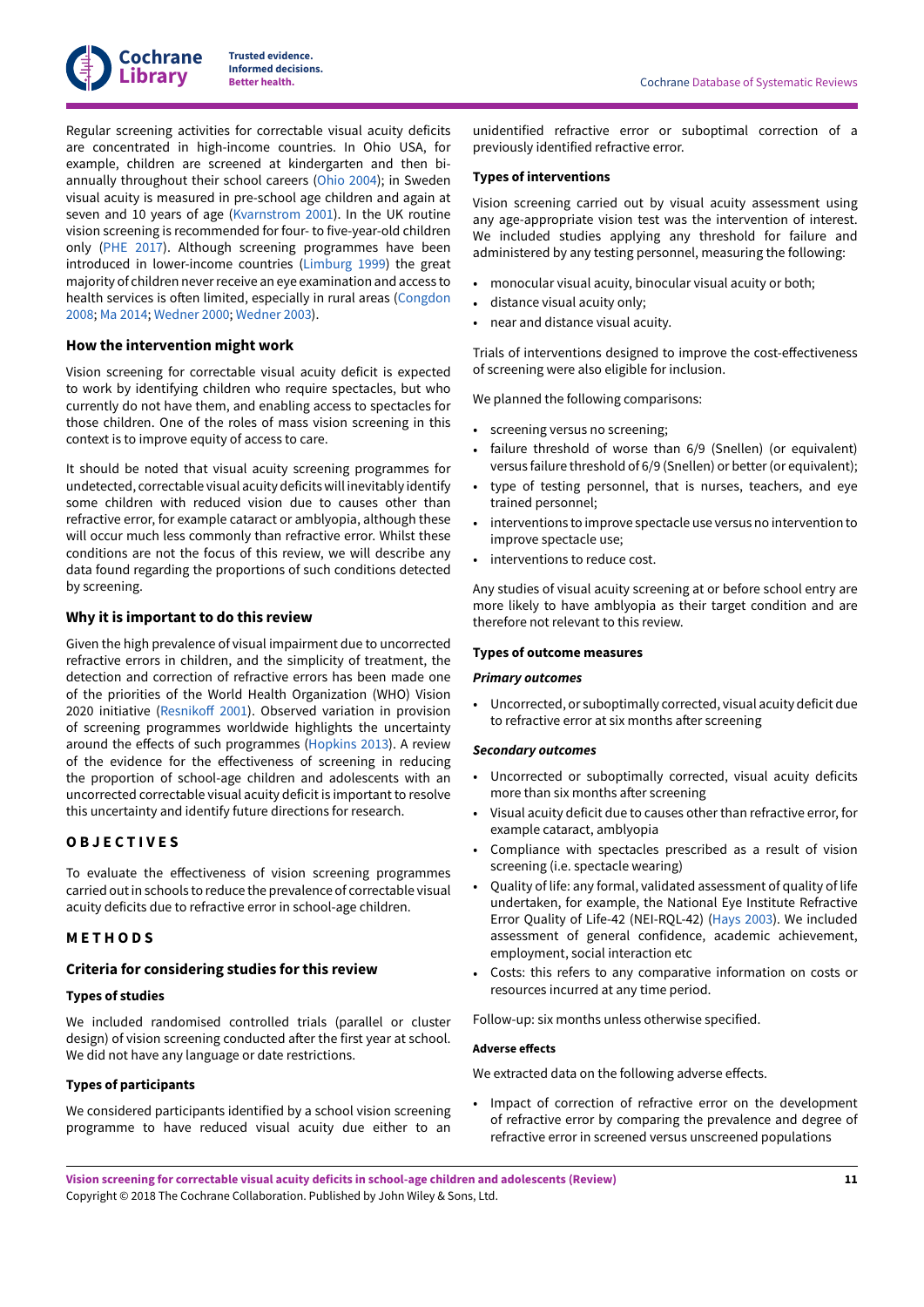

- Anxiety (from interviews, self-completion questionnaires, focus groups etc)
- Prevalence of over prescribing
- Any other adverse effect as reported

## **Search methods for identification of studies**

#### **Electronic searches**

The Cochrane Eyes and Vision Information Specialist conducted systematic searches in the following databases for randomised controlled trials and controlled clinical trials. There were no language or publication year restrictions. The date of the search was 3 May 2017.

- Cochrane Central Register of Controlled Trials (CENTRAL; 2017, Issue 4) (which contains the Cochrane Eyes and Vision Trials Register) in the Cochrane Library (searched 3 May 2017) ([Appendix 1](#page-52-1));
- MEDLINE Ovid (1946 to 3 May 2017) [\(Appendix 2](#page-52-2));
- Embase Ovid (1980 to 3 May 2017) [\(Appendix 3\)](#page-53-0);
- ISRCTN registry [\(www.isrctn.com/editAdvancedSearch](http://www.isrctn.com/editAdvancedSearch); searched 3 May 2017) [\(Appendix 4](#page-54-2));
- US National Institutes of Health Ongoing Trials Register ClinicalTrials.gov [\(www.clinicaltrials.gov;](http://www.clinicaltrials.gov) searched 3 May 2017) ([Appendix 5](#page-54-3));
- World Health Organization (WHO) International Clinical Trials Registry Platform (ICTRP)[\(www.who.int/ictrp;](http://www.who.int/ictrp) searched 3 May 2017) [\(Appendix 6\)](#page-54-4).

#### **Searching other resources**

We did not do any handsearching for the current update (2018). For previous editions of this review we manually searched the *British Orthoptic Journal* from 2003 to publication date (years prior to 2003 had already been searched) and the following conference proceedings:

- European Strabismus Association (ESA);
- International Strabismus Association (ISA);
- American Association of Paediatric Ophthalmology and Strabismus (AAPOS);
- Royal College of Ophthalmologists (RCO).

## **Data collection and analysis**

#### **Selection of studies**

For previous editions of this review, one review author checked the search results and selected all reports of studies that made reference to refractive error, myopia and vision screening. Any reports that were clearly not relevant were excluded at first viewing. Two authors then screened the remaining titles and abstracts ofthe reports to establish if they met the inclusion criteria for this review.

For the current update, two authors independently screened the citations arising from the electronic searches using online review management software [\(Covidence\)](#page-28-14).

#### **Data extraction and management**

For previous versions of this review, two authors independently extracted data from trials that met the inclusion criteria using the Cochrane Eyes and Vision data collection form.

For the current update, two authors independently extracted data and we used a data extraction template in Covidence (available on request). We re-extracted data for all included studies and imported them into Review Manager 5 (Review [Manager](#page-29-14) 2014) from Covidence. As two of the review authors were also authors of one of the included studies ([Morjaria 2016\)](#page-27-1), an independent assessor extracted data on this trial [\(Acknowledgements](#page-26-1)).

## <span id="page-13-0"></span>**Assessment of risk of bias in included studies**

We assessed risk of bias using the guidelines in Chapter 8 of the *CochraneHandbook for SystematicReviews ofInterventions* ([Higgins](#page-28-15) [2011a](#page-28-15)).

We assessed the following domains for all studies.

- Selection bias: we considered how the random sequence was generated and whether this allocation was concealed.
- Performance bias: we considered whether the participants and personnel were masked and whether this masking was effective.
- Detection bias: we considered whether the outcome assessors were masked and whether this was likely to be effective.
- Attrition bias: we considered the completeness of the outcome data with particular reference to attrition and exclusions, and handling of any incomplete outcome data.
- Selective reporting: we considered the bias introduced by selective reporting.

We also considered three additional sources of bias for clusterrandomised studies as described in Chapter 16 of the *Cochrane Handbook for Systematic Reviews of Interventions* ([Higgins 2011b](#page-28-16)).

- Baseline imbalance: this may be an issue in studies with small numbers of clusters.
- Recruitment bias: this can occur when individuals are recruited to the trial after the clusters have been randomised.
- Loss of clusters: this is analogous to incomplete outcome data for individuals.

We graded domains as low risk of bias, high risk of bias or unclear.

#### **Measures** of treatment effect

We used the risk ratio as the measure of effect for dichotomous variables. All of our outcomesweredichotomouswith the exception of quality of life. For continuous outcomes, such as quality of life, we used the mean difference. We considered whether or not this outcome was skewed using Altman's method ([Altman 1996\)](#page-28-17).

#### **Unit of analysis issues**

The main unit of analysis issue in this review relates to clusterrandomised trials. The studies included in this review were correctly reported with confidence intervals adjusted for the additional variance introduced by the cluster design. It was not always straightforward to pool the results of different studies, however, because they reported different effect measures. In order to pool the results of studies, we did an approximate analysis following guidelines in Chapter 16 of the *Cochrane Handbook for Systematic Reviews of Interventions* ([Higgins 2011b](#page-28-16)). We extracted the raw data and reduced the sample size to take into account the cluster design by dividing the sample size by the estimated design effect. We calculated an estimated design effect by comparing the variance with and without taking into account the clustering.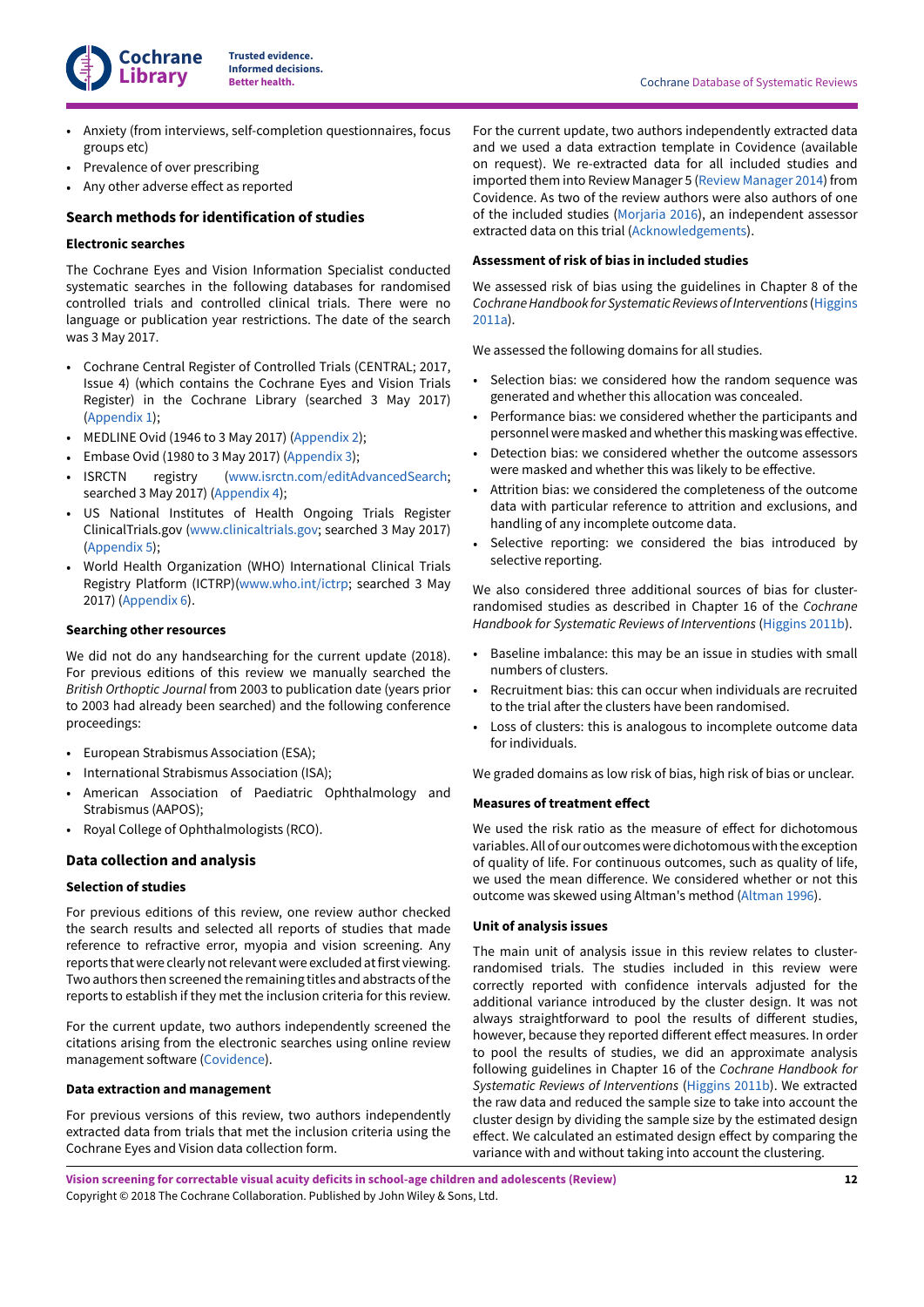

#### **Dealing with missing data**

We used data as reported by the included studies and did not impute data. We considered the risk of bias introduced by incomplete outcome data ([Assessment](#page-13-0) of risk of bias in included [studies](#page-13-0)). We contacted investigators for clarification as needed.

#### **Assessment of heterogeneity**

We assessed heterogeneity by examining the characteristics of the included studies. We also inspected the forest plots to assess variation in direction and size of the effect and poor overlap of confidence intervals. We tested for the statistical significance of heterogeneity using the Chi<sup>2</sup> test, being aware that this test may have low power when there are few trials, or the trials are small, therefore a non-significant result may not be evidence of no heterogeneity. We also calculated the I 2 statistic ([Higgins 2003\)](#page-28-18), which describes the percentage of the variability in effect estimates that is due to heterogeneity rather than sampling error (chance) as described in Chapter 9 of the *Cochrane Handbook for Systematic Reviews of Interventions* [\(Deeks 2011\)](#page-28-19).

#### **Data synthesis**

We pooled data using Cochrane's review management software (Review [Manager](#page-29-14) 2014). We used a fixed-effects model as only three studies or fewer were included in any analysis. We did a sensitivity analysis to compare the results of fixed-effect and random-effects models to test how robust our assumptions were as to the most relevant model.

### *Summary of findings*

We prepared a 'Summary of findings' table for the following three comparisons following guidance in Chapter 11 of the *Cochrane Handbook for Systematic Reviews of Interventions* ([Schünemann](#page-29-15) [2011](#page-29-15)).

- Vision screening and provision of free spectacles compared with vision screening and provision of prescription
- Vision screening and educational intervention compared with vision screening and no educational intervention
- Vision screening and provision of ready-made spectacles compared with vision screening and provision of custom-made spectacles

The 'Summary of findings' table provides outcome-specific information. We graded the certainty of the evidence for each

outcome using the GRADE approach ([Schünemann 2011\)](#page-29-15) to assist with the interpretation of the findings. Each outcome was initially assessed as high certainty (as data drawn from randomised controlled trials) but we then downgraded it one level for serious (or two levels for very serious) concerns in the following domains: study limitations (risk of bias), indirectness of evidence, inconsistency, imprecision or publication bias.

The following outcomes are included in the 'Summary of findings' tables.

- Uncorrected visual acuity deficit due to refractive error: followup six months
- Uncorrected visual acuity deficit due to refractive error: followup more than six months
- Visual acuity deficit due to causes other than refractive error: follow-up six months
- Spectacle wearing: follow-up six months
- Adverse effects: follow-up any time period
- Quality of life: follow-up six months
- Cost

#### <span id="page-14-0"></span>**R E S U L T S**

#### **Description of studies**

## **Results of the search**

The original electronic searches identified a total of 901 reports of studies. Full-text copies were obtained for three papers where no abstract was provided; we excluded all three papers as they were not trials [\(Cross](#page-27-2) 1985; [Gole 2001](#page-27-3); [Yamada](#page-27-4) 2004). An additional 528 reports were identified in the first update of this review; none of these were eligible for inclusion. Updated searches conducted in May 2017 identified 2491 new records ([Figure](#page-15-0) 1). After 715 duplicates were removed the Cochrane Information Specialist(CIS) screened the remaining 1776 records and removed 1547 references that were not relevant to the scope of the review. We screened the remaining 229 records and obtained 16 full-text reports for further assessment. We included nine reports of seven studies (see [Characteristics](#page-30-5) of included studies for details) and one study is currently awaiting classification [\(Wang](#page-27-5) 2017). We excluded six studies, see [Characteristics](#page-50-0) of excluded studies for details. We did not identify any ongoing studies from our searches of the clinical trials registries.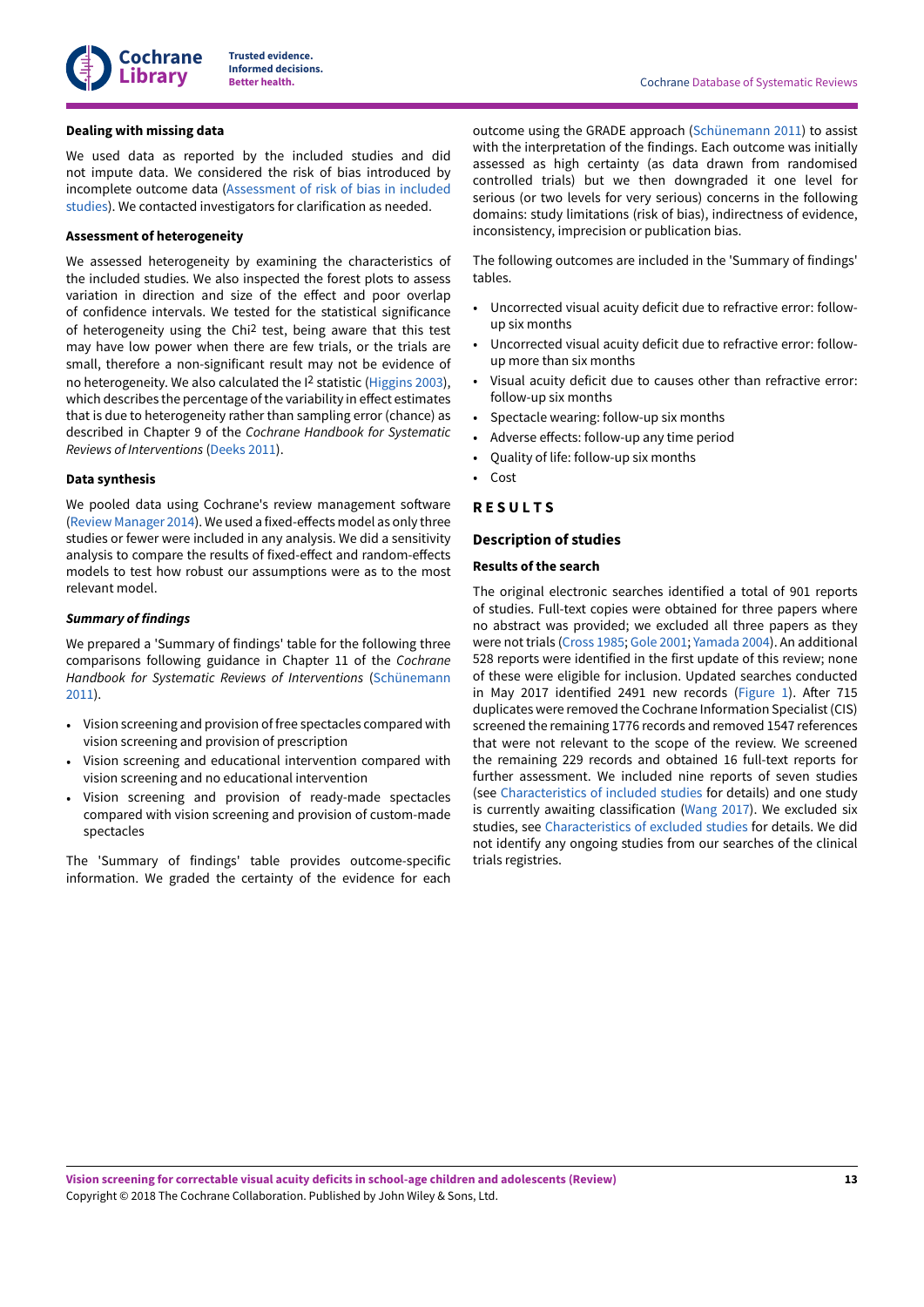

## <span id="page-15-0"></span>**Figure 1. Study flow diagram**

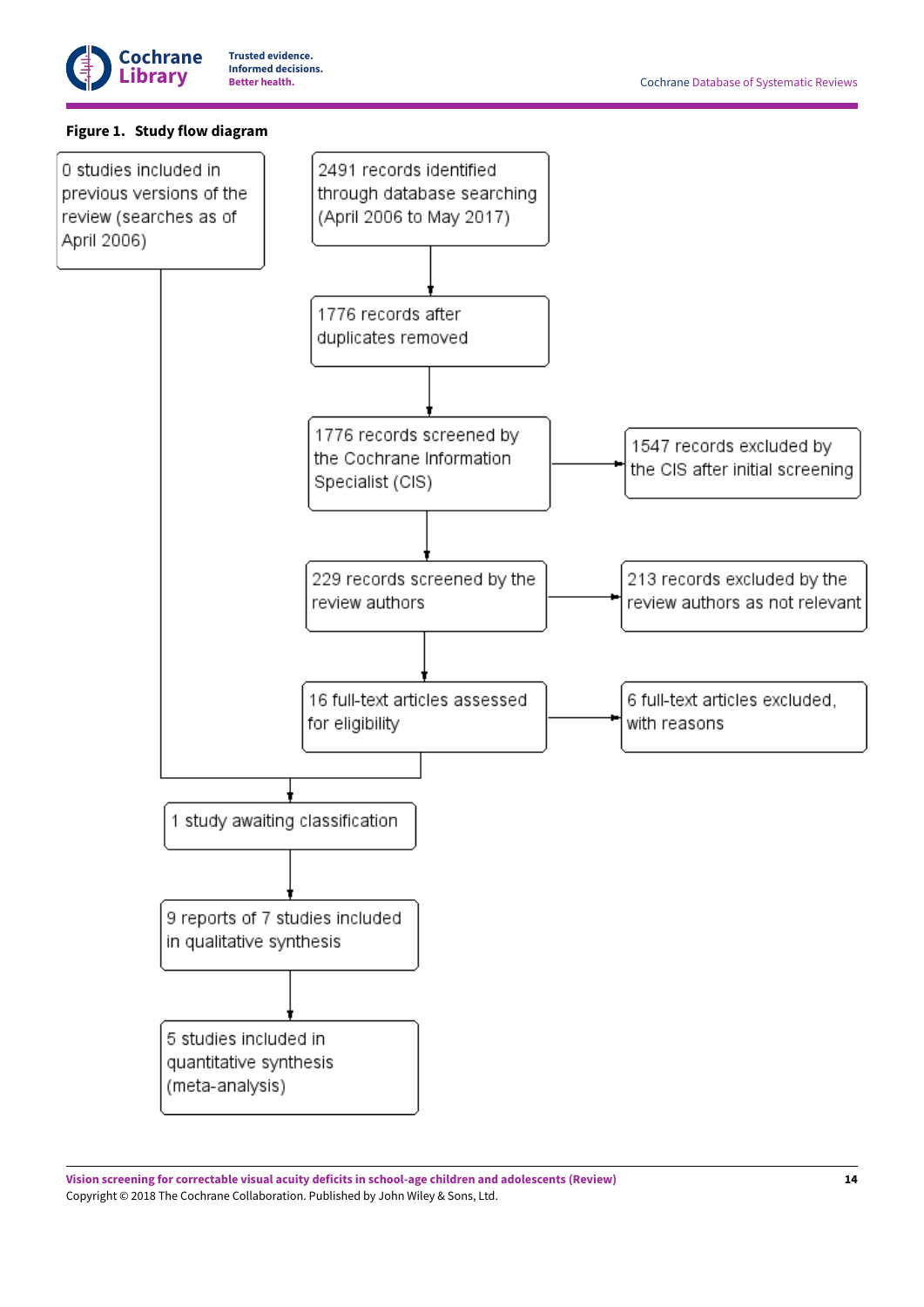#### **Included studies**

We included seven studies in this review ([Congdon](#page-27-6) 2011; [Morjaria](#page-27-1) [2016](#page-27-1); [RECS](#page-27-7) 2009; [SIL 2014](#page-27-8); [SIL II 2015;](#page-27-9) [WEAR 2017](#page-27-10); [Wedner 2008](#page-27-11)).

#### *Study design and setting*

There were four cluster-randomised studies ([Congdon](#page-27-6) 2011; [SIL](#page-27-8) [2014](#page-27-8); [SIL II 2015;](#page-27-9) [Wedner 2008](#page-27-11)) and three individually randomised studies ([Morjaria 2016](#page-27-1); [RECS](#page-27-7) 2009; [WEAR 2017\)](#page-27-10). Five studies were conducted in China [\(Congdon](#page-27-6) 2011; [RECS](#page-27-7) 2009; [SIL 2014;](#page-27-8) [SIL II 2015](#page-27-9); [WEAR 2017](#page-27-10)), one in India [\(Morjaria 2016](#page-27-1)) and one in Africa ([Wedner](#page-27-11) [2008](#page-27-11)). All the studies were conducted in schools.

All the cluster-randomised trials were analysed appropriately with standard errors adjusted for clustering by school.

## *Participants*

Participants in these studies were male and female children, between the ages of 10 to 12 years ([SIL II 2015](#page-27-9)), 11 to 15 years [\(Morjaria 2016](#page-27-1)), 12 to 15 years [\(RECS](#page-27-7) 2009; [WEAR 2017\)](#page-27-10), 12 to 17 years [\(Congdon](#page-27-6) 2011), 12 to 18 years ([Wedner 2008\)](#page-27-11) or an average age of 10.5 years [\(SIL 2014](#page-27-8)) (range not reported).

The following table shows the number of children randomised and followed up in the trials.

| <b>Study</b>       | Number ran-<br>domised | <b>Number followed</b><br>up | % followed<br>up | <b>Number of schools (clus-</b><br>ter-randomised controlled<br>trials only) |
|--------------------|------------------------|------------------------------|------------------|------------------------------------------------------------------------------|
| Congdon 2011       | 4448                   | 3200                         | 72%              | 20                                                                           |
| Morjaria 2016      | 460                    | 362                          | 79%              |                                                                              |
| <b>RECS 2009</b>   | 495                    | 414                          | 84%              |                                                                              |
| <b>SIL 2014</b>    | 3177                   | 3054                         | 96%              | 252                                                                          |
| <b>SIL II 2015</b> | 728                    | 693                          | 95%              | 94                                                                           |
| <b>WEAR 2017</b>   | 426                    | 409                          | 96%              |                                                                              |
| Wedner 2008        | 125                    | 108                          | 86%              | 37                                                                           |
| <b>Total</b>       | 9859                   | 8240                         | 84%              |                                                                              |

The children recruited to these studies had visual impairment due to refractive error. The inclusion criteria are shown in the

following table. Presenting visual acuity means visual acuity with usual spectacles.

| <b>Study</b>     | Visual acuity                                | Minimum vi-<br>sion improve-<br>ment with full<br>correction | <b>Difference</b><br>between the<br>spherical<br>equivalent of<br>the right and<br>left eyes (ani-<br>sometropia)<br>$D =$ dioptres | Minimum uncor-<br>rected spherical<br>refractive error | Astigmatism<br>$D =$ dioptres                                                                                                                                                    |
|------------------|----------------------------------------------|--------------------------------------------------------------|-------------------------------------------------------------------------------------------------------------------------------------|--------------------------------------------------------|----------------------------------------------------------------------------------------------------------------------------------------------------------------------------------|
| Congdon<br>2011  | 6/12 or worse in either eye<br>(presenting)  | 2 or more lines<br>in either eye                             |                                                                                                                                     |                                                        |                                                                                                                                                                                  |
| Morjaria<br>2016 | Worse than 6/9 in better eye<br>(presenting) | 2 or more lines<br>in better eye                             | 1 D or less                                                                                                                         |                                                        | Spherical equivalent cor-<br>rects the visual acuity<br>to not more than one line<br>less than best corrected vi-<br>sual acuity with a full pre-<br>scription in the better eye |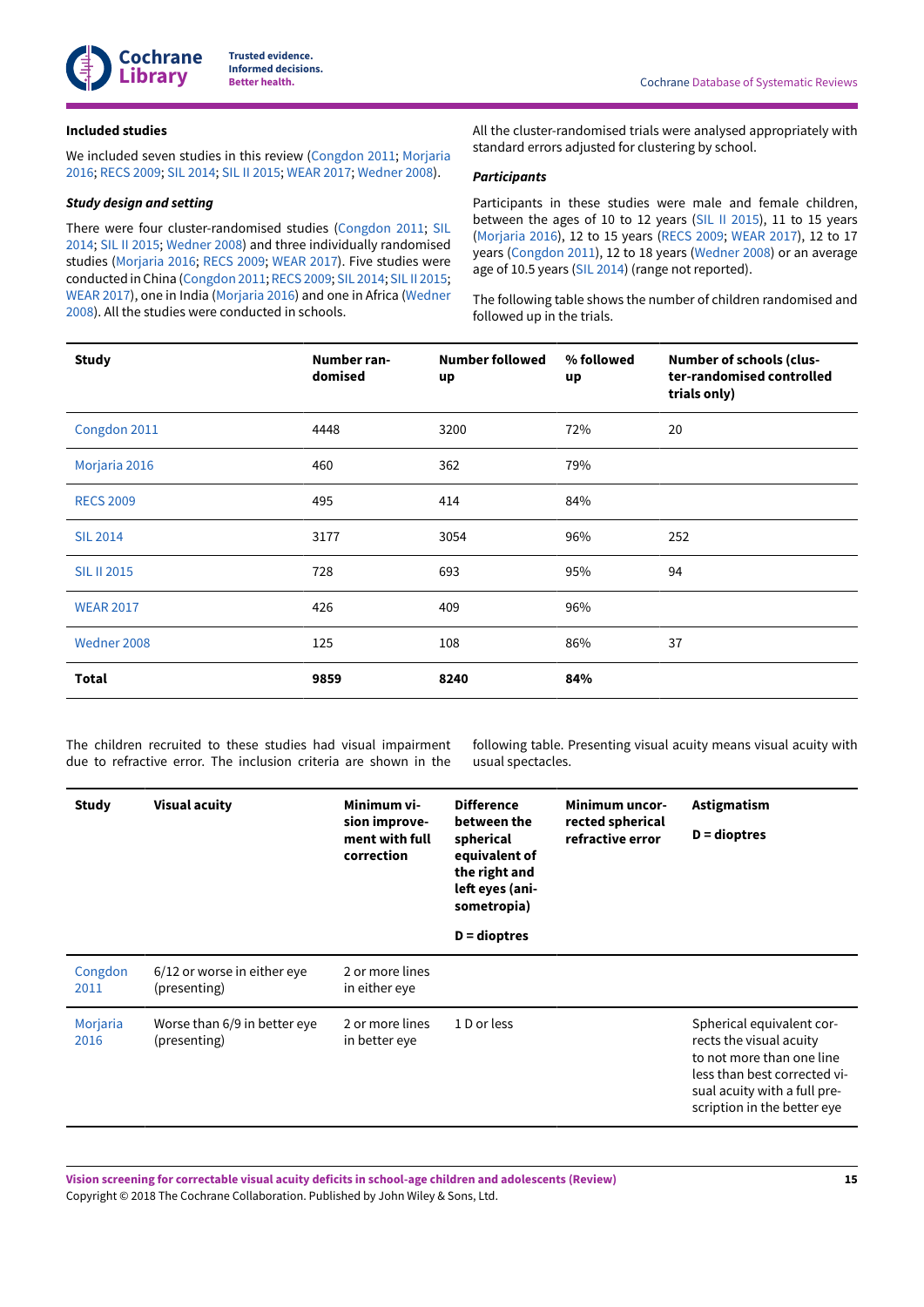| <b>RECS 2009</b>    | 6/12 or worse in better eye<br>(presenting)   |                                            | Less than 2 D<br>myopic    | 1 D or more                               | Less than 2 D                                                                                                                                                                                              |
|---------------------|-----------------------------------------------|--------------------------------------------|----------------------------|-------------------------------------------|------------------------------------------------------------------------------------------------------------------------------------------------------------------------------------------------------------|
|                     |                                               |                                            | Less than 1 D<br>hyperopic |                                           |                                                                                                                                                                                                            |
| <b>SIL 2014</b>     | 6/12 or worse in either eye<br>(uncorrected)  | Better than<br>$6/12$ with spec-<br>tacles |                            |                                           |                                                                                                                                                                                                            |
| <b>SIL II 2015</b>  | 6/12 or worse in either eye<br>(uncorrected)  |                                            |                            | (nonspherical refractive error) >1.00 D." | "refractive error meeting cutoffs shown to be as-<br>sociated with significantly greater improvement<br>in visual acuity when corrected: myopia <0.75<br>diopters (D), hyperopia > b2.00 D, or astigmatism |
| <b>WEAR</b><br>2017 | 6/12 or worse in both eyes<br>(presenting)    | Better than<br>$6/7.5$ in both<br>eyes     | Less than 2 D              | $-1.00$ D or less                         | Less than 2 D                                                                                                                                                                                              |
| Wedner<br>2008      | Worse than 6/12 in either eye<br>(presenting) |                                            |                            |                                           |                                                                                                                                                                                                            |

There were additional criteria for trials of ready-made versus custom-made spectacles, that is, inter pupillary distance matched that of ready-made spectacle frames available (i.e. 54 mm to 62 mm), and spectacle frames were of acceptable size and fit [\(Morjaria](#page-27-1) [2016](#page-27-1)).

#### *Interventions and comparators*

None of these studies addressed the comparison of primary interest to this review, that is, considered the prevalence of correctable, uncorrected visual acuity deficits in school-age children and adolescents in screened populations compared with populations who had no screening.

The included studies considered strategies either to improve the uptake of spectacle wear in school vision screening programmes or to increase the cost-effectiveness of school screening programmes. Some studies considered more than one strategy.

The interventions and comparators are set out in the following table.

| Type of interven-<br>tion                                         | Intervention                                         | Comparator                              | <b>Studies</b>                         |
|-------------------------------------------------------------------|------------------------------------------------------|-----------------------------------------|----------------------------------------|
| Interventions to im-<br>prove uptake                              | Provision of free spectacles                         | No free spectacles (prescription only)  | Wedner 2008; SIL 2014                  |
|                                                                   | Free spectacles combined with a<br>teacher incentive | No free spectacles or teacher incentive | SIL II 2015                            |
|                                                                   | Provision of voucher                                 | No voucher (prescription only)          | <b>SIL 2014</b>                        |
|                                                                   | Educational intervention                             | No educational intervention             | Congdon 2011; SIL<br>2014              |
| Interventions to im-<br>prove efficiency or<br>cost-effectiveness | Ready-made spectacles                                | Custom-made spectacles                  | Morjaria 2016; RECS<br>2009; WEAR 2017 |
|                                                                   | Rural refractionist                                  | University optometrist                  | <b>WEAR 2017</b>                       |
|                                                                   | Self-refraction                                      | University optometrist                  | <b>WEAR 2017</b>                       |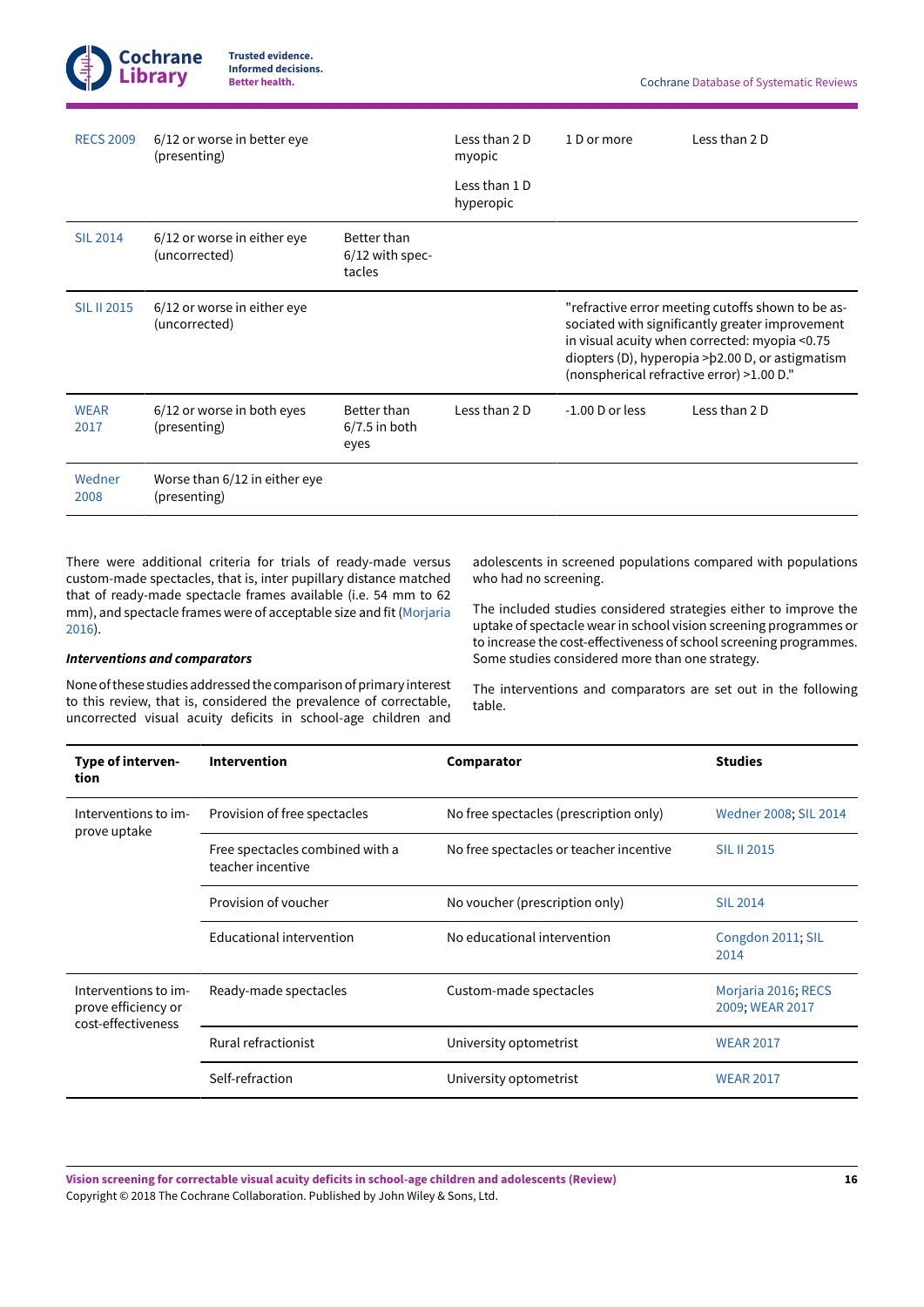

#### *Outcomes*

The studies all followed up at slightly different time periods. Followup ranged from one month [\(RECS](#page-27-7) 2009), two months [\(WEAR 2017\)](#page-27-10), three months ([Wedner 2008](#page-27-11)), three to four months ([Morjaria 2016\)](#page-27-1), six months (Congdon 2011; [SIL II 2015\)](#page-27-9), and eight months ([SIL 2014\)](#page-27-8).

There was some variation in outcomes depending on the objective of the trials.

Most of the studies looked at some measure of spectacle wear, either purchase of spectacles ([Congdon](#page-27-6) 2011), observed spectacle wear [\(Congdon](#page-27-6) 2011; [Morjaria 2016](#page-27-1); [RECS](#page-27-7) 2009; [SIL 2014;](#page-27-8) [SIL II](#page-27-9) [2015](#page-27-9); [Wedner 2008](#page-27-11)), self-reported spectacle wear ([Congdon](#page-27-6) 2011; [SIL 2014](#page-27-8); [SIL II 2015\)](#page-27-9) or frequency of spectacle wear ([Congdon](#page-27-6) 2011; [RECS](#page-27-7) 2009; [SIL II 2015](#page-27-9)). Reasons for non-wear were also assessed [\(Congdon](#page-27-6) 2011; [Morjaria 2016](#page-27-1)) and predictors of wear ([Wedner](#page-27-11) [2008](#page-27-11)).

Fewer studies looked at visual acuity. [Congdon](#page-27-6) 2011 assessed presenting and uncorrected vision, and also measured refraction along with the power of spectacles and spectacle-corrected vision when spectacles were available. [WEAR 2017](#page-27-10) assessed the proportion with best-corrected visual acuity better or equal to 6/6 and also considered the vector dioptric difference values between the prescription power and power measured by lensometry in the better-seeing eye falling within 0.25 dioptres, 0.50 dioptres and 1.0 dioptre. [Wedner 2008](#page-27-11) reported the prevalence of uncorrected significant refractive error.

## [RECS](#page-27-7) 2009 looked at other outcomes including:

- previous and planned use
- perceived value
- adaptation time
- spectacle remakes
- symptoms

[SIL 2014](#page-27-8) reported educational attainment (maths test).

Only one study examined quality of life ([WEAR 2017](#page-27-10)) using the NEI-RQL-42 questionnaire. The study also examined patient satisfaction and self-reported rating of study spectacles.

#### **Excluded studies**

We excluded nine studies [\(Characteristics](#page-50-0) of excluded studies). For most of these studies this was because, on closer inspection it was obvious that these were not randomised controlled trials. One of these studies was a randomised controlled trial but it was addressing a different hypothesis relating to the progression of myopia ([Li 2013\)](#page-27-12).

### **Risk of bias in included studies**

See [Figure](#page-19-0) 2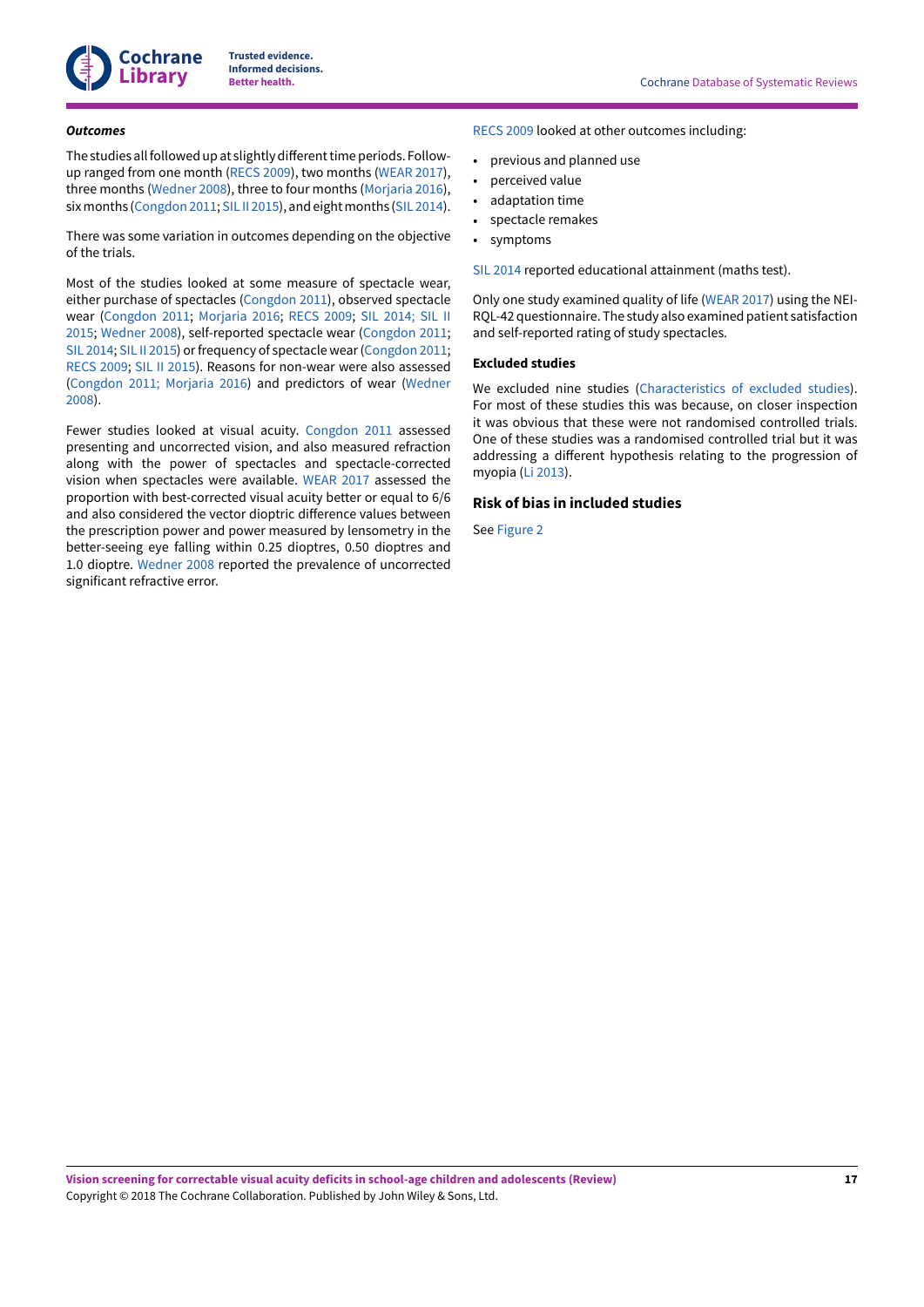

|                  | Random sequence generation (selection bias) | Allocation concealment (selection bias) | Blinding of participants and personnel (performance bias) | Blinding of outcome assessment (detection bias) | Incomplete outcome data (attrition bias) | Selective reporting (reporting bias) | Baseline imbalance (cluster RCTs only) | Loss of clusters (cluster RCTs only) | Recruitment bias (cluster RCTs only) |
|------------------|---------------------------------------------|-----------------------------------------|-----------------------------------------------------------|-------------------------------------------------|------------------------------------------|--------------------------------------|----------------------------------------|--------------------------------------|--------------------------------------|
| Congdon 2011     | ÷                                           | ÷                                       | ÷                                                         | Ĩ,                                              | ?                                        |                                      | ?                                      | ?                                    | ÷                                    |
| Morjaria 2016    | ÷                                           | ÷                                       | ÷                                                         | ÷                                               | ÷                                        | ÷                                    |                                        |                                      |                                      |
| <b>RECS 2009</b> | ٠                                           | ÷                                       | ÷                                                         | ÷                                               | ÷                                        |                                      |                                        |                                      |                                      |
| SIL 2014         | ÷                                           | ÷                                       | ÷                                                         | ÷                                               | ÷                                        | Ĩ,                                   | ÷                                      | ÷                                    | ÷                                    |
| SIL II 2015      | ÷                                           |                                         |                                                           |                                                 | ÷                                        | 7                                    | 7                                      | $\bullet$                            |                                      |
| <b>WEAR 2017</b> | ?                                           | $\color{red}+$                          | ÷                                                         | ÷                                               | $\color{red}+$                           | ٠                                    |                                        |                                      |                                      |
| Wedner 2008      |                                             | $\color{red}+$                          | ÷                                                         | Ŧ.                                              | $\color{red}+$                           | ÷                                    | ?                                      | 7                                    | ٠                                    |

## <span id="page-19-0"></span>Figure 2. Risk of bias summary: review authors' judgements about each risk of bias item for each included study

## **Allocation**

## *Random sequence generation*

Most of the trials described an adequate method of generating the random sequence. This was either by random number tables [\(Congdon](#page-27-6) 2011), computer-generated using Excel [\(Morjaria 2016\)](#page-27-1), R software [\(SIL 2014](#page-27-8); [SIL II 2015](#page-27-9)) or other computer generated

random number (RECS [2009;](#page-27-7) [Wedner 2008](#page-27-11)). [WEAR 2017](#page-27-10) did not clearly report random sequence generation.

#### *Allocation concealment*

We judged all seven studies as having adequate allocation concealment. Three of the studies were cluster-randomised studies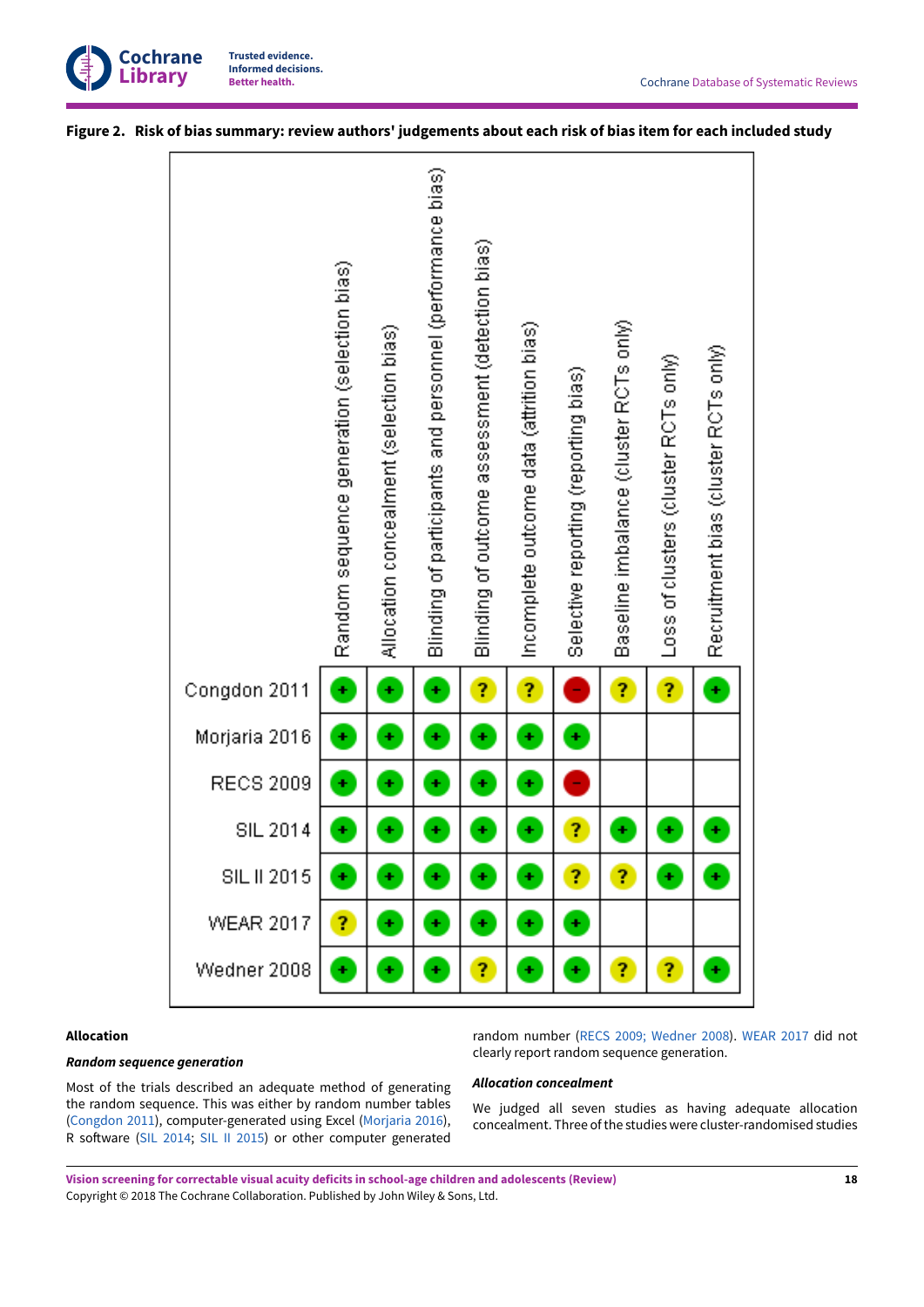where the allocation of schools was done at the beginning of the study ([Congdon](#page-27-6) 2011; [RECS](#page-27-7) 2009; [Wedner 2008\)](#page-27-11).

Two studies had central allocation [\(SIL 2014;](#page-27-8) [SIL II 2015](#page-27-9)). One study delivered the allocation in "Sequentially numbered, sealed, stamped opaque envelopes containing labels with unique study identification numbers and random allocation" "prepared by persons not involved in the trial." ([Morjaria 2016\)](#page-27-1).

Two studies did not specifically mention allocation concealment but the description of the study procedures suggested that enrolment was likely to have been masked. "Both the participant and those involved in data collection were masked to the type of spectacles ordered. Masking was maintained during followup" ([RECS](#page-27-7) 2009). "Subjects and study personnel administering the questionnaires and assessing VA were masked to study group assignment." ([WEAR 2017](#page-27-10)).

#### **Blinding**

#### *Performance bias*

We judged all the studies to be at low risk of performance bias. Some studies made explicit statements as to masking of participants and carers [\(Morjaria 2016;](#page-27-1) [RECS](#page-27-7) 2009; [WEAR](#page-27-10) [2017](#page-27-10); [Wedner 2008\)](#page-27-11) and certainly this masking was relatively straightforward in trials of ready-made and custom spectacles [\(Morjaria 2016](#page-27-1); [RECS](#page-27-7) 2009). The cluster-randomised trials avoided discussion of interventions in other schools ([SIL 2014;](#page-27-8) [SIL II 2015](#page-27-9); [Wedner 2008\)](#page-27-11). This was not explicitly stated in [Congdon](#page-27-6) 2011 but is likely and the overall negative result of the study suggests that significant bias unlikely.

#### *Detection bias*

Five out of the seven studies reported efforts to mask outcome assessment [\(Morjaria 2016](#page-27-1); [RECS](#page-27-7) 2009; [SIL 2014;](#page-27-8) [SIL II 2015](#page-27-9); [WEAR](#page-27-10) [2017](#page-27-10)). In [Wedner 2008](#page-27-11) this was not clearly described. [Congdon](#page-27-6) 2011 did not mask the outcome assessments but any bias would have been expected to favour the intervention (education), which was not the case.

## **Incomplete outcome data**

Follow-up was high and reasonably balanced between groups in most studies (6) and we judged these to be at low risk of attrition bias. In [SIL 2014;](#page-27-8) [SIL II 2015](#page-27-9) and [WEAR 2017](#page-27-10) follow-up was over 95% and balanced between groups. In [RECS](#page-27-7) 2009 and [Wedner 2008](#page-27-11) follow-up was over 80% and again balanced between groups. In [Morjaria 2016](#page-27-1) follow-upwasnearly 80%ineachgroupandbalanced between groups and reasons for loss to follow-up were unlikely to be associated with outcome, "All children not followed up in school  $(n = 98)$  had changed schools and moved to a different area.". In [Congdon](#page-27-6) 2011 follow-up was lower(72%) but again balanced so we judged it to be unclear whether this would have introduced bias.

## **Selective reporting**

Selective reporting was harder to judge. Two studies reported all pre-planned outcomes [\(Morjaria 2016;](#page-27-1) [Wedner 2008](#page-27-11)), other studies did not report all pre-planned outcomes but the missing outcomes were not relevant to the review ([SIL 2014](#page-27-8); [SIL II 2015](#page-27-9); [WEAR](#page-27-10) [2017](#page-27-10)). Two studies did not report some of our pre-specified review outcomes. [Congdon](#page-27-6) 2011 did not report the prevalence of refractive

error at six months and [RECS](#page-27-7) 2009 did not report spectacle use at 6 to 12 months.

#### **Other potential sources of bias**

For the cluster-randomised controlled trials only ([Congdon](#page-27-6) 2011; [SIL 2014](#page-27-8); [SIL II 2015](#page-27-9); [Wedner 2008](#page-27-11)) we considered three additional potential sources of bias.

#### *Baseline imbalance*

Baseline data were poorly reported at the cluster level but individual-level data were available that largely suggested no major imbalances in these trials. Only [SIL 2014](#page-27-8) provided enough information to be confident that there were no baseline imbalances.

#### *Loss of clusters*

Again there was no strong evidence that this was a problem but only two studies provided enough information to judge definitively [\(SIL](#page-27-8) [2014;](#page-27-8) [SIL II 2015](#page-27-9)).

#### *Recruitment bias*

Although this was not addressed directly the trials had made efforts to mask treatment assignment and we felt that recruitment bias was unlikely in a school setting.

## **Effects of interventions**

See: **Summary of findings for the main [comparison](#page-5-1)** Free spectacles versus no free spectacles [\(prescription](#page-5-1) only); **[Summary](#page-7-0) of findings 2** Educational [intervention](#page-7-0) versus no educational [intervention](#page-7-0); **Summary of findings 3** [Ready-made](#page-8-0) versus custommade [spectacles](#page-8-0)

#### **Interventions to improve uptake**

#### *Comparison: provision of free spectacles versus no free spectacles (prescription only)*

## See Summary of findings for the main [comparison](#page-5-1).

Two studies compared provision of free spectacles versus no free spectacles (prescription only). Both of these studies were clusterrandomised trials. [Wedner 2008](#page-27-11) randomised 37 schools in Tanzania involving 125 children aged 12 to 18 years (average age 14 years) and followed up for three months, at which point they measured spectacle use. [SIL 2014](#page-27-8) randomised 252 schools in China, with 2189 children aged on average 10.5 years and followed up for approximately eight months. This study also had a third study arm who received vouchers only.

#### **Outcome: uncorrected visual acuity deficits due to refractive error (primary outcome) within six months of screening**

Not reported

**Outcome: uncorrected visual acuity deficits due to refractive error more** than six months after screening

Not reported

**Outcome: proportion of participants with visual acuity deficit due to causes other than refractive error at six months and more than six months**

Not reported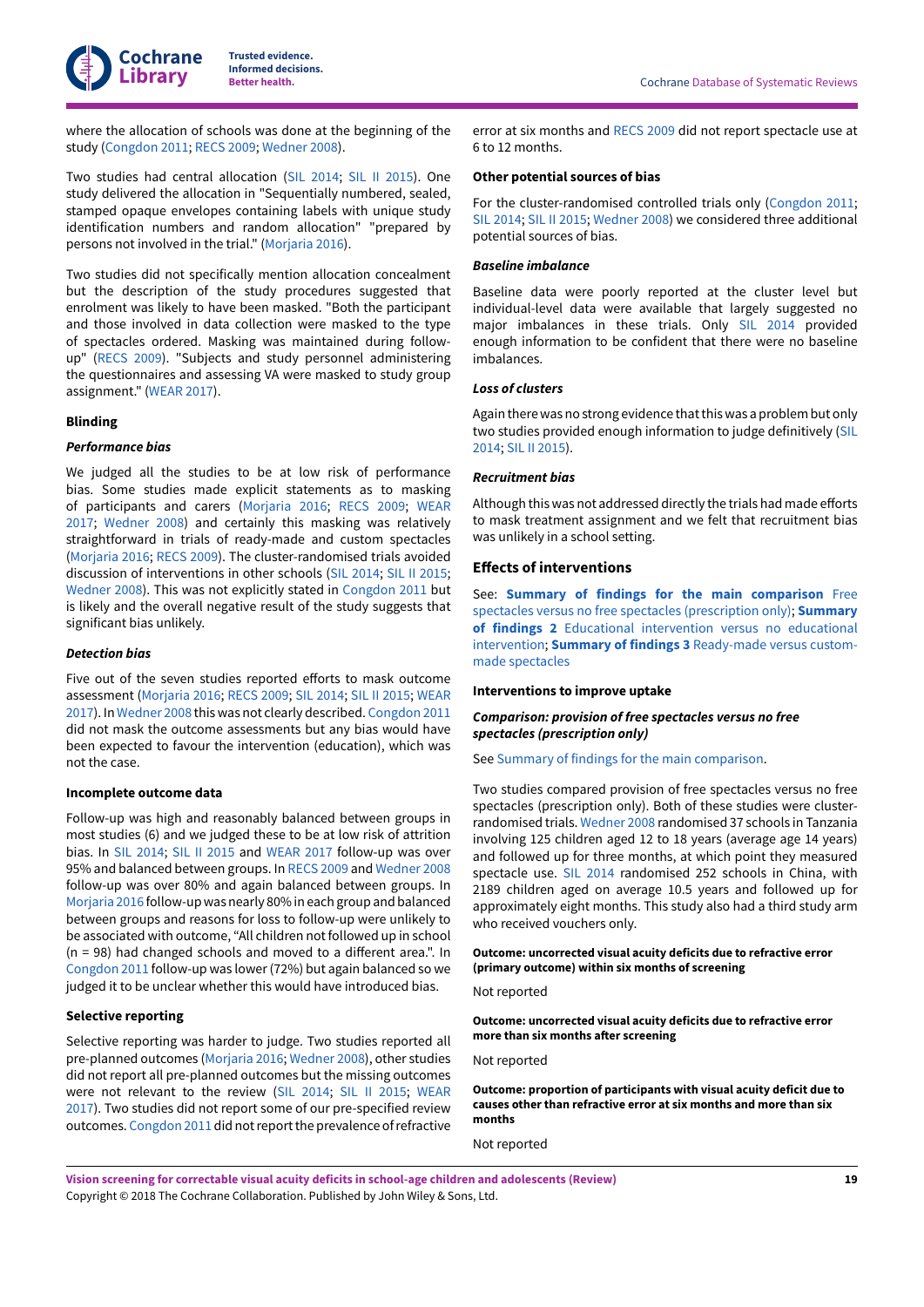#### **Outcome: compliance with spectacles prescribed as a result of vision screening (i.e. spectacle wearing)**

[Wedner 2008](#page-27-11) defined spectacle wearing as either wearing spectacles or had them at school. Children who had received free spectacles were more likely to be wearing spectacles (or have them at school) (27/58, 47%) compared with children who had been given a prescription only (13/50 (26%) three months after screening. [Wedner 2008](#page-27-11) reports an odds ratio of 2.4 (95% confidence intervals (CI) 1.0 to 6.7) adjusted for clustering.

[SIL 2014](#page-27-8) defined spectacle wearing as "wearing glasses during an unannounced examination". Children who had received free spectacles were more likely to be wearing spectacles (469/1153, 41%) compared with children given a prescription only (266/1036,

26%) at follow-up (approximately eight months after screening). [SIL](#page-27-8) [2014](#page-27-8) reported a risk ratio adjusted for baseline wear and clustering of 1.54 (95% CI 1.28 to 1.85).

It was a little difficult to pool these two different effect measures directly but an approximate analysis is provided in [Figure](#page-21-0) 3. We have used the raw data and reduced the sample size to take into account the cluster design by dividing the sample size by the estimated design effect (calculated by comparing the variance with and without taking into account the clustering). The analysis suggests an approximate 60% increased wearing of spectacles in the free-spectacles group (RR 1.60, 95% CI 1.34 to 1.90; 2 studies; 1092 participants). The results of the two studies were reasonably consistent. We judged this to be high-certainty evidence.

## <span id="page-21-0"></span>**Figure 3. Forest plot of comparison: 1 Free glasses compared with prescription only, outcome: 1.1Spectacle wearing.**

|                                                                      | <b>Free glasses</b> |       | Prescription |       |        | <b>Risk Ratio</b>  | <b>Risk Ratio</b>                                             | <b>Risk of Bias</b> |
|----------------------------------------------------------------------|---------------------|-------|--------------|-------|--------|--------------------|---------------------------------------------------------------|---------------------|
| Study or Subgroup                                                    | Events              | Total | Events       | Total | Weight | M-H, Fixed, 95% Cl | M-H, Fixed, 95% CI                                            | <b>ABCDEFGHI</b>    |
| SIL 2014 (1)                                                         | 220                 | 540   | 125          | 485   | 93.9%  | 1.58 [1.32, 1.90]  |                                                               | 888882888           |
| Wedner 2008 (2)                                                      | 17                  | 36    | 8            | 31    | 6.1%   | 1.83 [0.92, 3.65]  |                                                               | 888288228           |
|                                                                      |                     |       |              |       |        |                    |                                                               |                     |
| Total (95% CI)                                                       |                     | 576   |              | 516   | 100.0% | 1.60 [1.34, 1.90]  |                                                               |                     |
| Total events                                                         | 237                 |       | 133          |       |        |                    |                                                               |                     |
| Heterogeneity: Chi <sup>2</sup> = 0.16, df = 1 (P = 0.69); $P = 0\%$ |                     |       |              |       |        |                    | 0.01<br>0 <sup>1</sup><br>10<br>100                           |                     |
| Test for overall effect: $Z = 5.21$ (P < 0.00001)                    |                     |       |              |       |        |                    | Favours prescription Favours free glasses                     |                     |
|                                                                      |                     |       |              |       |        |                    |                                                               |                     |
| Footnotes                                                            |                     |       |              |       |        |                    | Risk of bias legend                                           |                     |
| (1) Follow-up: approximately 8 months                                |                     |       |              |       |        |                    | (A) Random sequence generation (selection bias)               |                     |
| (2) Follow-up: 3 months                                              |                     |       |              |       |        |                    | (B) Allocation concealment (selection bias)                   |                     |
|                                                                      |                     |       |              |       |        |                    | (C) Blinding of participants and personnel (performance bias) |                     |
|                                                                      |                     |       |              |       |        |                    | (D) Blinding of outcome assessment (detection bias)           |                     |
|                                                                      |                     |       |              |       |        |                    | (E) Incomplete outcome data (attrition bias)                  |                     |
|                                                                      |                     |       |              |       |        |                    | (F) Selective reporting (reporting bias)                      |                     |
|                                                                      |                     |       |              |       |        |                    | (G) Baseline imbalance (cluster RCTs only)                    |                     |
|                                                                      |                     |       |              |       |        |                    | (H) Loss of clusters (cluster RCTs only)                      |                     |
|                                                                      |                     |       |              |       |        |                    | (I) Recruitment bias (cluster RCTs only)                      |                     |

[SIL 2014](#page-27-8) also reported similar findings with self-reported spectacle wear(RR 1.81, 95% CI 1.61 to 2.04).[Wedner 2008](#page-27-11) reported spectacle wear with the same definition as above but also including children who self-reported that they had spectacles at home. There was a very high odds ratio of 14.3 (4.6 to 50).

In [SIL 2014](#page-27-8) children who had received a voucher were also more likely to be wearing spectacles (361/988, 37%) compared with children given a prescription only (266/1036, 26%) at follow-up. [SIL](#page-27-8) [2014](#page-27-8) reported a risk ratio adjusted for baseline wear and clustering of 1.42 (95% CI 1.16 to 1.73).

#### **Outcome: quality of life**

[SIL 2014](#page-27-8) found that children who received free spectacles had better educational attainment as measured by a standardised mathematics score (adjusted difference 0.11 (95% CI 0.01 to 0.21). The authors state that this difference is equivalent to approximately half a term (semester) of additional learning.We judged this to be low-certainty evidence, downgrading one level for imprecision and one level for indirectness as this outcome may be specific to location and unclear if it is applicable to other settings. .

#### **Outcome: cost**

[Wedner 2008](#page-27-11) calculated the overall cost of screening and spectacle provision for each screened student was USD 0.87. The overall cost of screening and spectacle provision for each student who

used spectacles (definition 1) was USD 46.3 (GBP 23.40) for free spectacles; USD 64.7 (GBP 32.70) for prescribed spectacles. Calculations were based on spectacle use of 47% if spectacles were provided free and 26% if spectacles were only prescribed. We judged this to be low-certainty evidence, downgrading two levels for indirectness as costs are very specific to location (Tanzania) and time period (nearly 10 years ago).

#### **Outcome: adverse effects**

#### **Refractive error**

[SIL 2014](#page-27-8) investigated the impact of assignment to free spectacles compared with prescription only on uncorrected visual acuity at follow-up. There was a mean difference of -0.02 logMAR (95% CI adjusted for clustering -0.04 to 0.01) between the groups at followup i.e. no evidence of any important impact of free spectacles on uncorrected acuity. We judged this to be moderate-certainty evidence downgrading one level for indirectness average logMAR acuity may not adequately reflect proportion of children with important changes in uncorrected visual acuity.

Other pre-specified outcomes were not reported.

- Anxiety (from interviews, self-completion questionnaires, focus groups etc)
- Over prescribing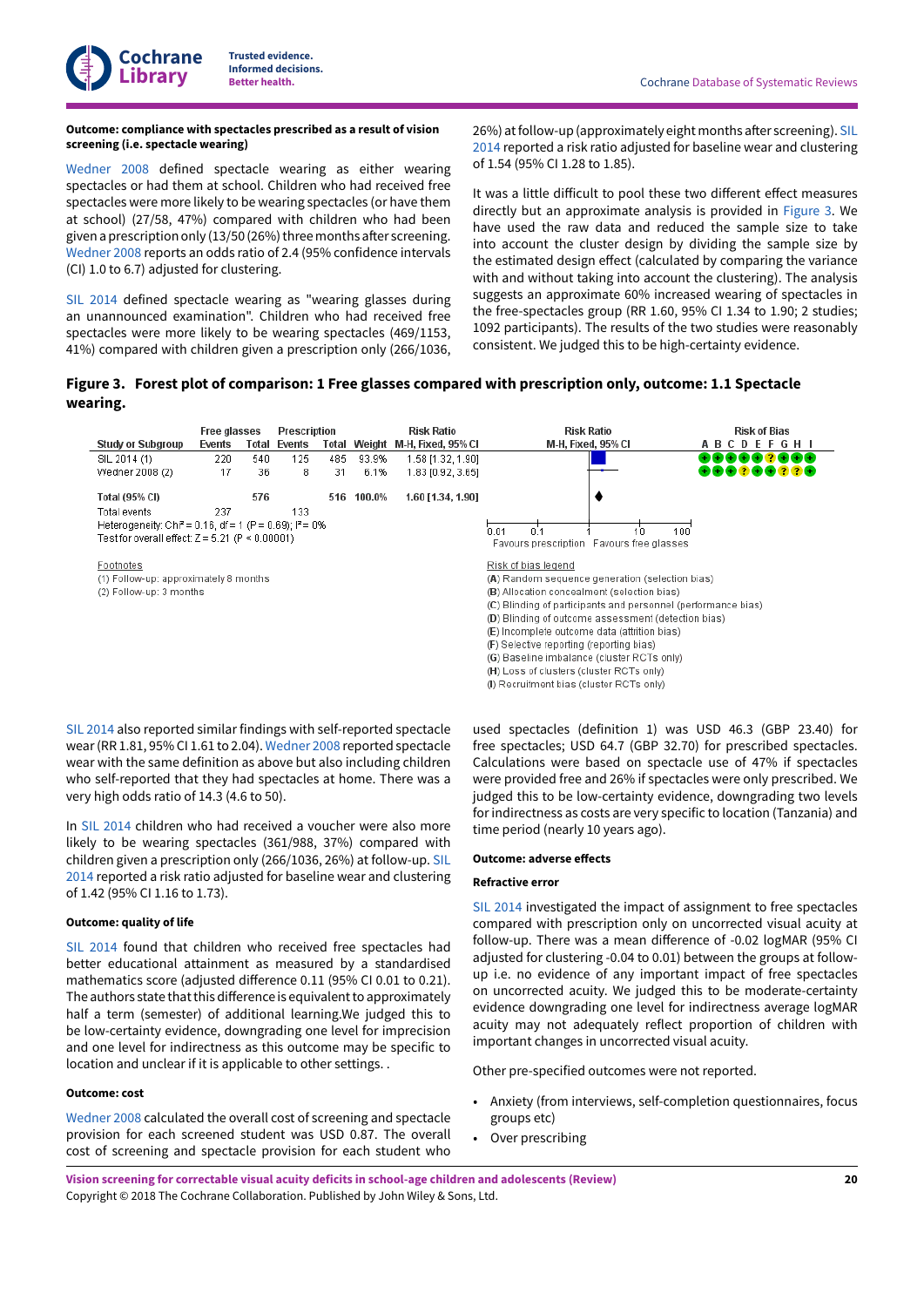

#### *Comparison: free spectacles combined with a teacher incentive versus no free spectacles or teacher incentive*

Only one study reported the effect of supplying free spectacles alongside a teacher incentive compared with receiving a prescription only in Chinese schools [\(SIL II 2015\)](#page-27-9). Teachers and children received an educational intervention. The teacher received a tablet computer (approximate value USD 350) if 80% or more of the children who received spectacles were wearing them.

#### **Outcome: uncorrected visual acuity deficits due to refractive error (primary outcome) within six months of screening**

#### Not reported

**Outcome: uncorrected visual acuity deficits due to refractive error more** than six months after screening

#### Not reported

**Outcome: proportion of participants with visual acuity deficit due to causes other than refractive error at six months and more than six months**

## Not reported

#### **Outcome: compliance with spectacles prescribed as a result of vision screening (i.e. spectacle wearing)**

Spectacle wear was higher at six months in children who had received free spectacles 233/341 and whose teachers had received an incentive (68.3%) compared with children who did not receive free spectacles and whose teachers did not receive an incentive (84/352 (23.9%)). The following effect estimates were reported by [SIL II 2015](#page-27-9).

- Odds ratio adjusted for cluster design: 6.88, 95% CI 4.09 to 11.6
- Odds ratio adjusted for cluster design and other predictor variables: 11.5, 95% CI 5.91 to 22.5.

Note that the odds ratio will give exaggerated estimates of effect. For example, the odds ratio of 6.88 will correspond to a risk ratio of 2.86.

### **Outcome: adverse effects**

The following outcomes were not reported.

- Refractive error
- Anxiety (from interviews, self-completion questionnaires, focus groups etc)
- Over prescribing

#### **Outcome: quality of life**

Not reported

#### *Comparison: educational intervention versus no educational intervention*

## See [Summary](#page-7-0) of findings 2.

Two cluster randomised trials, both conducted in China, explored the effect of an educational intervention. In [Congdon](#page-27-6) 2011 children aged between 12 to 17 years in rural China, received a lecture, video and classroom demonstration promoting spectacle purchase or no education intervention. In [SIL 2014](#page-27-8) children aged between 10 and 12 watched a 10-minute, documentary-style video and were given a booklet of cartoons, followed by a classroom discussion

led by study staff. "These materials showed children experiencing the benefits of glasses and teachers explaining that glasses do not harm vision". Teachers and parents also viewed a presentation on the safety and benefits of spectacles. The control group received no educational intervention.

**Outcome: uncorrected visual acuity deficits due to refractive error (primary outcome) within six months of screening**

#### Not reported

**Outcome: uncorrected visual acuity deficits due to refractive error more** than six months after screening

Not reported

**Outcome: proportion of participants with visual acuity deficit due to causes other than refractive error at six months and more than six months**

Not reported

#### **Outcome: compliance with spectacles prescribed as a result of vision screening (i.e. spectacle wearing)**

In [SIL 2014](#page-27-8) spectacle wearing was defined as "wearing glasses during an unannounced examination". A similar proportion of children in the educational intervention group were wearing spectacles (588/1648, 36%) compared with children in the group with no educational intervention (508/1529, 33%) at follow-up (approximately eight months after screening). [SIL 2014](#page-27-8) reported a risk ratio adjusted for baseline wear and clustering of 1.11 (95% CI 0.95 to 1.31). We judged this to be moderate-certainty evidence, downgrading one level for imprecision.

[Congdon](#page-27-6) 2011 reported a related outcome measure, that is, whether or not the child obtained spectacles. A smaller proportion of the children in the educational group, reported buying spectacles (417, 25.7%) compared with the control group (537, 34.0%) at approximately six months' follow-up. [Congdon](#page-27-6) 2011 reported the following effect measures.

- Odds ratio 0.84, 95% CI 0.55 to 1.31, adjusted for cluster design
- Odds ratio 0.86, 95% CI 0.66 to 1.11, adjusted for cluster design and other predictors.

#### **Outcome: quality of life**

Not reported

#### **Outcome: adverse effects**

The following outcomes were not reported.

- Refractive error
- Anxiety (from interviews, self-completion questionnaires, focus groups etc)
- Over prescribing

### **Interventions to improve efficiency or cost-effectiveness**

### *Comparison: ready-made spectacles versus custom-made spectacles*

## See [Summary](#page-8-0) of findings 3.

Ready-made spectacles have the same spherical equivalent in both eyes and are available in a range of powers and interpupillary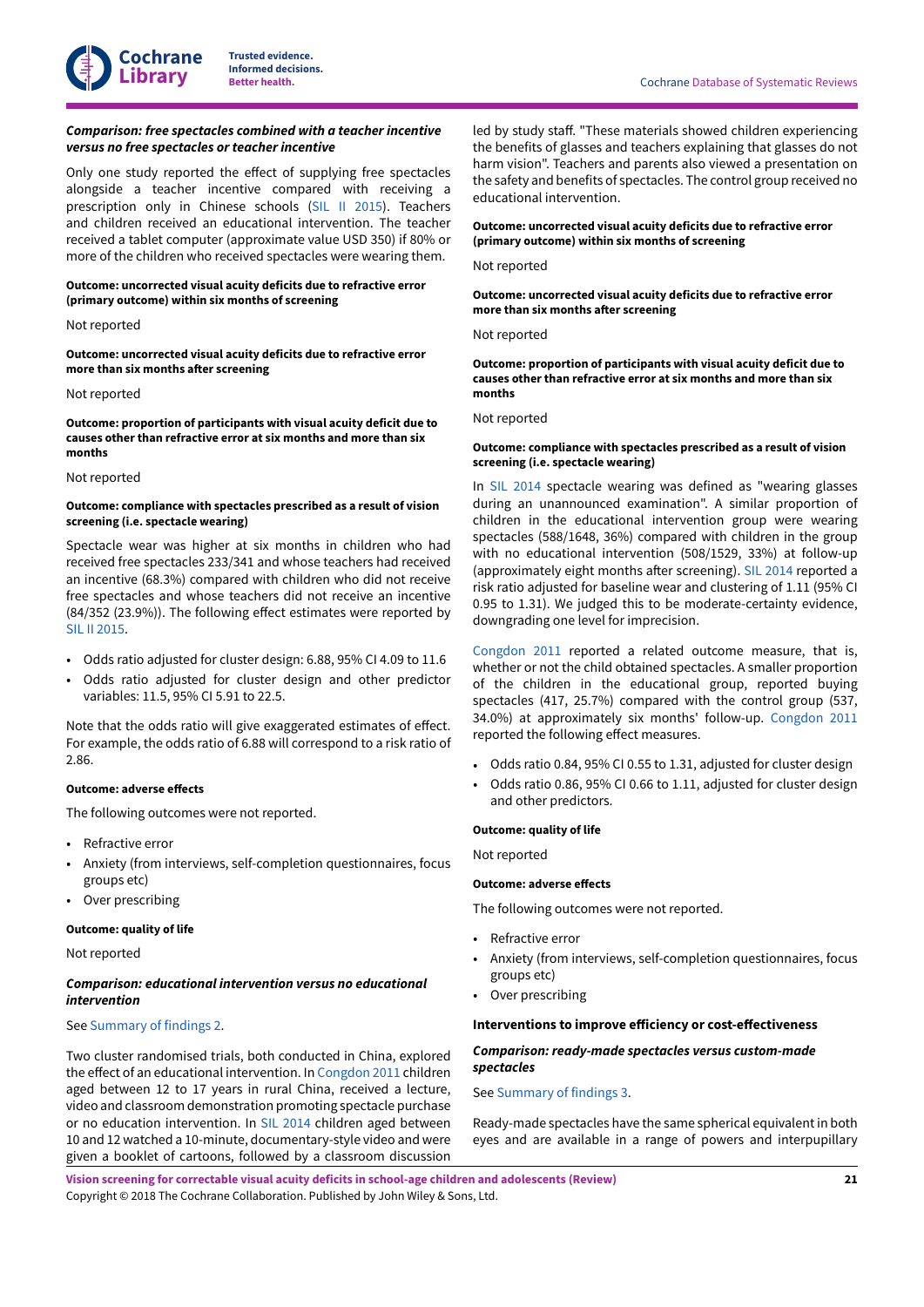

**Library**

distances. Custom-made spectacles are tailored to the individual prescription of the child.

Three individually randomised studies explored the use of readymade versus custom-made spectacles, two studies in China ([RECS](#page-27-7) [2009](#page-27-7); [WEAR 2017\)](#page-27-10) and one in India [\(Morjaria 2016](#page-27-1)).

#### **Outcome: uncorrected visual acuity deficits due to refractive error (primary outcome) within six months of screening**

[RECS](#page-27-7) 2009 reported slightly worse visual acuity in children wearing ready-made spectacles compared with children wearing custommade spectacles. Mean logMAR acuity was 0.11 (standard deviation (SD) 0.09) for children wearing ready-made spectacles and 0.08 (SD 0.07) in children wearing custom-made spectacles (mean difference (MD) 0.03 logMAR score, 95% CI 0.01 to 0.05; 414 participants). However, this difference, of less than 5 letters, is unlikely to represent a meaningful difference between the groups. This analysis was for the eye with the lower amount of spherical refractive error, that is, the better eye. As ready-made spectacles were dispensed on the basis of the less myopic eye the same analysis on the worse eye (eye with higher spherical refractive error) was 0.14 (SD 0.12) logMAR score in the ready-made spectacle group compared with 0.08 (SD 0.08) in the custom-made spectacle group (MD 0.06, 95% CI 0.04 to 0.08). We judged this to be moderatecertainty evidence. Children with astigmatism of 0.75 dioptres or more had approximately 1 line of Snellen acuity worse with readymade spectacles than with custom-made spectacles.

#### **Outcome: uncorrected visual acuity deficits due to refractive error more than six months after screening**

Not reported

**Outcome: proportion of participants with visual acuity deficit due to causes other than refractive error at six months and more than six months**

Not reported

#### **Outcome: compliance with spectacles prescribed as a result of vision screening (i.e. spectacle wearing)**

All three studies found similar proportions of children in the ready-made versus custom-made spectacles group were wearing spectacles at follow-up, with an overall pooled risk ratio of 0.98 (95% CI 0.91 to 1.05; 1203 participants;  $1^2 = 0$ %) [Figure](#page-23-0) 4. This analysis was done using a fixed-effect model. We compared this with a random-effects model with similar results (RR 0.98, 95% CI 0.94 to 1.03).

## <span id="page-23-0"></span>**Figure 4. Forest plot of comparison: 2 Ready-made versus custom-made spectacles, outcome: 2.1Spectacle wearing.**



#### **Outcome: quality of life**

[WEAR 2017](#page-27-10) measured quality of life using the NEI-RQL-42 questionnaire. There was no evidence of any important diHerence in quality of life with the two types of spectacles. After wearing ready-made spectacles for two months, the mean NEI-RQL-42 global score had changed from 59.6 (SD 10.6) at baseline to 64.3 (SD 11.8) in children with ready-made spectacles. This is a change of 4.65 (95% CI 2.45 to 6.86). In the custom-made spectacles group, mean NEI-RQL changed to a similar degree (MD 1.43, 95% CI -1.04 to 3.90). We judged this to be moderate-certainty evidence, downgrading one level for indirectness as follow-up was two months (rather than six months specified) and reported in only one location (China).

#### **Outcome: adverse effects**

The following outcomes were not reported.

- Refractive error
- Anxiety (from interviews, self-completion questionnaires, focus groups etc)
- Over prescribing

The following symptoms were reported in [RECS](#page-27-7) 2009 at one month's follow-up:

|  | Symptom n (%) |  |  |
|--|---------------|--|--|
|--|---------------|--|--|

**Symptom n (%) Ready-made spectacles n = 209 Custom-made spectacles n = 205**

**Vision screening for correctable visual acuity deficits in school-age children and adolescents (Review)** Copyright © 2018 The Cochrane Collaboration. Published by John Wiley & Sons, Ltd.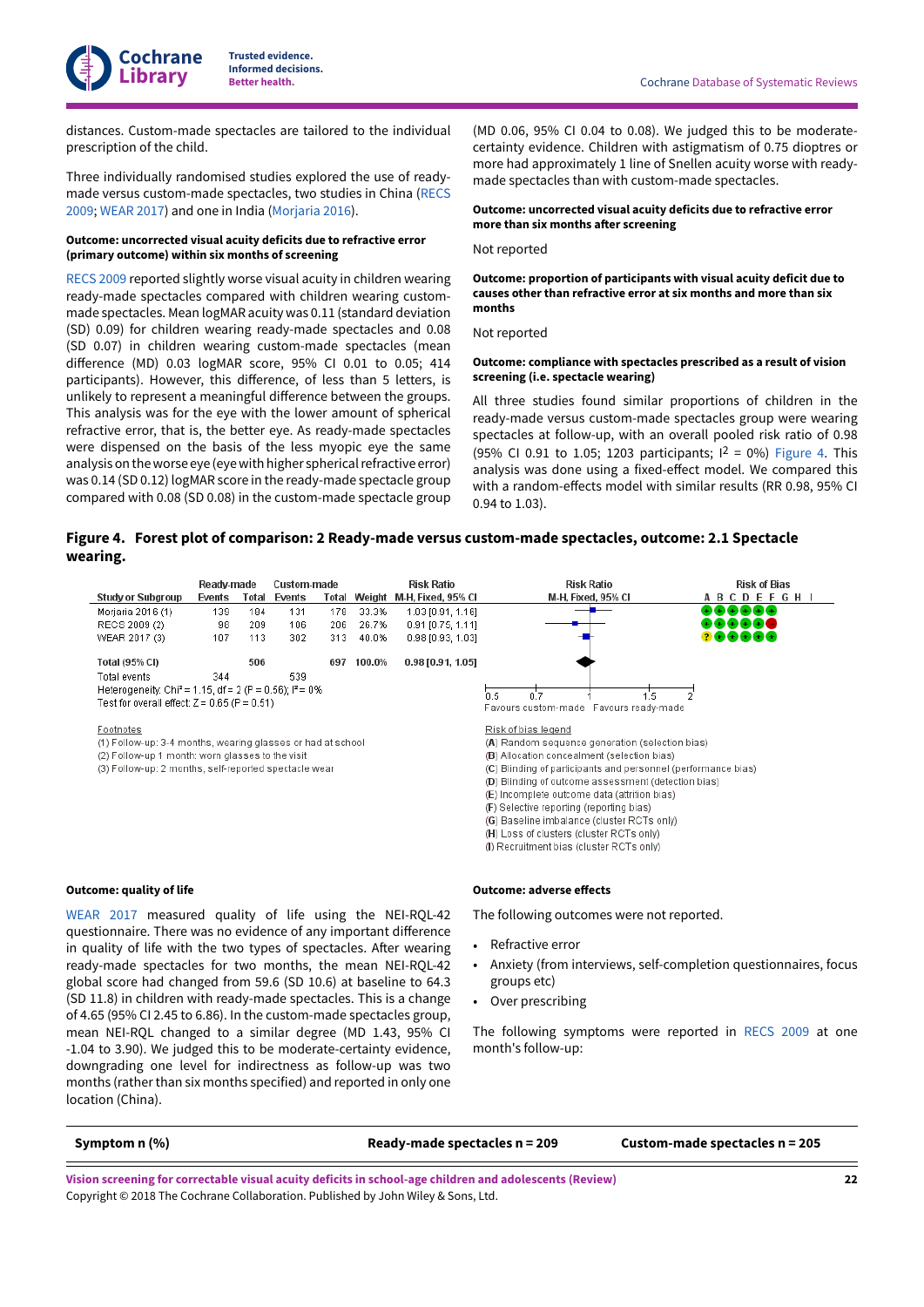

| <b>Blurred vision</b> | 44(21)  | 40 (19) |
|-----------------------|---------|---------|
| Distorted vision      | 22(11)  | 19(9)   |
| Headache              | 42 (20) | 47(23)  |
| <b>Disorientation</b> | 18(9)   | 11(5)   |
| <b>Dizziness</b>      | 52 (25) | 40 (19) |
| Eyestrain             | 110(53) | 91(44)  |
| Nausea                | 12(6)   | 19(9)   |

#### *Comparison: rural refractionist versus university optometrist*

One study addressed this comparison. [WEAR 2017](#page-27-10) was conducted in China. Children aged 12 to 15 years were randomised to subjective cycloplegic retinoscopy by a rural refractionist or by a university optometrist and followed for two months. They were given custom-made spectacles.

#### **Outcome: uncorrected visual acuity deficits due to refractive error (primary outcome) within six months of screening**

Children receiving spectacles prescribed after assessment by a rural refractionist were less likely to have uncorrected visual acuity deficits: 25/108 (23%) had best-corrected visual acuity worse than 6/6 compared with 78/103 (76%) of the children receiving spectacles prescribed by a university optometrist (RR 0.31, 95% CI 0.21 to 0.44; 211 participants). All children in both groups had bestcorrected visual acuity with study spectacles better than 6/12.

#### **Outcome: uncorrected visual acuity deficits due to refractive error more** than six months after screening

Not reported

**Outcome: proportion of participants with visual acuity deficit due to causes other than refractive error at six months and more than six months**

#### Not reported

#### **Outcome: compliance with spectacles prescribed as a result of vision screening (i.e. spectacle wearing)**

Both groups self-reported high levels of wear: 105/108 (97%) of the rural refractionist groups compared with 99/103 (96%) of the optometrist group (RR 1.01, 95% CI 0.96 to 1.06; 211 participants).

#### **Outcome: quality of life**

There was little evidence of any important differences in quality of life as measured at two months using the NEI-RQL-42 [\(WEAR 2017\)](#page-27-10). (MD 1.81, 95% CI -1.01 to 4.63; 198 participants).

#### **Outcome: adverse effects**

The following outcomes were not reported.

- Refractive error
- Anxiety (from interviews, self-completion questionnaires, focus groups etc)

#### • Over prescribing

#### *Comparison: self-refraction versus university optometrist*

One study addressed this comparison. [WEAR 2017](#page-27-10) was conducted in China. Children aged 12 to 15 years were randomised to noncycloplegic self-refraction compared with subjective cycloplegic refraction by a university optometrist and followed for two months. They were given custom-made spectacles. Self-refraction was done using fluid-filled adjustable spectacles.

#### **Outcome: uncorrected visual acuity deficits due to refractive error (primary outcome) within six months of screening**

Children receiving spectacles prescribed after self-refraction were less likely to have uncorrected visual acuity deficits: 55/102 (54%) had best-corrected visual acuity worse than 6/6 compared with 78/103 (76%) of the children receiving spectacles prescribed by a university optometrist (RR 0.71, 95% CI 0.58 to 0.88). All children in both groups had visual acuity better than 6/9.

#### **Outcome: uncorrected visual acuity deficits due to refractive error more** than six months after screening

#### Not reported

**Outcome: proportion of participants with visual acuity deficit due to causes other than refractive error at six months and more than six months**

#### Not reported

#### **Outcome: compliance with spectacles prescribed as a result of vision screening (i.e. spectacle wearing)**

Both groups self-reported high levels of wear: 98/102 (96%) of the self-refraction group compared with 99/103 (96%) of the university optometrist group (RR 1.00, 95% CI 0.95 to 1.06).

#### **Outcome: quality of life**

There was little evidence of any important differences in quality of life as measured by change between baseline and two months in the NEI-RQL-42: MD 0.82, 95% CI -2.00 to 3.64; 188 participants).

#### **Outcome: adverse effects**

The following outcomes were not reported.

• Refractive error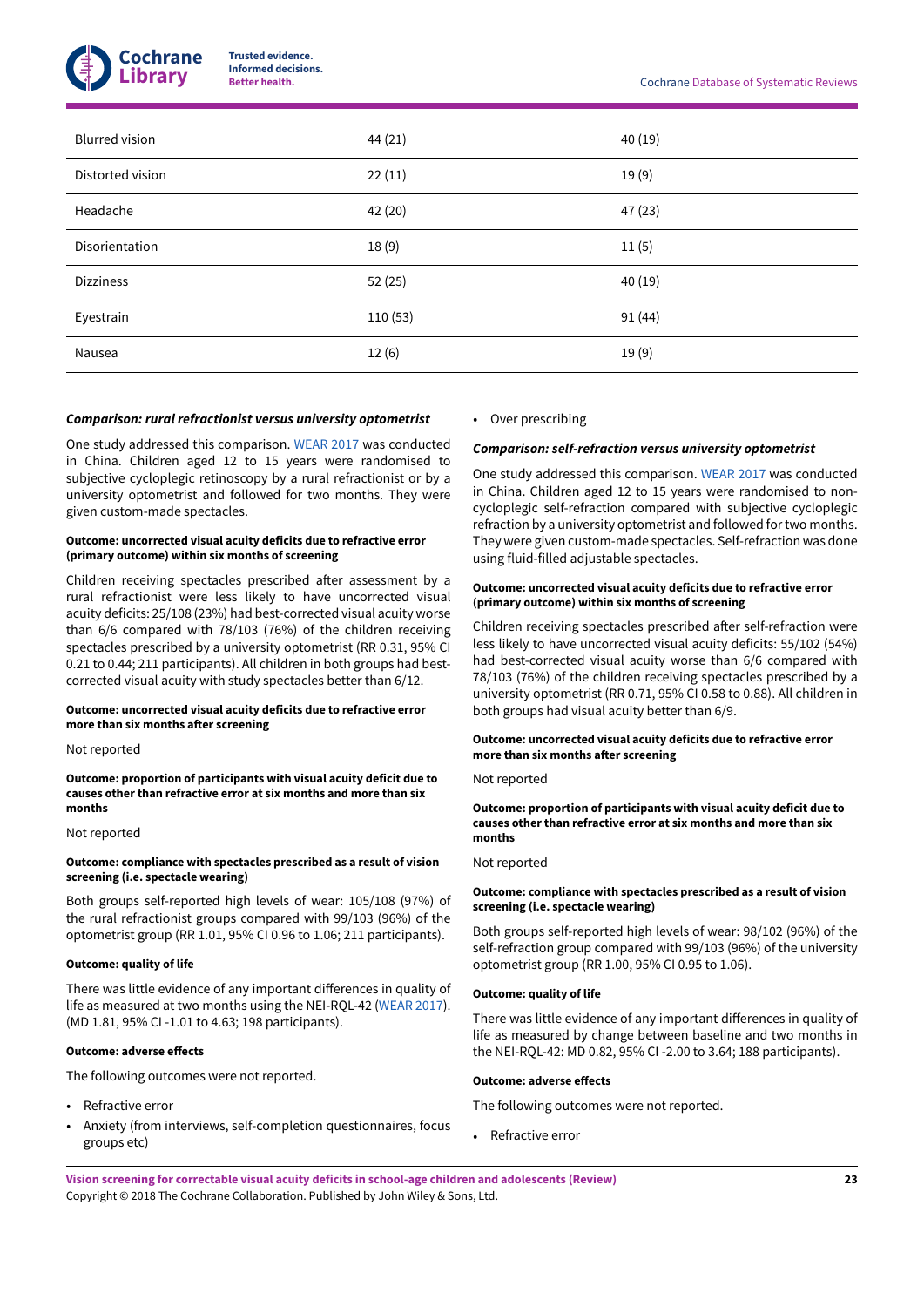

- Anxiety (from interviews, self-completion questionnaires, focus groups etc)
- Over prescribing

## <span id="page-25-0"></span>**D I S C U S S I O N**

#### **Summary of main results**

The primary aim of vision screening of school-age children and adolescents is to identify and address visual acuity deficits due to the development of refractive error, especially myopia. While other causes of reduced vision may also be detected these occur relatively infrequently [\(Wallace](#page-29-16) 2017). Vision screening for refractive error in school-age children is not expected to impact on the prevalence of refractive error itself but aims to reduce the prevalence of uncorrected refractive error. To achieve this, vision screening programmes must not only reliably detect the target condition but also ensure that treatment, in whatever form, is available, affordable and can be realistically implemented. The remit of this review was to identify RCTs (including clusterrandomised controlled trials) that evaluated the effectiveness of screening as an intervention.

We identified seven relevant studies. Five of these studies were conducted in China with one study in India and one in Tanzania. Children enrolled in these studies were aged between 10 and 18 years. None of these studies compared vision screening for correctable visual acuity deficits versus not screening.

Two studies compared vision screening with provision of free spectacles versus vision screening with no provision of free spectacles (Summary of findings for the main [comparison\)](#page-5-1). These studies provide high-certainty evidence that vision screening with provision of free spectacles results in a higher proportion of childrenwearing spectacles than if vision screening is accompanied by provision of a prescription only. The studies suggest that if approximately 250 per 1000 childrenwho are given vision screening plus prescription only are wearing spectacles at follow-up (three to six months) then 400 per 1000 (335 to 470) would be expected to be wearing spectacles after vision screening and provision of free spectacles. Costs were reported in one study in Tanzania in 2008 and indicated a relatively low cost of screening and spectacle provision but the extent to which these can be extrapolated to other locations is unclear. One study investigated the effect of combining a teacher incentive with free spectacles and found that this may also improve spectacle wearing. Other pre-specified outcomes of this review were not reported.

Two studies explored the effect of an educational intervention in addition to vision screening on spectacle wear ([Summary](#page-7-0) of [findings 2\)](#page-7-0). There was little apparent effect of the education interventions investigated in these studies in addition to vision screening, compared to vision screening alone in terms of spectacle wearing. Other outcomes were not reported.

Three studies compared vision screening with ready-made spectacles versus vision screening with custom-made spectacles [\(Summary](#page-8-0) of findings 3). These studies provide moderate-certainty evidence that the two types of spectacles provide similar visual results and quality of life, and high-certainty evidence of no important difference in spectacle wearing. There was low-certainty evidence that the adverse effects or symptoms were similar in the two groups. Although none of the studies reported on costs directly, ready-made spectacles are cheaper and may represent considerable cost savings for vision screening programmes in lower-income settings.

## **Overall completeness and applicability of evidence**

VIsion screening programmes directed to school-age children and adolescents take place in many different contexts throughout the world. They may be affected by the background prevalence of refractive error as well as the organisation and delivery of eye healthcare services in the locality, including access to affordable spectacles. The purpose and impact of vision screening may be different at different ages, for example, screening at school entry (age four to five years) differs from screening at older ages. Evidence provided in this review may not, therefore, be universally applicable and must be interpreted in context.

There are a wide variety of approaches to school-age vision screening throughout the world. Some commentators have observed that the existence of these variations, both between and within countries, is a reflection of the low-certainty evidence base (Rahi [2002](#page-29-17)). It is not the aim of the current review to provide a summary of current vision screening programmes but for relevant reviews see [Sharma 2012](#page-29-5) and [Hopkins 2013.](#page-28-12) The studies in the current review were from Asia, the Indian subcontinent and Africa. As such, the results of these studies may be more applicable to low- and middle-income settings. The children included in these trials were aged 10 to 18 years. The results of these studies will not apply to vision screening at school entry (four to five years in many countries).

This review does not provide a direct answer to the question as to what are the benefits and harms of vision screening programmes in school-age children and adolescents. We did not identify any randomised controlled trials addressing that question. However, the included studies that compare provision of free spectacles [\(SIL 2014](#page-27-8); [Wedner 2008](#page-27-11)) demonstrated reasonably large differences in spectacle wearing and these were not associated with any important adverse effects. in particular [SIL 2014](#page-27-8) provides evidence that spectacle wearing did not lead to an increased progression of myopia and this is supported by other evidence ([Walline](#page-29-8) 2011).

The evidence on the provision of free spectacles is reasonably robust and will be applicable to settings where such provision is not currently available. The review also provides reasonably conclusive evidence that cheaper, ready-made spectacles may be an acceptable alternative to expensive, custom-made spectacles in children without astigmatism or anisometropia. The finding that educational interventions, as tested so far, do not appear to be effective in improving spectacle wear may also be applicable to other higher-income settings. It is notable that the prevalence of spectacle wearing in the comparator group in the included studies varied from 25% to 75% and possibly higher. The reasons for variation in spectacle wear are not clearly understood but may include over-prescribing, concerns over appearance, teasing, discomfort and beliefs around spectacle wearing [\(Sharma 2012](#page-29-5)).

There may be unanticipated economic effects of provision of free spectacles. A recently published trial has tested out a model for sustainable provision of free spectacles ([Wang](#page-27-5) 2017). Offering an upgrade option (stylish designs and scratch-free coatings) to free spectacles resulted in greater percentage of children purchasing spectacles and increased programme income.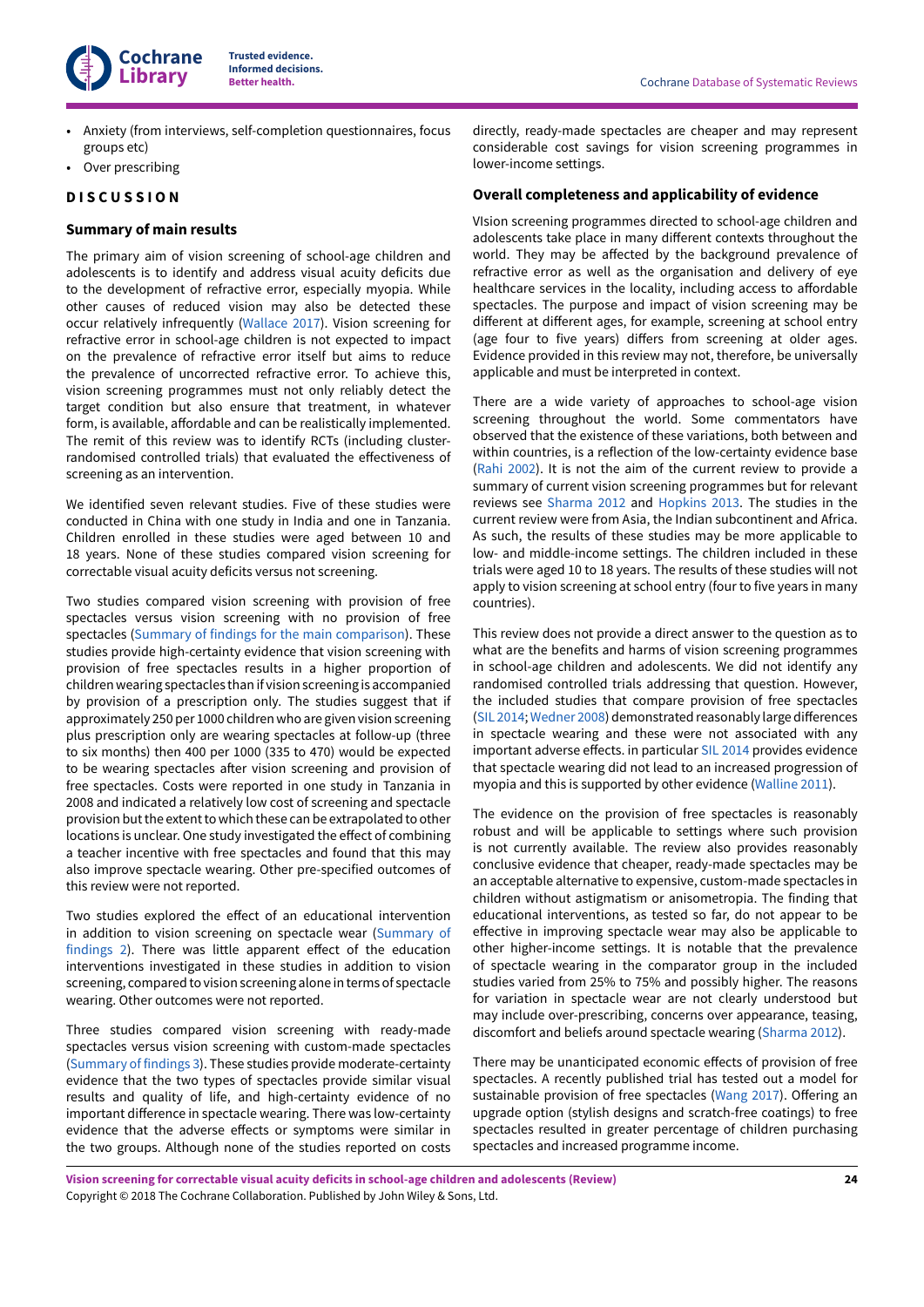

#### **Certainty of the evidence**

The certainty of the evidence ranged from high to low, depending on the outcome.

We judged the studies largely to be atlowrisk of bias and judged the estimates of effect from each individual study as reasonably secure, downgrading only for imprecision as needed for each individual effect estimate. We were concerned with the applicability of the evidence with respect to location and downgraded for indirectness, depending on the comparison and the outcome. The extent to which the findings may be extrapolated to other settings was sometimes unclear.

## **Potential biases in the review process**

Two of the review authors (JE/PM) were involved in one of the trials [\(Morjaria 2016](#page-27-1)). We tried to minimise any bias in assessment of this trial by making sure that data extraction for this study was performed by a review author not involved in the trial (CP) and another independent assessor (AS - see [Acknowledgements](#page-26-1)).

## **Agreements and disagreements with other studies or reviews**

The results of this review concur with other relevant reviews ([Logan](#page-29-18) [2004](#page-29-18); [Mathers](#page-29-19) 2010; Rahi [2001](#page-29-20); Rahi [2002;](#page-29-17) [Wallace](#page-29-16) 2017). There is consensus that there is insufficient evidence to support the planning and development of vision screening programmes after school entry. The US Preventive Services Task Force identified no randomised controlled trials comparing screening with no screening in children aged six months to five years ([Jonas 2017\)](#page-28-20). The authors concluded that they could not establish whether vision screening in preschool children was better than no screening and the evidence of benefit was indirect.

We identified one review of ready-made spectacles [\(Pearce](#page-29-21) 2014). Although this review also considered studies in adult populations it came to the same conclusions as the current review, that is, that ready-made spectacles are a potential alternative to custom-made spectacles.

## <span id="page-26-0"></span>**A U T H O R S ' C O N C L U S I O N S**

#### **Implications for practice**

We did not find any randomised controlled trials that compared vision screening versus no vision screening however the results of the trials of vision screening with provision of free glasses compared with prescription alone may provide an indication of the likely benefit of vision screening programmes.

Vision screening plus provision of free spectacles improves the number of children who have and wear the spectacles they

need compared with providing a prescription only. This may lead to better educational outcomes. Health education interventions, as currently devised and tested, do not appear to improve spectacle wearing in children. In lower-income settings, readymade spectacles may provide a useful alternative to expensive custom-made spectacles.

The majority of studies included in this review were conducted in China with one from Tanzania and one from India. The extent to which these findings can be extrapolated to other settings is unclear.

#### **Implications for research**

Emerging evidence, from China in particular, suggests that vision screening of school-age children and adolescents for correctable visual acuity deficits may improve spectacle wearing and educational outcomes, if provision of spectacles is free. This finding may be applicable to other parts of the world but currently it is unclear if it is. Such studies could usefully be done in other countries and should be accompanied by formal cost-effectiveness analyses. Where there is the intention to introduce a new screening programme, the opportunity to carry out a randomised controlled trial should not be missed, so that the potential benefits or harms of this intervention can be measured. Outcomes should include both the prevalence of uncorrected visual acuity deficit as well as quality of life and educational outcomes. Further evidence on the progression of myopia is also needed.

There was considerable variation in spectacle wearing in the studies included in this review. Barriers to spectacle wear need to be further explored in different settings before the development of new interventions are tested more formally in randomised controlled trials.

In countries with low school attendance, information is needed on whether screening programmes in schools are sufficient or whether additional efforts have to be made to identify children with correctable visual acuity deficit in the community.

## <span id="page-26-1"></span>**A C K N O W L E D G E M E N T S**

Cochrane Eyes and Vision prepared and executed the electronic searches. Thank you also to Catey Bunce, Roberta Scherer, Ivan Wood, Allen Foster, Nathan Congdon and Sue Elliott for peer reviewing and to Maria Cristina Bohorquez for her translation work. In addition, many thanks to Anupa Shah and Richard Wormald at Cochrane Eyes and Vision for their advice and support throughout the review process. Anupa also extracted data for [Morjaria 2016.](#page-27-1)

We thank Sarah Hatt and Susanne Wedner for their contributions to earlier versions of this review.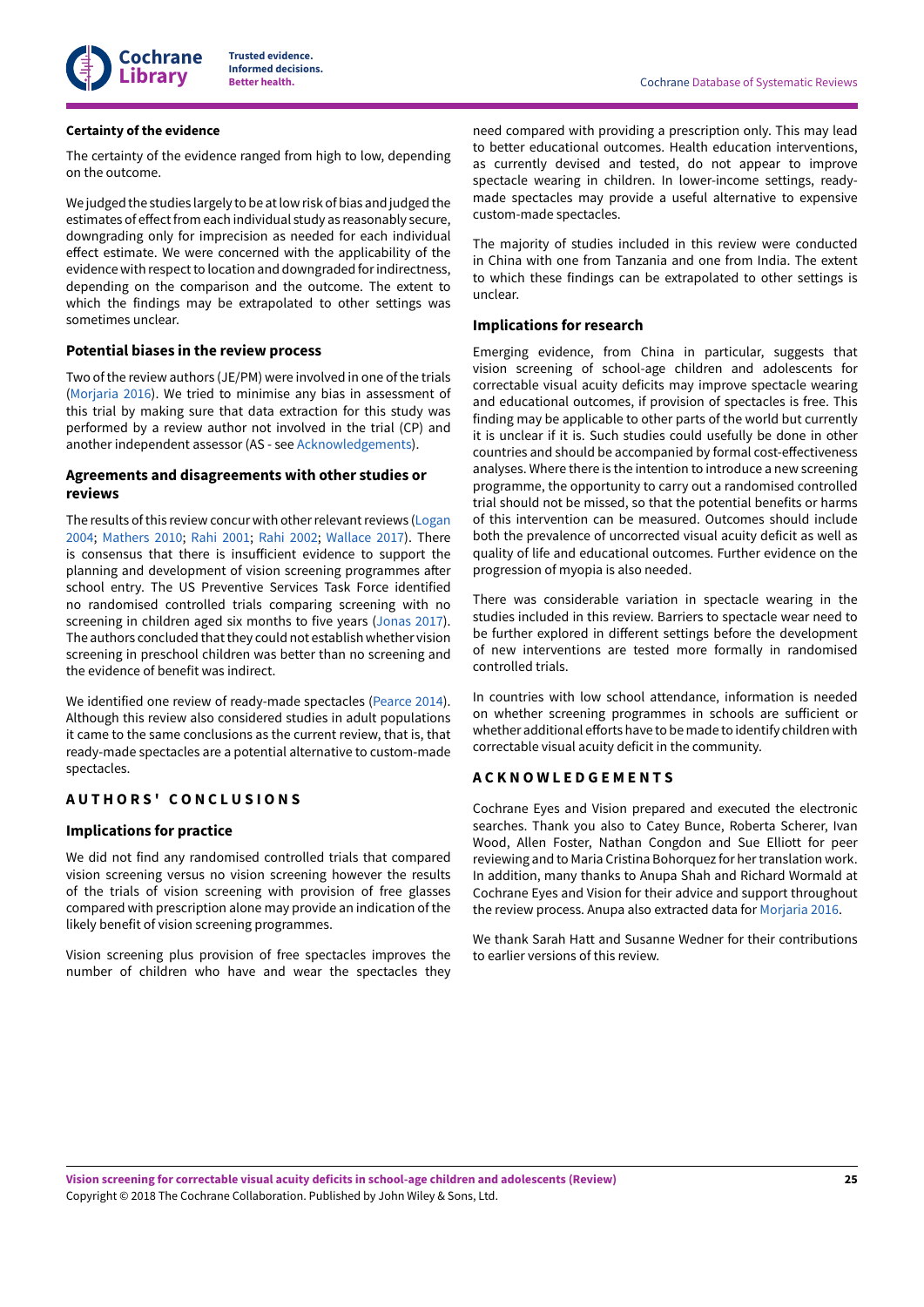

## **REFERENCES**

## <span id="page-27-0"></span>**References to studies included in this review**

#### <span id="page-27-6"></span>**Congdon 2011** *{published data only}*

Congdon N, Li L, Zhang M, Yang A, Gao Y, Griffiths S, et al. Randomized, controlled trial of an educational intervention to promote spectacle use in rural China: the see well to learn well study. *Ophthalmology* 2011;**118**(12):2343-50.

## <span id="page-27-1"></span>**Morjaria 2016** *{published data only}*

\* Morjaria P, Evans J, Murali K, Gilbert C. Spectacle wear among children in a school-based program for ready-made vs custommade spectacles in India: a randomized clinical trial. *JAMA Ophthalmology* 2017;**135**(6):527-33.

Morjaria P, Murali K, Evans J, Gilbert C. Spectacle wearing in children randomised to ready-made or custom spectacles, and potential cost savings to programmes: study protocol for a randomised controlled trial. *Trials* 2016;**17**(1):36.

#### <span id="page-27-7"></span>**RECS 2009** *{published data only}*

Zeng Y, Keay L, He M, Mai J, Munoz B, Brady C, et al. A randomized, clinical trial evaluating ready-made and custom spectacles delivered via a school-based screening program in China. *Ophthalmology* 2009;**116**(10):1839-45.

#### <span id="page-27-8"></span>**SIL 2014** *{published data only}*

Ma X, Congdon N, Yi H, Zhou Z, Pang X, Meltzer ME, et al. Safety of spectacles for children's vision: a clusterrandomized controlled trial. *American Journal of Ophthalmology* 2015;**160**(5):897-904.

\* Ma X, Zhou Z, Yi H, Pang X, Shi Y, Chen Q, et al. EHect of providing free glasses on children's educational outcomes in China: cluster randomized controlled trial. *BMJ* 2014;**349**:g5740. [DOI: [10.1136/bmj.g5740](https://doi.org/10.1136%2Fbmj.g5740)]

#### <span id="page-27-9"></span>**SIL II 2015** *{published data only}*

Yi H, Zhang H, Ma X, Zhang L, Wang X, Jin L. Impact of free glasses and a teacher incentive on children's use of eyeglasses: a cluster-randomized controlled trial. *American Journal of Ophthalmology* 2015;**160**(5):889-96.

#### <span id="page-27-10"></span>**WEAR 2017** *{published data only}*

Zhou Z, Chen T, Jin L, Zheng D, Chen S, He M, et al. Selfrefraction, ready-made glasses and quality of life among rural myopic Chinese children: a non-inferiority randomized trial. *Acta Ophthalmology* 2017;**95**(6):567-75.

## <span id="page-27-11"></span>**Wedner 2008** *{published data only}*

Wedner S, Masanja H, Bowman R, Todd J, Bowman R, Gilbert C. Two strategies for correcting refractive errors in school students in Tanzania: randomised comparison, with implications for screening programmes. *British Journal of Ophthalmology* 2008;**92**(1):19-24.

#### **References to studies excluded from this review**

#### <span id="page-27-2"></span>**Cross 1985** *{published data only}*

Cross AW. Health screening in schools. *Journal of Pediatrics* 1985;**107**(4):487-94.

#### <span id="page-27-3"></span>**Gole 2001** *{published data only}*

Gole G. Refractive errors in childhood and adolescence. *Medicine Today* 2001;**2**(10):87-9.

#### <span id="page-27-12"></span>**Li 2013** *{published data only}*

Li SM, Li SY, Liu LR, Guo JY, Chen W, Wang NL, et al. Full correction and undercorrection of myopia evaluation trial: design and baseline data of a randomized, controlled, double-blind trial. *Clinical and Experimental Ophthalmology* 2013;**41**(4):329-38.

#### <span id="page-27-14"></span>**Pärssinen 2014** *{published data only}*

Pärssinen O, Kauppinen M, Viljanen A. The progression of myopia from its onset at age 8-12 to adulthood and the influence of heredity and external factors on myopic progression. A 23-year follow-up study. *Acta Ophthalmologica* 2014;**92**(8):730-9.

#### <span id="page-27-15"></span>**Pärssinen 2015** *{published data only}*

Pärssinen O, Kauppinen M, Viljanen A. Astigmatism among myopics and its changes from childhood to adult age: a 23-year follow-up study. *Acta Ophthalmologica* 2015;**93**(3):276-83.

## <span id="page-27-13"></span>**Priya 2015** *{published data only}*

Priya A, Veena K, Thulasiraj R, Fredrick M, Venkatesh R, Sengupta S, et al. Vision screening by teachers in Southern Indian schools: testing a new "all class teacher" model. *Ophthalmic Epidemiology* 2015;**22**(1):60-5.

#### <span id="page-27-16"></span>**Terveen 2015** *{published data only}*

Terveen DC, Moser JM, Spencer TS. Results of a pediatric vision screening program in western South Dakota. *South Dakota Medicine* 2015;**68**(3):111-3.

#### <span id="page-27-17"></span>**Wei 2016** *{published data only}*

Wei N, Tong ML, Wang J, Wu GQ, Wu XX, Wang YT, et al. Influence of eye healthcare information teaching for the visual development of children under "combination of medicine and education". *International Eye Science* 2016;**16**(8):1531-3.

#### <span id="page-27-4"></span>**Yamada 2004** *{published data only}*

Yamada Y. Myopia in primary school children. *Japanese Journal of Clinical Ophthalmology* 2004;**58**(2):125-9.

#### **References to studies awaiting assessment**

#### <span id="page-27-5"></span>**Wang 2017** *{published data only}*

Wang X, Congdon N, Ma Y, Hu M, Zhou Y, Liao W, et al. Clusterrandomized controlled trial of the effects of free glasses on purchase of children's glasses in China: The PRICE (Potentiating Rural Investment in Children's Eyecare) study. *PLoS One* 2017;**12**:e0187808.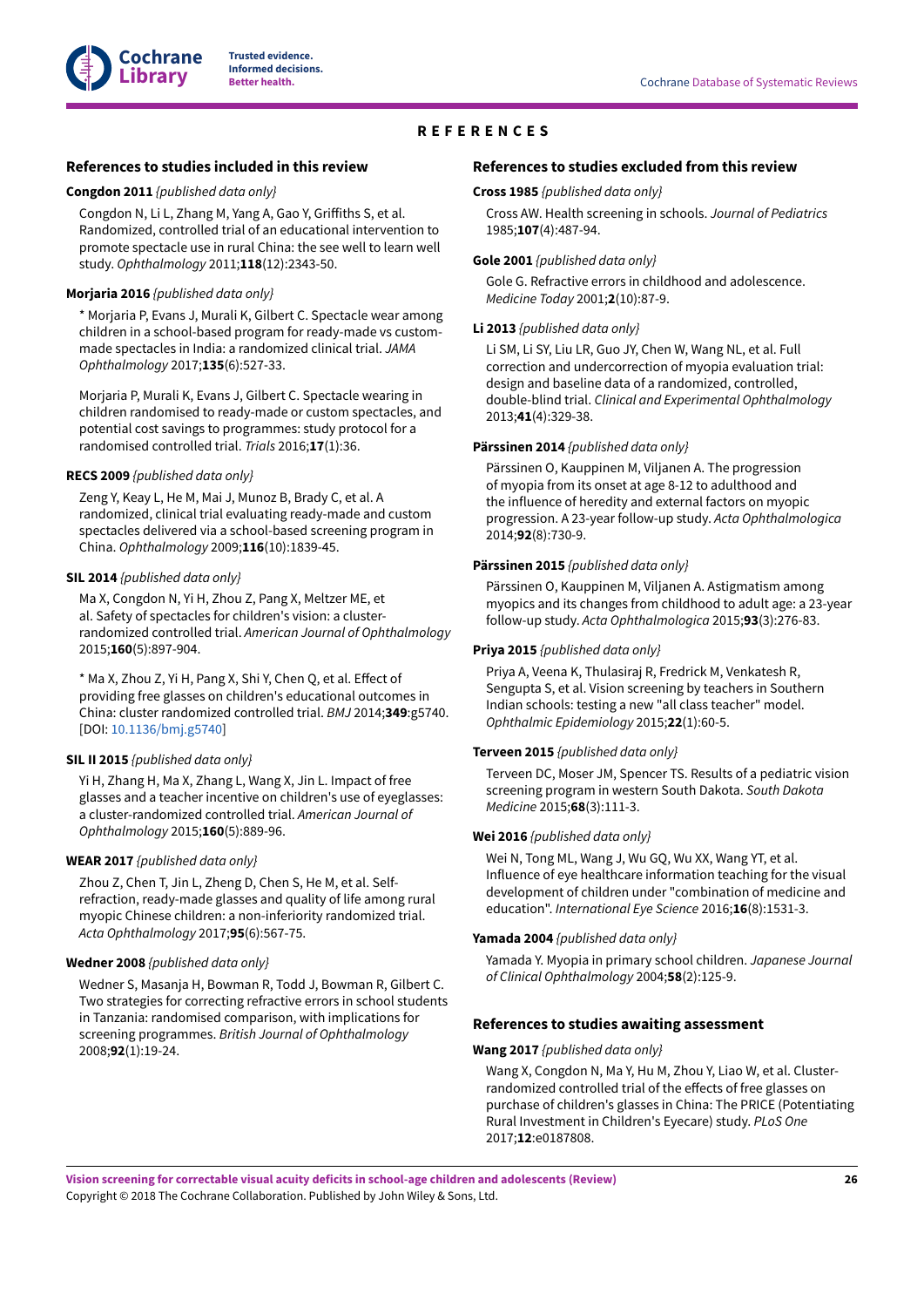

**Additional references**

**Trusted evidence. Informed decisions.**

#### <span id="page-28-13"></span>**Hays 2003**

Hays RD, Mangione CM, Ellwein L, Lindblad AS, Spritzer KL, McDonnell PJ. Psychometric properties of the National Eye Institute-Refractive Error Quality of Life instrument. *Ophthalmology* 2003;**110**(12):2292-301.

## <span id="page-28-18"></span>**Higgins 2003**

Higgins JPT, Thompson SG, Deeks JJ, Altman DG. Measuring inconsistency in meta-analyses. *BMJ* 2003;**327**:557-60.

#### <span id="page-28-15"></span>**Higgins 2011a**

Higgins JP, Altman DG, Sterne JAC, editor(s). Chapter 8: Assessing risk of bias in included studies. In: Higgins JP, Green S, editor(s). Cochrane Handbook for Systematic Reviews of Interventions Version 5.1.0 (updated March 2011). The Cochrane Collaboration, 2011. Available from handbook.cochrane.org.

#### <span id="page-28-16"></span>**Higgins 2011b**

Higgins JP, Deeks JJ, Altman DG, editor(s). Chapter 16: Special topics in statistics. In: Higgins JP, Green S, editor(s). Cochrane Handbook for Systematic Reviews of Interventions Version 5.1.0 (updated March 2011). The Cochrane Collaboration, 2011. Available from handbook.cochrane.org.

#### <span id="page-28-4"></span>**Holden 2016**

Holden BA, Fricke TR, Wilson DA, Jong M, Naidoo KS, Sankaridurg P, et al. Global prevalence of myopia and high myopia and temporal trends from 2000 through 2050. *Ophthalmology* 2016;**123**:1036-42.

#### <span id="page-28-12"></span>**Hopkins 2013**

Hopkins S, Sampson GP, Hendicott P, Wood JM. Review of guidelines for children's vision screenings. *Clinical and Exprimental Optometry* 2013;**96**(5):443-9.

#### <span id="page-28-9"></span>**Hung 1995**

Hung L, Crawford M, Smith E. Spectacle lenses alter eye growth and refractive status of young monkeys. *Nature Medicine* 1995;**1**(8):761-5.

#### <span id="page-28-2"></span>**Jensen 1995**

Jensen H. Myopia in teenagers. *Acta Ophthalmologica Scandinavica* 1995;**73**(5):389-93.

## <span id="page-28-20"></span>**Jonas 2017**

Jonas DE, Amick HR, Wallace IF, Feltner C, Vander Schaaf EB, Brown CL, et al. Vision screening in children aged 6 months to 5 years: evidence report and systematic review for the US preventive services task force. *JAMA* 2017;**318**(9):845-58.

#### <span id="page-28-10"></span>**Kvarnstrom 2001**

Kvarnstrom G, Jakobson P, Lennerstrand G. Visual screening of Swedish children: an ophthalmological evaluation. *Acta Ophthalmologica Scandinavia* 2001;**79**(3):240-4.

### <span id="page-28-8"></span>**Leone 2010**

Leone JF, Mitchell P, Morgan IG, Kifley A, Rose KA. Use of visual acuity to screen for significant refractive errors in adolescents: is it reliable?. *Archives of Ophthalmology* 2010;**128**(7):894-9.

Altman DG, Bland JM. Detecting skewness from summary information. *BMJ* 1996;**313**(7066):1200.

## <span id="page-28-0"></span>**Banks 1980**

<span id="page-28-17"></span>**Altman 1996**

Banks MS. Infant refraction and accommodation. *International Ophthalmology Clinics* 1980;**20**(1):205-32.

#### <span id="page-28-3"></span>**Canoll 1982**

Canoll JP. On emmetropisation. *Journal of Theoretical Biology* 1982;**95**(1):135-44.

#### <span id="page-28-11"></span>**Congdon 2008**

Congdon N, Zheng M, Sharma A, Choi K, Song Y, Zhang M, et al. Prevalence and determinants of spectacle nonwear among rural Chinese secondary schoolchildren: the Xichang Pediatric Refractive Error Study Report 3. *Archives of Ophthalmology* 2008;**126**(12):1717-23.

#### <span id="page-28-14"></span>**Covidence [Computer program]**

Veritas Health Innovation. Covidence. Melbourne, Australia: Veritas Health Innovation, accessed 14 November 2017.

#### <span id="page-28-19"></span>**Deeks 2011**

Deeks JJ, Higgins JP, Altman DG, editor(s). Chapter 9: Analysing data and undertaking meta-analyses. In: Higgins JP, Green S, editor(s). Cochrane Handbook for Systematic Reviews of Interventions Version 5.1.0 (updated March 2011). The Cochrane Collaboration, 2011. Available from handbook.cochrane.org.

#### <span id="page-28-6"></span>**Dirani 2010**

Dirani M, Zhang X, Goh LK, Young TL, Lee P, Saw SM. The role of vision in academic school performance. *Ophthalmic Epidemiol* 2010;**17**:18-24.

#### <span id="page-28-7"></span>**Dudovitz 2016**

Dudovitz RN, Izadpanah N, Chung PJ, Slusser W. Parent, teacher, and student perspectives on how corrective lenses improve child wellbeing and school function. *Maternal and Child Health Journal* 2016;**20**:974-83.

#### <span id="page-28-1"></span>**Ehrlich 1997**

Ehrlich DL, Braddick OJ, Atkinson J, Anker S, Weeks F, Hartley T, et al. Infant emmetropisation: longitudinal changes in refraction components from nine to twenty months of age. *Optometry and Vision Science* 1997;**74**(10):822-43.

#### <span id="page-28-21"></span>**Glanville 2006**

Glanville JM, Lefebvre C, Miles JN, Camosso-Stefinovic J. How to identify randomized controlled trials in MEDLINE: ten years on. *Journal of the Medical Library Association* 2006;**94**(2):130-6.

#### <span id="page-28-5"></span>**Goldstand 2005**

Goldstand S, Koslowe K C, Parush S. Vision, visual-information processing, and academic performance among seventhgrade schoolchildren: a more significant relationship than we thought?. *American Journal of Occupational Therapy* 2005;**59**:377-89.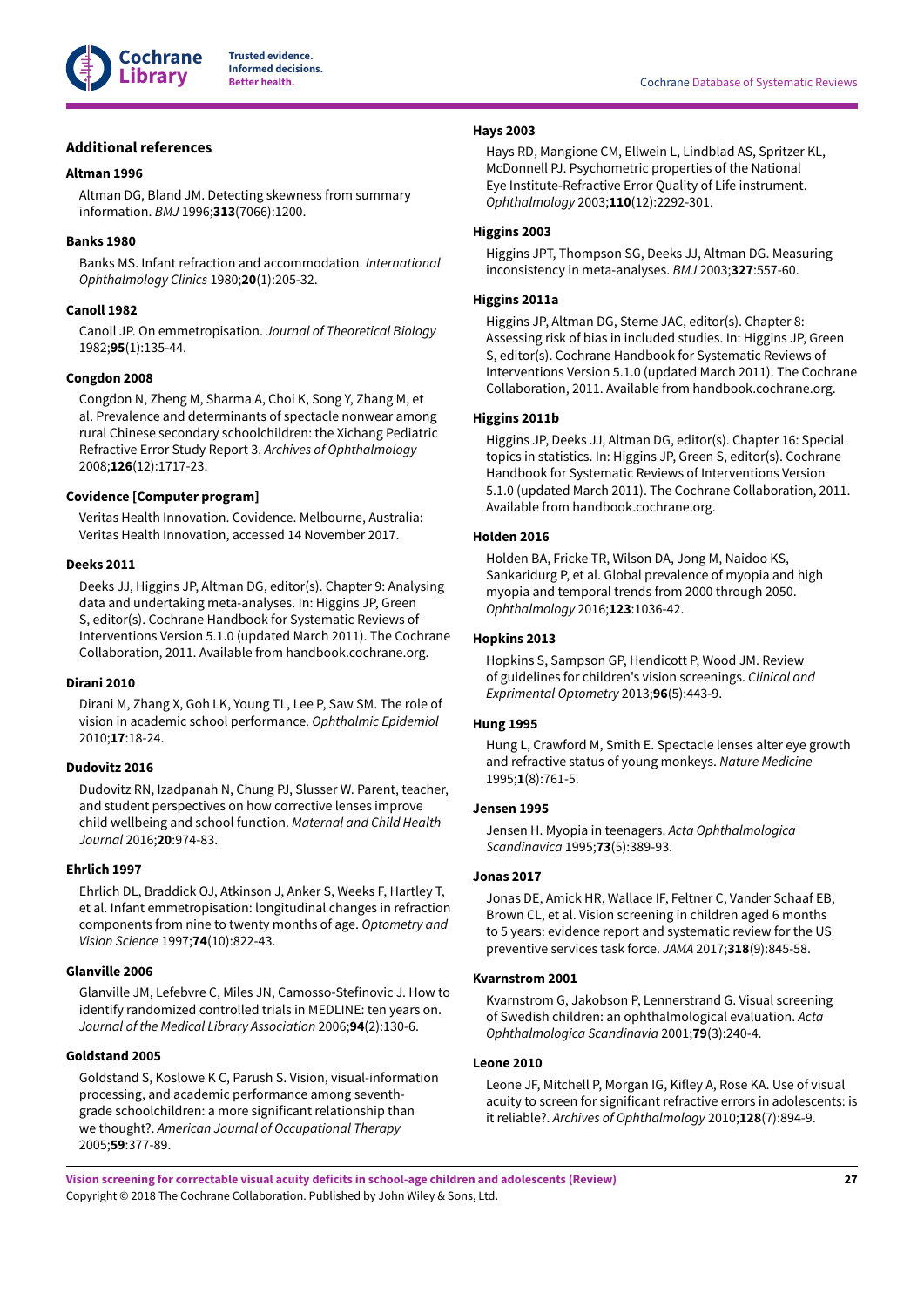

#### <span id="page-29-11"></span>**Limburg 1999**

Limburg H, Kansara HT, D'Souza S. Results of school eye screening of 5.4 million children in India-a five-year follow-up study. *Acta Ophthalmologica Scandinavica* 1999;**77**(3):310-4.

## <span id="page-29-18"></span>**Logan 2004**

Logan NS, Gilmartin B. School vision screening, ages 5-16 years: the evidence-base for content, provision and efficacy. *Ophthalmic and Physiological Optics* 2004;**24**(6):481-92.

#### <span id="page-29-12"></span>**Ma 2014**

Ma X, Zhou Z, Yi H, Pang X, Shi Y, Chen Q, et al. Effect of providing free glasses on children's educational outcomes in China: cluster randomized controlled trial. *BMJ* 2014;**349**:g5740.

#### <span id="page-29-6"></span>**Maples 2003**

Maples WC. Visual factors that significantly impact academic performance. *Optometry* 2003;**74**:35-49.

#### <span id="page-29-19"></span>**Mathers 2010**

Mathers M, Keyes M, Wright M. A review of the evidence on the eHectiveness of children's vision screening. *Child: Care, Health and Development* 2010;**36**(6):756-80.

#### <span id="page-29-3"></span>**McCullough 2016**

McCullough SJ, O'Donoghue L, Saunders KJ. Six year refractive change among white children and young adults: evidence for significant increase in myopia among white UK children. *PLoS One* 2016;**11**:e0146332.

## <span id="page-29-1"></span>**Morgan 2017**

Morgan IG, French AN, Ashby RS, Guo X, Ding X, He M, et al. The epidemics of myopia: aetiology and prevention. Progress in Retinal and Eye Research 2017 September 23 [Epub ahead of print].

## <span id="page-29-7"></span>**O'Donoghue 2012**

O'Donoghue L, Rudnicka AR, McClelland JF, Logan NS, Saunders KJ. Visual acuity measures do not reliably detect childhood refractive error--an epidemiological study. *PLoS One* 2012;**7**:e34441.

#### <span id="page-29-9"></span>**Ohio 2004**

Ohio Department of Health Hearing/Vision Screening for Children. www.odh.state.oh.us/odhprograms/hvscr/hvscr1.htm (accessed 3 August 2004).

#### <span id="page-29-21"></span>**Pearce 2014**

Pearce MG. Clinical outcomes following the dispensing of readymade and recycled spectacles: a systematic literature review. *Clinical & Experimental Optometry* 2014;**97**:225-33.

#### <span id="page-29-10"></span>**PHE 2017**

Public Health England (PHE). New guidance to improve vision screening for young children. www.gov.uk/government/news/ new-guidance-to-improve-vision-screening-for-young-children accessed 18 January 2018.

#### <span id="page-29-20"></span>**Rahi 2001**

Rahi JS, Williams C, Bedford H, Elliman D. Screening and surveillance for ophthalmic disorders and visual deficits

in children in the United Kingdom. *British Journal of Ophthalmology* 2001;**85**(3):257-9.

#### <span id="page-29-17"></span>**Rahi 2002**

Rahi JS, Dezateux C. Improving the detection of childhood visual problems and eye disorders. *Lancet* 2002;**359**:1083-4.

### <span id="page-29-13"></span>**Resniko@ 2001**

Resnikoff S, Pararajasegaram R. Blindness prevention programmes: past, present, and future. *Bulletin of the World Health Organization* 2001;**79**(3):222-6.

## <span id="page-29-4"></span>**Resniko@ 2008**

Resnikoff S, Pascolini D, Mariotti SP, Pokharel GP. Global magnitude of visual impairment caused by uncorrected refractive errors in 2004. *Bulletin of the World Health Organization* 2008;**86**:63-70.

## <span id="page-29-14"></span>**Review Manager 2014 [Computer program]**

Nordic Cochrane Centre, The Cochrane Collaboration. Review Manager 5 (Revman 5). Version 5.3. Copenhagen: Nordic Cochrane Centre, The Cochrane Collaboration, 2014.

#### <span id="page-29-2"></span>**Rudnicka 2016**

Rudnicka AR, Kapetanakis VV, Wathern AK, Logan NS, Gilmartin B, Whincup PH, et al. Global variations and time trends in the prevalence of childhood myopia, a systematic review and quantitative meta-analysis: implications for aetiology and early prevention. *British Journal of Ophthalmology* 2016;**100**(7):882-90.

#### <span id="page-29-15"></span>**Schünemann 2011**

Schünemann HJ, Oxman AD, Higgins JPT, Vist GE, Glasziou P, Guyatt GH. Chapter 11: Presenting results and 'Summary of findings' tables. In: Higgins JPT, Green S (editors), Cochrane Handbook for Systematic Reviews of Interventions Version 5.1.0 (updated March 2011). The Cochrane Collaboration, 2011. Available from handbook.cochrane.org.

#### <span id="page-29-5"></span>**Sharma 2012**

Sharma A, Congdon N, Patel M, Gilbert C. School-based approaches to the correction of refractive error in children. *Surveys in Ophthalmology* 2012;**57**(3):272-83.

## <span id="page-29-0"></span>**Sorsby 1964**

Sorsby A. Modern Ophthalmology. Vol. **3**, London: Butterworth, 1964.

#### <span id="page-29-16"></span>**Wallace 2017**

Wallace DK, Morse CL, Melia M, Sprunger DT, Repka MX, Lee KA, et al. Pediatric eye evaluations preferred practice pattern: I. Vision screening in the primary care and community setting; II. Comprehensive ophthalmic examination. *Ophthalmology* 2017;**125**(1):P184-P227.

## <span id="page-29-8"></span>**Walline 2011**

Walline JJ, Lindsley K, Vedula SS, Cotter SA, Mutti DO, Twelker JD. Interventions to slow progression of myopia in children. *Cochrane Database of Systematic Reviews* 2011, Issue 12. [DOI: [10.1002/14651858.CD004916.pub3](https://doi.org/10.1002%2F14651858.CD004916.pub3)]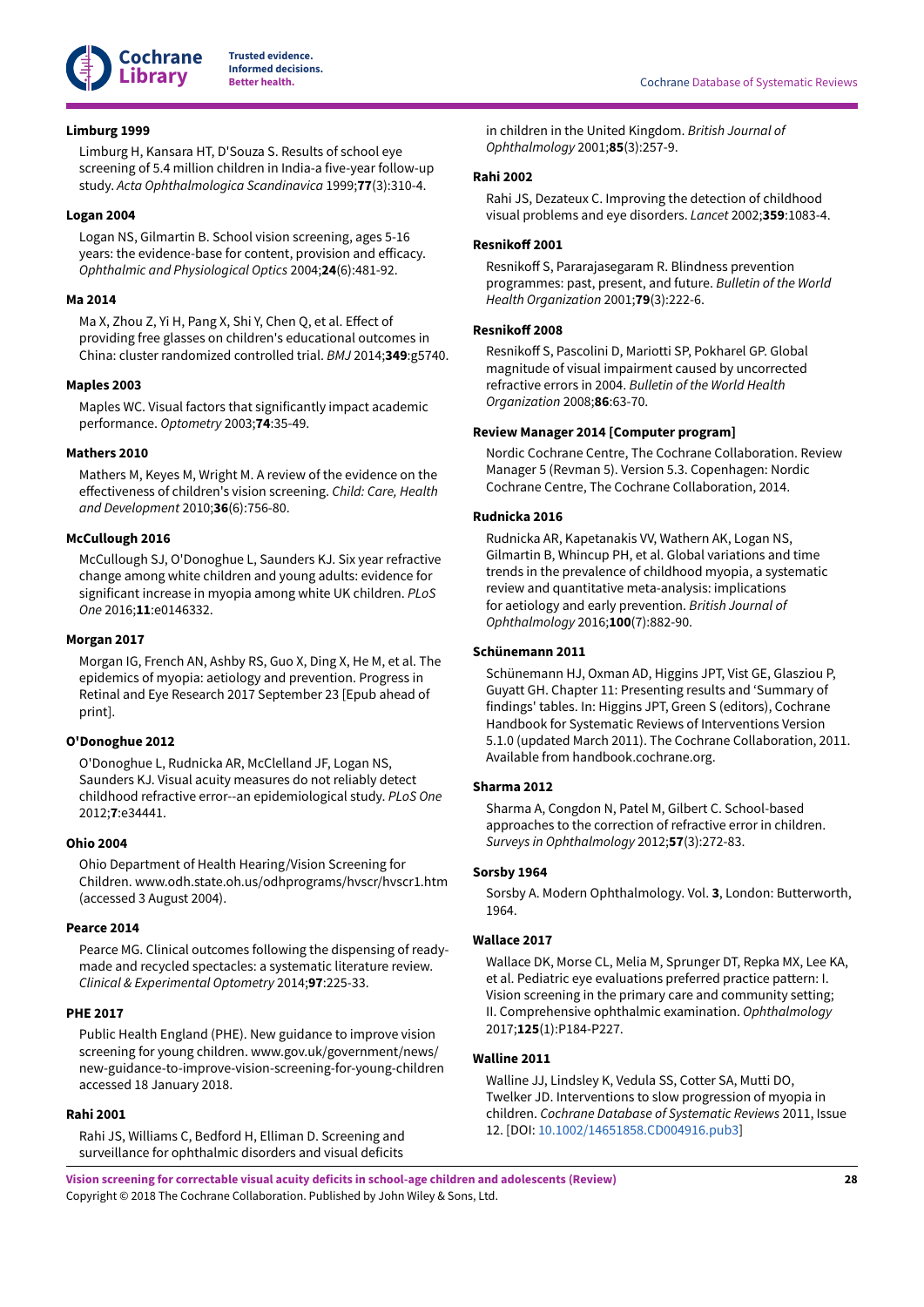

## <span id="page-30-3"></span>**Wedner 2000**

Wedner SH, Ross DA, Balira R, Kaji L, Foster A. A prevalence survey of eye diseases in primary school children in a rural area of Tanzania. *British Journal of Ophthalmology* 2000;**84**(11):1291-7.

## <span id="page-30-4"></span>**Wedner 2003**

Wedner SH, Dineen B. Refractive errors. *Tropical Doctor* 2003;**33**:207-9.

## <span id="page-30-2"></span>**WHO 2002**

WHO Refractive Error Working Group. Report on strategic planning meeting of refractive error working group. www.iapb.org/about-iapb/iapb-work-groups/refractive-errorwork-group/ (accessed 10 May 2006).

### <span id="page-30-1"></span>**Yap 1994**

Yap M, Wu M, Wang SH, Lee FL, Liu ZM. Environmental factors and refractive errors in Chinese school children. *Clinical and Experimental Optometry* 1994;**77**(1):8-14.

## <span id="page-30-0"></span>**C H A R A C T E R I S T I C S O F S T U D I E S**

## <span id="page-30-5"></span>**Characteristics of included studies** *[ordered by study ID]*

#### **[Congdon](#page-27-6) 2011**

**References to other published versions of this review**

#### **Powell 2004**

Powell C, Wedner S. Screening for correctable visual acuity deficits in school-age children and adolescents. *Cochrane Database of Systematic Reviews* 2004, Issue 4. [DOI: [10.1002/14651858.CD005023\]](https://doi.org/10.1002%2F14651858.CD005023)

## **Powell 2009**

Powell C, Wedner S, Hatt SR. Vision screening for correctable visual acuity deficits in school-age children and adolescents. *Cochrane Database of Systematic Reviews* 2009, Issue 3. [DOI: [10.1002/14651858.CD005023.pub2\]](https://doi.org/10.1002%2F14651858.CD005023.pub2)

\* Indicates the major publication for the study

| Congdon 2011 |                                                                                                                                                                                                                                                                      |  |  |
|--------------|----------------------------------------------------------------------------------------------------------------------------------------------------------------------------------------------------------------------------------------------------------------------|--|--|
| Methods      | <b>Study design: cluster-RCT</b>                                                                                                                                                                                                                                     |  |  |
|              | Study grouping: parallel group                                                                                                                                                                                                                                       |  |  |
|              | Unit of analysis: mixed-effects logistic regression was used to take into account the cluster design                                                                                                                                                                 |  |  |
| Participants | <b>Country: China</b>                                                                                                                                                                                                                                                |  |  |
|              | Setting: school                                                                                                                                                                                                                                                      |  |  |
|              | <b>Baseline characteristics:</b>                                                                                                                                                                                                                                     |  |  |
|              | <b>Educational intervention</b>                                                                                                                                                                                                                                      |  |  |
|              | • Age: mean (range): $14.1$ years ( $12-17$ )<br>Gender: percentage female: 60%<br>$\bullet$<br>• Ethnic group: NR                                                                                                                                                   |  |  |
|              | No educational intervention                                                                                                                                                                                                                                          |  |  |
|              | • Age: mean (range): 14.3 years (12-17)<br>• Gender: percentage female: 54%<br>Ethnic group: NR<br>$\bullet$                                                                                                                                                         |  |  |
|              | Overall                                                                                                                                                                                                                                                              |  |  |
|              | • Age: mean (range): $14.2$ years ( $12-17$ )<br>• Gender: percentage female: 57%<br>• Ethnic group: NR                                                                                                                                                              |  |  |
|              | <b>Inclusion criteria:</b>                                                                                                                                                                                                                                           |  |  |
|              | Quote "At each junior and senior high school in the 3 townships of Fuyang, Xichang, and Liangying,<br>Chaoshan region, Guangdong Province, all year 1 and year 2 classes (approximate age, 12-17 years)<br>were enumerated, and 10 classes were selected at random." |  |  |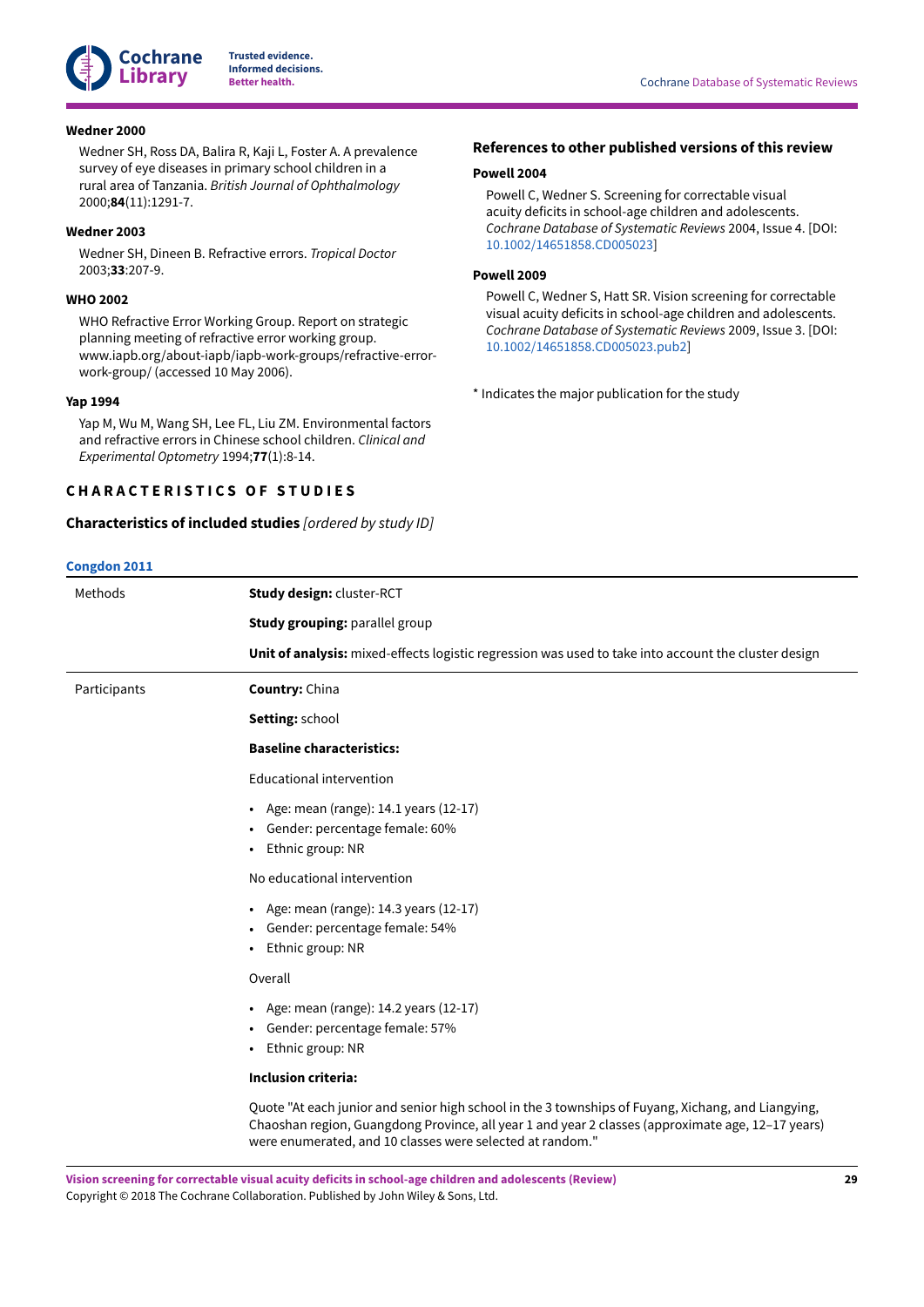#### **[Congdon](#page-27-6) 2011**  *(Continued)*

Quote "Children meeting the following criteria were given a prescription for spectacles by the examining ophthalmologist, together with a note addressed to their parents recommending that glasses be purchased: all participants with presenting VA of 6/12 or worse in either eye (e.g., with or without spectacles) and whose vision could be improved by 2 lines or more in either eye with refraction, and children already having spectacles improving the vision to better than 6/12, but whose vision could be improved by 2 lines or more in either eye with refraction."

## **Exclusion criteria:** NR

**Pretreatment:** groups well balanced with respect to age, visual acuity, refractive error and spectacle ownership. Slightly more girls in the intervention group (60%) than the comparator group (54%)

#### Interventions **Intervention:**

Educational intervention

- Number randomised: 2236 (10 schools)
- Number (%) followed up: 1622 (73%)
- Description of intervention: educational intervention delivered within 4 weeks of the initial visit. Trained study personnel for children recommended to receive spectacles and their teachers: (1) presentation of a 10-min cartoon video in Mandarin Chinese explaining refractive error and its correction with spectacles; (2) an interactive lecture in Mandarin and Chaoshan Hua (the local dialect) delivered by young, trained ophthalmologists from the nearby Joint Shantou International Eye Center explaining the benefits of spectacle correction of refractive error and specifically stating that wearing spectacles improves vision and does not harm the eyes; (3) an interactive, classroom-based demonstration carried out by study personnel where children were asked to read typical homework assignments from the classroom blackboard, written to be visible with 6/6 vision, while seated at a distance of 6 m in the usual classroom seating. Children then were given self-refracting spectacles (Adspecs; Adlens, Ltd., Oxford, UK) and were directed to adjust the spectacle power to optimise vision in each eye and then to read the assignments again. The purpose of this demonstration was to make children aware of their poor vision and of the potential impact of corrected visual acuity in the classroom setting.

#### **Comparator:**

No educational intervention

- Number randomised: 2212 (10 schools)
- Number (%) followed up: 1578 (71%)
- Description of intervention: no educational intervention

#### **Intervention received by both groups:**

Quote "Parents were recommended to obtain glasses at vision centers located within local, government-run hospitals in each of the 3 townships where the study took place. Each of these vision centers had been provided by Project Vision, a Hong Kong-based non governmental organization, with the following: equipment for refraction and dispensing of spectacles, high-quality children's frames, and 3 or 6 months of refraction training by optometrists at a tertiary center in nearby Shantou City. The trained personnel, who had various backgrounds, took part in the study screening examinations in their own townships. Spectacles were available at the vision centers at a cost of USD 10 and up. Vision centers were located within 10 miles of the homes of all children in the study. Other refractive services in this area were offered by unlicensed private shops, staffed by persons without formal refraction training, providing spectacles on the basis of noncycloplegic automated refraction or subjective refraction with loose lenses."

#### Outcomes **Primary outcome:**

• purchase of spectacles

#### **Secondary outcomes:**

- observed use (wear or possession of the spectacles at school) of newly purchased spectacles
- frequency of wear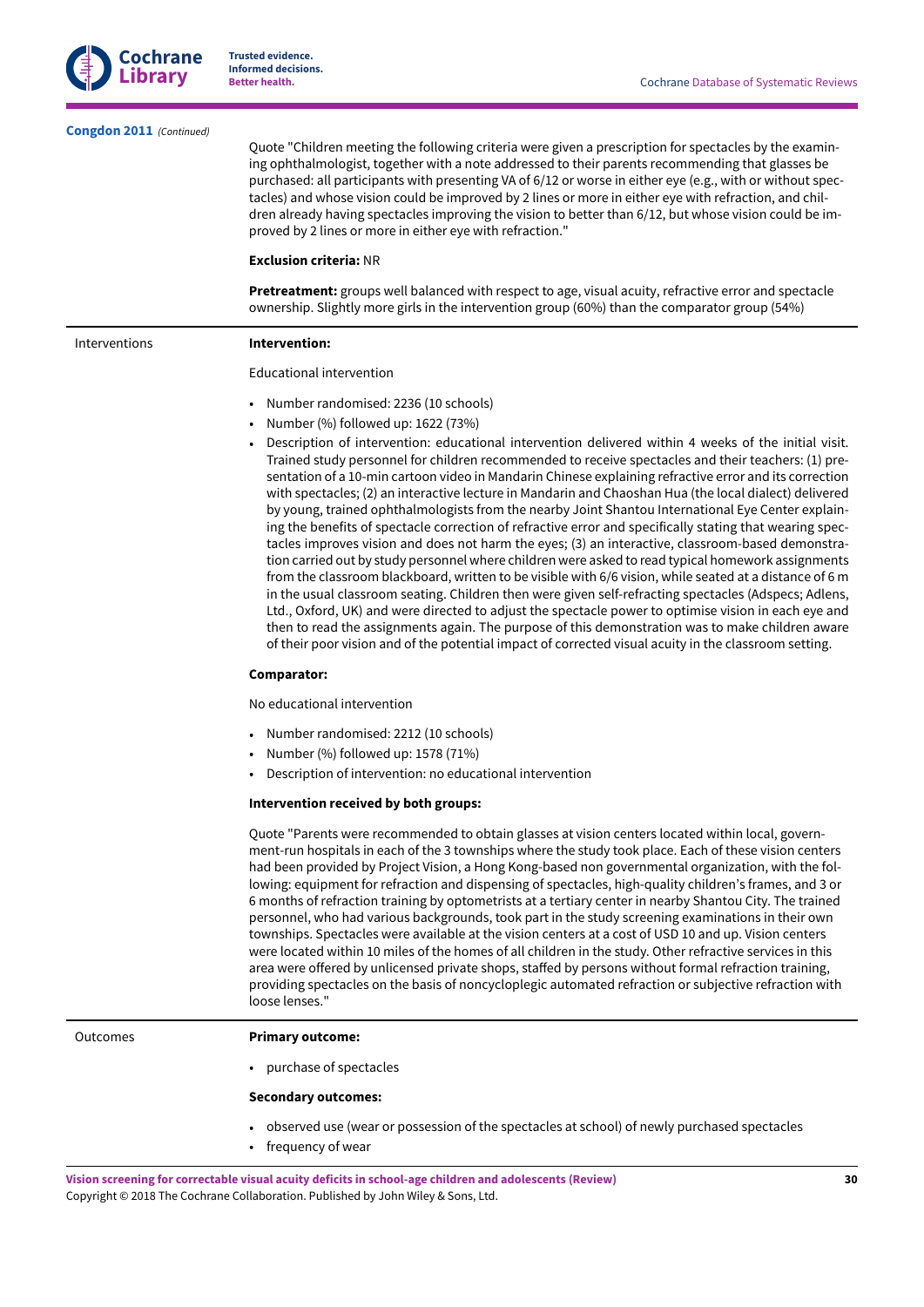| <b>Congdon 2011</b> (Continued) | reasons for non-purchase of spectacles (in children who reported not buying spectacles)<br>Presenting and uncorrected vision and refraction also measured along with the power of spectacles<br>and spectacle-corrected vision were measured when spectacles were available. |  |  |
|---------------------------------|------------------------------------------------------------------------------------------------------------------------------------------------------------------------------------------------------------------------------------------------------------------------------|--|--|
|                                 |                                                                                                                                                                                                                                                                              |  |  |
|                                 | Follow-up: approximately 6 months                                                                                                                                                                                                                                            |  |  |
| <b>Notes</b>                    | <b>Study name:</b> The See Well to Learn Well Study                                                                                                                                                                                                                          |  |  |
|                                 | Date study conducted: not reported but trial registry entry suggests start date was November 2007                                                                                                                                                                            |  |  |
|                                 | Trial registration number: CUHK_CCT00149 and ChiCTR-TRC-09000710                                                                                                                                                                                                             |  |  |
|                                 | <b>Funding:</b> quote "The See Well to Learn Well Project was supported by a grant to Oxford University from<br>the Li Ka Shing Foundation, Hong Kong SAR."                                                                                                                  |  |  |
|                                 | <b>Declaration of interest:</b> quote "Financial Disclosure(s): The author(s) have no proprietary or commer-<br>cial interest in any materials discussed in this article."                                                                                                   |  |  |
|                                 | Investigators contacted: no                                                                                                                                                                                                                                                  |  |  |

#### *Risk of bias*

| <b>Bias</b>                                                                              | Authors' judgement | <b>Support for judgement</b>                                                                                                                                                                                                                                                                                                             |
|------------------------------------------------------------------------------------------|--------------------|------------------------------------------------------------------------------------------------------------------------------------------------------------------------------------------------------------------------------------------------------------------------------------------------------------------------------------------|
| Random sequence genera-<br>tion (selection bias)                                         | Low risk           | Quote: "A random number table and list of junior and senior high schools in<br>the 3 selected communities was used to assign 10 schools to receive an educa-<br>tional intervention and 10 schools to serve as controls."                                                                                                                |
| Allocation concealment<br>(selection bias)                                               | Low risk           | Judgement comment: cluster-RCT with allocation of schools at the beginning<br>of the study                                                                                                                                                                                                                                               |
| <b>Blinding of participants</b><br>and personnel (perfor-<br>mance bias)<br>All outcomes | Low risk           | Judgement comment: not reported but probably this was not an issue as allo-<br>cation by schools and unlikely that the other intervention arm was explained<br>in the control schools.                                                                                                                                                   |
| Blinding of outcome as-<br>sessment (detection bias)<br>All outcomes                     | Unclear risk       | Quote: "Staff were not masked as to the randomization status of schools at the<br>time of follow-up."                                                                                                                                                                                                                                    |
|                                                                                          |                    | Judgement comment: it is arguable what effect this would have, especially as<br>the overall results were negative, but ideally masking would have been used to<br>avoid bias.                                                                                                                                                            |
| Incomplete outcome data<br>(attrition bias)<br>All outcomes                              | Unclear risk       | Judgement comment: 1622/2236 (72.5%) of children were followed up in the<br>intervention group and 1578/2212 (71.3%) of children were followed up in the<br>control group. Judgement comment: 1 in 3 or 4 children not seen but unclear if<br>this would impact the results as follow-up was reasonably similar between the<br>2 groups. |
| Selective reporting (re-<br>porting bias)                                                | High risk          | Judgement comment: the outcomes on registry entry were different to the fi-<br>nal published study                                                                                                                                                                                                                                       |
|                                                                                          |                    | "A. Vision-related: - at 6 months and 1 year post visit to schools                                                                                                                                                                                                                                                                       |
|                                                                                          |                    | • Prevalence of refractive error and need for spectacles                                                                                                                                                                                                                                                                                 |
|                                                                                          |                    | • Proportion of children requiring refractive correction who have obtained it at<br>baseline                                                                                                                                                                                                                                             |
|                                                                                          |                    | • Determinants of spectacles wear at baseline                                                                                                                                                                                                                                                                                            |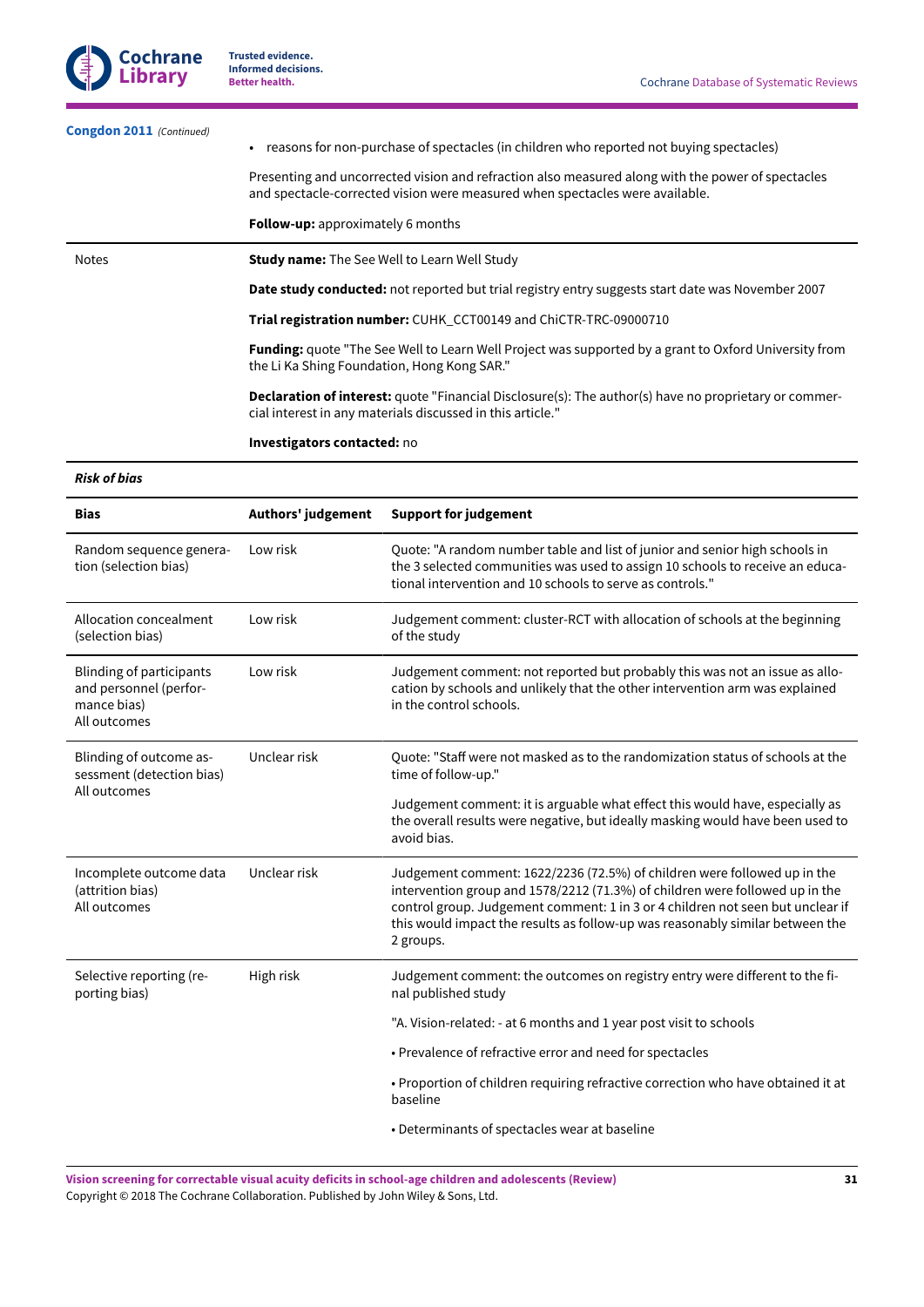| <b>Trusted evidence.</b>   |
|----------------------------|
| <b>Informed decisions.</b> |
| <b>Better health.</b>      |

| <b>Congdon 2011</b> (Continued)             |              |                                                                                                                                                                                                                                                                                            |
|---------------------------------------------|--------------|--------------------------------------------------------------------------------------------------------------------------------------------------------------------------------------------------------------------------------------------------------------------------------------------|
|                                             |              | • Behaviorial and familial risk factors for myopia                                                                                                                                                                                                                                         |
|                                             |              | . Visual function and healthy behaviour knowledge pre and post-intervention,<br>compared to control schools                                                                                                                                                                                |
|                                             |              | • Uptake of spectacles among children with refractive error, comparing the<br>control and ocular interventions                                                                                                                                                                             |
|                                             |              | • Other determinants of spectacle uptake                                                                                                                                                                                                                                                   |
|                                             |              | • Impact of spectacle uptake on visual function and school performance out-<br>comes                                                                                                                                                                                                       |
|                                             |              | • Barriers to parents in providing spectacles"                                                                                                                                                                                                                                             |
|                                             |              | B. Outcomes related to other proposed health interventions - at 6 months and<br>1 year post visit to schools                                                                                                                                                                               |
|                                             |              | • Changes in attitude/behaviour post-intervention, compared to control<br>schools                                                                                                                                                                                                          |
|                                             |              | • Smoking rates and changes in attitude/behaviour post-intervention, com-<br>pared to control schools                                                                                                                                                                                      |
|                                             |              | • Social marketing approaches will be tested out and assessed for their impact                                                                                                                                                                                                             |
|                                             |              | Main outcome measures in trial report: "Self-reported purchase of specta-<br>cles (primary outcome) and observed wear or possession of newly purchased<br>glasses (secondary outcome) at follow-up examinations (mean, 219 +/- 87 days<br>after the baseline visit)."                      |
| Baseline imbalance (clus-<br>ter RCTs only) | Unclear risk | Judgement comment: not reported. Baseline characteristics reported at indi-<br>vidual level. Groups well balanced with respect to age, visual acuity, refractive<br>error and spectacle ownership. Slightly more girls in the intervention group<br>(60%) than the comparator group (54%). |
| Loss of clusters (cluster<br>RCTs only)     | Unclear risk | Judgement comment: not reported.                                                                                                                                                                                                                                                           |
| Recruitment bias (cluster<br>RCTs only)     | Low risk     | Judgement comment: not reported but we judge that this is unlikely to be an<br>issue in the school setting.                                                                                                                                                                                |
|                                             |              |                                                                                                                                                                                                                                                                                            |

| Morjaria 2016 |                                                                                                                   |
|---------------|-------------------------------------------------------------------------------------------------------------------|
| Methods       | Study design: RCT                                                                                                 |
|               | Study grouping: parallel group                                                                                    |
|               | Unit of analysis: people were randomly allocated to treatment and the study was analysed at the peo-<br>ple level |
| Participants  | Country: India                                                                                                    |
|               | Setting: school                                                                                                   |
|               | <b>Baseline characteristics:</b>                                                                                  |
|               | Ready-made spectacles                                                                                             |
|               | - Age: mean (range): $13.4$ years $(11-15)$<br>• Gender: percentage female: 48%                                   |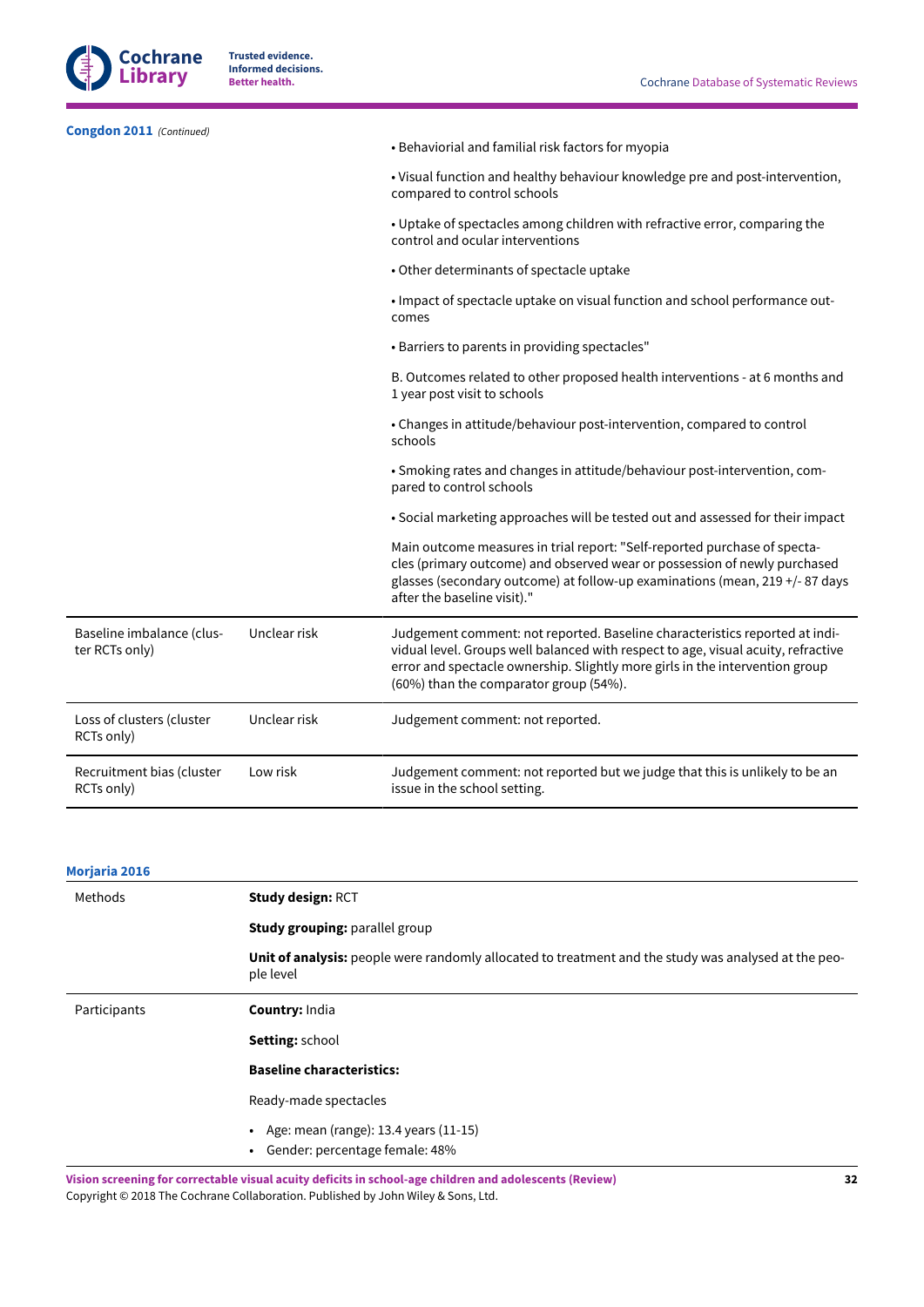

**[Morjaria 2016](#page-27-1)**  *(Continued)*

#### • Ethnic group: NR

Custom-made spectacles

- Age: mean (range): 13.6 years (11-15)
- Gender: percentage female: 51%
- Ethnic group: NR

#### Overall

- Age: mean (range): 13.5 years (11-15)
- Gender: percentage female: 49%
- Ethnic group: NR

**Inclusion criteria:** quote: "Screening was offered to all children aged 11 to 15 years present at school at the time of screening" Quote: "To be eligible for recruitment, the following criteria had to be met: (1) VA with full correction improved in the better seeing eye by 2 or more lines, (2) the SE corrected the VA to not more than 1 line less than best-corrected VA with a full prescription in the better eye, (3) the difference between SE of the right and left eyes was not more than 1.0 diopter (D), (4) inter pupillary distance matched that of ready-made spectacle frames available (ie, 54-62 mm), and (5) spectacle frames were of acceptable size and fit."

**Exclusion criteria:** quote: "Exclusion criteria consisted of other causes of visual impairment and lack of parental consent."

**Pretreatment:** quote "the range of spherical equivalent in the better eye was wider in the custom-made than ready-made arms."

| Interventions | Intervention:                                                                                                                                                                             |
|---------------|-------------------------------------------------------------------------------------------------------------------------------------------------------------------------------------------|
|               | Ready-made spectacles                                                                                                                                                                     |
|               | Number randomised: 232<br>Number (%) followed up: 184 (79%)<br>$\bullet$<br>Description of intervention: ready-made spectacles had the same spherical correction in each eye<br>$\bullet$ |
|               | Comparator:                                                                                                                                                                               |
|               | Custom-made spectacles                                                                                                                                                                    |
|               | • Number randomised: 228                                                                                                                                                                  |
|               | Number (%) followed up: 178 (78%)                                                                                                                                                         |
|               | Description of intervention: custom-made spectacles were dispensed on the basis of a prescription<br>from study optometrists                                                              |
|               |                                                                                                                                                                                           |
| Outcomes      | <b>Primary outcome:</b>                                                                                                                                                                   |
|               | • proportion of children who were wearing their spectacles at an unannounced visit                                                                                                        |
|               | Categories 1 or 2 were used to define spectacle wearing, and categories 3 or 4 as non-spectacle wear-<br>ing:                                                                             |
|               | 1. wearing the spectacles at the time of the unannounced visit                                                                                                                            |
|               | 2. not wearing the spectacles at the time of the visit but have them at school                                                                                                            |
|               | 3. not wearing the spectacles at the time of the visit but said they are at home                                                                                                          |
|               | 4. not wearing the spectacles at the time of the visit as they are broken or lost                                                                                                         |
|               | <b>Secondary outcomes:</b>                                                                                                                                                                |
|               | • reasons for not wearing spectacles                                                                                                                                                      |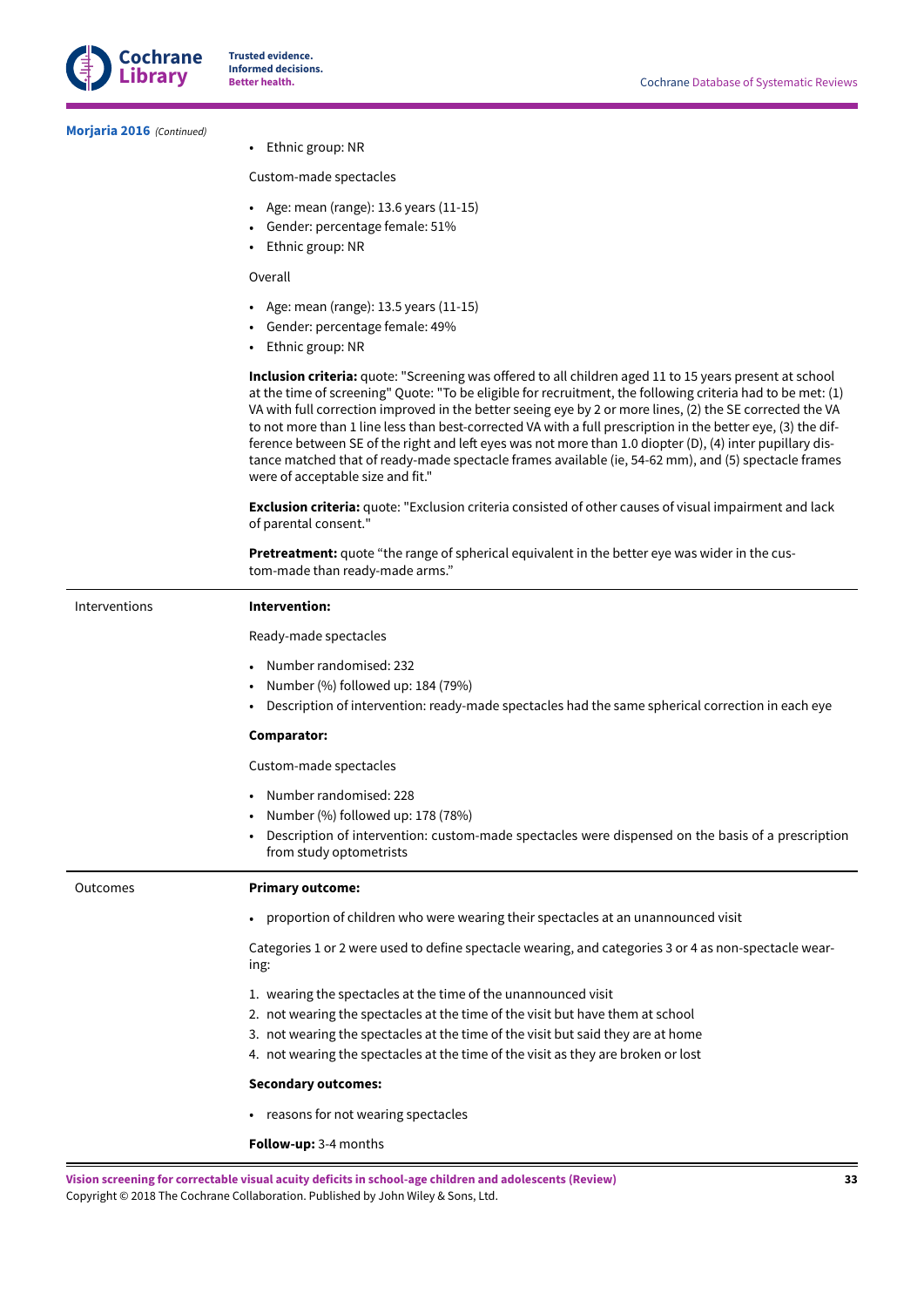## **[Morjaria 2016](#page-27-1)**  *(Continued)*

Notes **Study name: n**one given

**Date study conducted:** January 2015-July 2015

**Trial registration number:** ISRCTN14715120

**Funding:** quote "This study was supported by L'Occitane Foundation and the Vision Impact Institute."

**Declaration of interest:** quote "Conflict of Interest Disclosures: All authors have completed and submitted the ICMJE Form for Disclosure of Potential Conflicts of Interest and none were reported"

**Investigators contacted:** not appicable (investigator is author of current review)

## *Risk of bias*

| <b>Bias</b>                                                                              | Authors' judgement | <b>Support for judgement</b>                                                                                                                                                                                                                                                                         |
|------------------------------------------------------------------------------------------|--------------------|------------------------------------------------------------------------------------------------------------------------------------------------------------------------------------------------------------------------------------------------------------------------------------------------------|
| Random sequence genera-<br>tion (selection bias)                                         | Low risk           | Quote: "After recruitment, children were randomly assigned to ready- made or<br>custom-made spectacles in a ratio of 1:1. Block randomization with variable<br>block sizes, stratified by school, was computer generated by one of us who<br>was an epidemiologist (J.E.) away from the study site." |
| Allocation concealment<br>(selection bias)                                               | Low risk           | Quote: "Sequentially numbered, sealed, stamped opaque envelopes contain-<br>ing labels with unique study identification numbers and random allocation<br>were prepared by persons not involved in the trial. At the study site, the op-<br>tometrist opened the envelopes."                          |
| <b>Blinding of participants</b><br>and personnel (perfor-<br>mance bias)<br>All outcomes | Low risk           | Quote: "Children, teachers, and parents were masked to the allocation arm. To<br>maintain masking, a field worker and optometrist not previously involved in<br>the trial were trained to assess the primary outcome."                                                                               |
| Blinding of outcome as-<br>sessment (detection bias)<br>All outcomes                     | Low risk           | Quote: "Children, teachers, and parents were masked to the allocation arm. To<br>maintain masking, a field worker and optometrist not previously involved in<br>the trial were trained to assess the primary outcome."                                                                               |
| Incomplete outcome data<br>(attrition bias)<br>All outcomes                              | Low risk           | Judgement comment: follow-up nearly 80% in each group and balanced be-<br>tween groups. "All children not followed up in school (n = 98) had changed<br>schools and moved to a different area."                                                                                                      |
| Selective reporting (re-<br>porting bias)                                                | Low risk           | Judgement comment: all outcomes in protocol published                                                                                                                                                                                                                                                |

| <b>RECS 2009</b> |                                                                            |
|------------------|----------------------------------------------------------------------------|
| Methods          | <b>Study design: RCT</b>                                                   |
|                  | Study grouping: parallel group                                             |
|                  | Unit of analysis: people randomised to intervention and analysis by person |
| Participants     | <b>Country: China</b>                                                      |
|                  | <b>Setting:</b> school (urban)                                             |
|                  | <b>Baseline characteristics:</b>                                           |
|                  | Ready-made spectacles                                                      |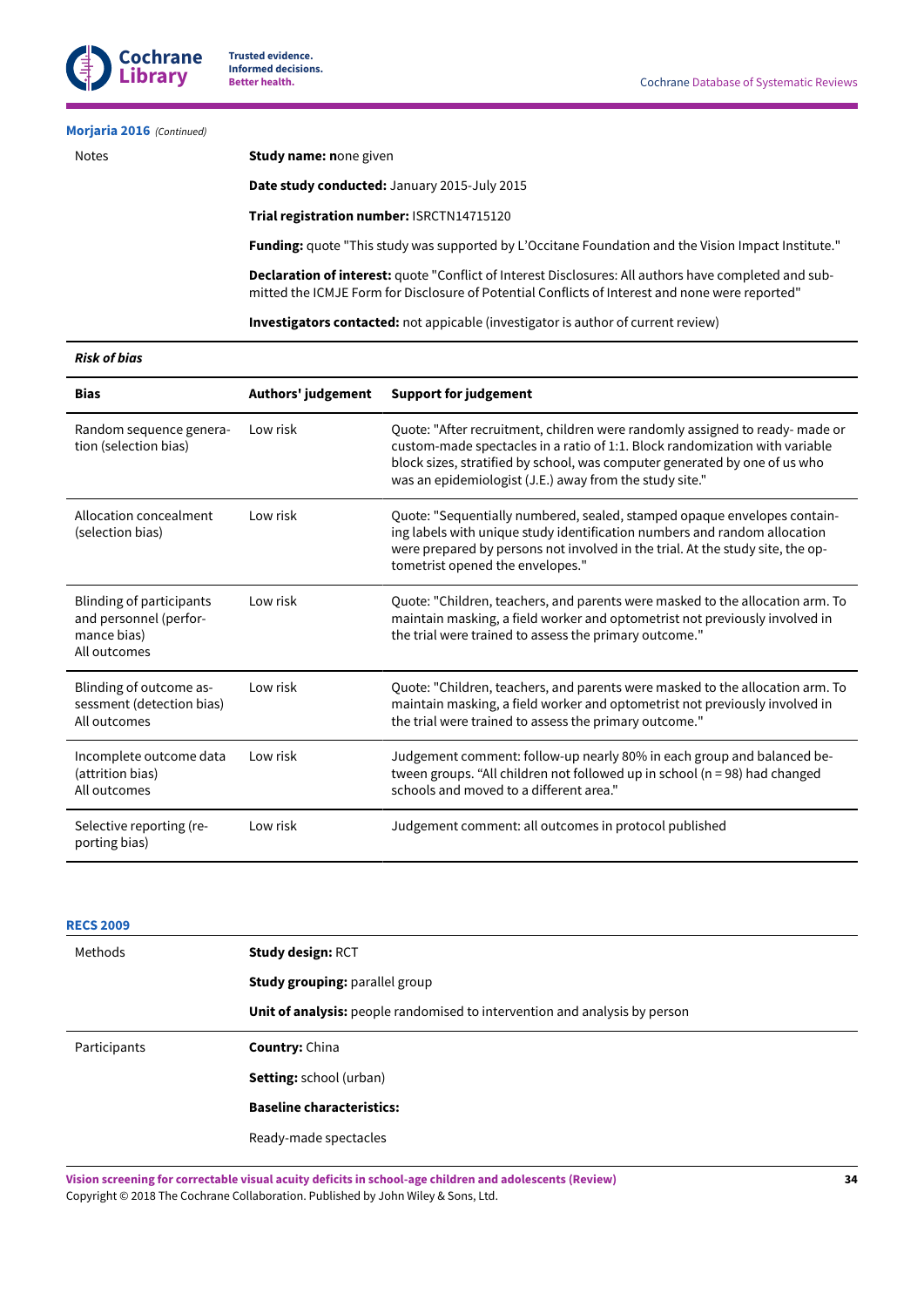

**[RECS](#page-27-7) 2009**  *(Continued)*

- Age: mean (range): 14.1 years (12-15)
- Gender: percentage female: 57%
- Ethnic group: NR

#### **CMS**

- Age: mean (range): 14.1 years (12-15)
- Gender: percentage female: 46%
- Ethnic group: NR

#### **Overall**

- Age: mean (range): 14.1 years (12-15)
- Gender: percentage female: 52%
- Ethnic group: NR

**Inclusion criteria:** presenting vision 20/40 or worse in better eye. Minimum uncorrected spherical refractive error of ≥ 1 dioptre. Students already wearing spectacles were eligible if their current spectacles required a change of ≥ 1 dioptre.

**Exclusion criteria:** best corrected distance acuity 20/25. Cylinder power > -2 dioptre. Anisometropia (for myopia, sphere difference ≥ 2D, for hyperopia, sphere difference = 1 dioptre. Other eye disease affecting vision

**Pretreatment:** slightly higher proportion boys in CMS group

#### Interventions **Intervention:**

Ready-made spectacles

- Number randomised: 250
- Number (%) followed up: 208 (83%)
- Description of intervention: quote "All study spectacles were made to order, produced by the Zhongshan optical laboratory and their quality verified according to standard parameters. Any spectacles not meeting standards were remade. Because cosmetic acceptability of frames has been reported to influence spectacles compliance in the past, we provided a choice of frames to all participants in metal (5 colors) and plastic (3 colors) in sizes ranging 42-16 to 52-16 mm (eye size) and temple length, 125 to 143 mm. For the RMS group, the smallest frames were made with 55 mm, the medium-sized frames 60 mm, and the largest frames, 65 mm optical center distances. The anticipated spectacle lenses in the RMS group were +1.00 to +4.00 D in 0.50 steps, +5.00 D, +6.00 D, and +8.00 D, −1.00 to −6.00 D in −0.50 steps, −7.00 D, −8.00 D, −9.00 D, and −10.00 D and had the same power in each eye to mimic an inventory of 25 stock keeping units. If there was a difference between the 2 eyes, for RMS, the spectacles were prescribed for the eye with lower refractive error. At the 1-month follow-up visit, children who were intolerant to their spectacles were issued new spectacles."

## **Comparator:**

**CMS** 

- Number randomised: 245
- Number (%) followed up: 206 (84%)
- Description of intervention: quote "All study spectacles were made to order, produced by the Zhongshan optical laboratory and their quality verified according to standard parameters.Any spectacles not meeting standards were remade. Because cosmetic acceptability of frames has been reported to influence spectacles compliance in the past, we provided a choice of frames to all participants in metal (5 colors) and plastic (3 colors) in sizes ranging 42-16 to 52-16 mm (eye size) and temple length, 125 to 143 mm. The CS used the final, adjusted subjective refraction and the optical center distance was matched to the student's pupillary distance. [...] At the 1-month follow-up visit, children who were intolerant to their spectacles were issued new spectacles."

Outcomes **Primary outcome:**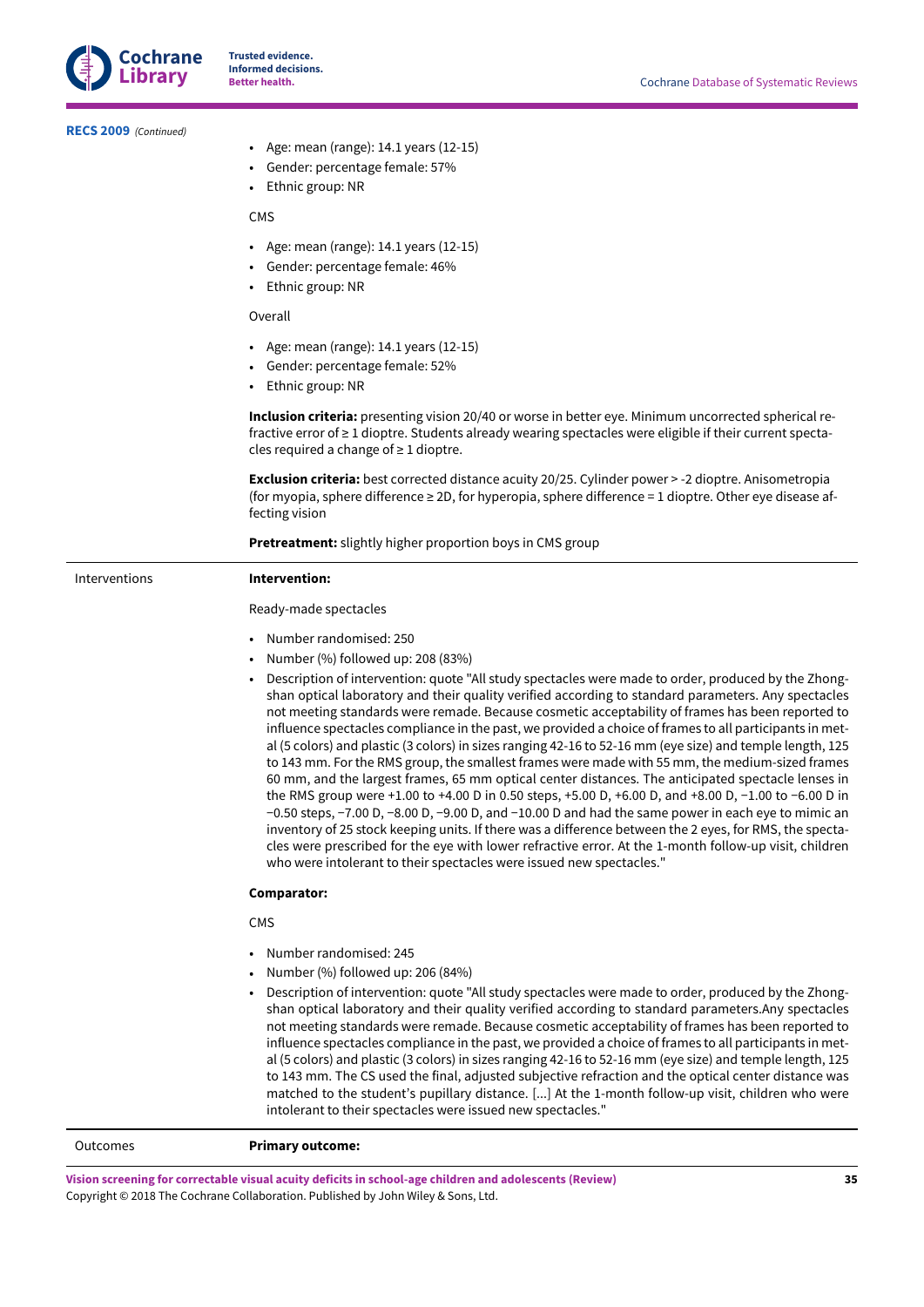

**[RECS](#page-27-7) 2009**  *(Continued)*

and personnel (perfor-

Blinding of outcome assessment (detection bias)

mance bias) All outcomes

All outcomes

**Trusted evidence. Informed decisions.**

|                                                  | spectacles on hand                                                                                                                                           | proportion of the target population with compliance to spectacle lens wear as measured by having                                                                                                                                                                                                                                                                                                                                    |  |
|--------------------------------------------------|--------------------------------------------------------------------------------------------------------------------------------------------------------------|-------------------------------------------------------------------------------------------------------------------------------------------------------------------------------------------------------------------------------------------------------------------------------------------------------------------------------------------------------------------------------------------------------------------------------------|--|
|                                                  | <b>Secondary outcomes</b>                                                                                                                                    |                                                                                                                                                                                                                                                                                                                                                                                                                                     |  |
|                                                  | previous and planned use<br>perceived value<br>adaptation time<br>spectacle remakes<br>• symptoms<br>Follow-up: 1 month                                      | • duration or wear (all day, part of day, only for distance or near vision)                                                                                                                                                                                                                                                                                                                                                         |  |
| <b>Notes</b>                                     | Study name: Evaluation of effectiveness of correcting refractive error with ready-made spectacles<br>(RECS) (from trial registry entry)                      |                                                                                                                                                                                                                                                                                                                                                                                                                                     |  |
|                                                  |                                                                                                                                                              | Date study conducted: April 2008-November 2008 (from trials registry entry) May-July 2008 (in paper)                                                                                                                                                                                                                                                                                                                                |  |
|                                                  | Trial registration number: NCT00657670                                                                                                                       |                                                                                                                                                                                                                                                                                                                                                                                                                                     |  |
|                                                  | tacle technology."                                                                                                                                           | <b>Funding: quote "Support for this project was provided by the Michael and Susan Dell Foundation, by</b><br>Helen Keller International (YZ, MH, & DF), Australian National Health and Medical Research Council Sid-<br>ney Sax post doctoral fellowship (LK) and a Knights Templar Eye Foundation Pediatric Ophthalmology<br>Grant (LK & BM). Mingguang He is supported by a grant from the World Bank to test a proprietary spec- |  |
|                                                  | Declaration of interest: quote "Financial Disclosure(s): Proprietary or commercial disclosure may be<br>found after the references." But none were included. |                                                                                                                                                                                                                                                                                                                                                                                                                                     |  |
|                                                  | Investigators contacted: no                                                                                                                                  |                                                                                                                                                                                                                                                                                                                                                                                                                                     |  |
| <b>Risk of bias</b>                              |                                                                                                                                                              |                                                                                                                                                                                                                                                                                                                                                                                                                                     |  |
| <b>Bias</b>                                      | Authors' judgement                                                                                                                                           | <b>Support for judgement</b>                                                                                                                                                                                                                                                                                                                                                                                                        |  |
| Random sequence genera-<br>tion (selection bias) | Low risk                                                                                                                                                     | Quote: "Randomization occurred at the study center after completion of the<br>first visit. A randomization grid with 500 possible enrollments generated using<br>a random number generator (available at: http://www.randomization.com; ac-<br>cessed March 21, 2008). Participants were assigned a position on the grid ac-<br>cording to enrollment order."                                                                       |  |
| Allocation concealment<br>(selection bias)       | Low risk                                                                                                                                                     | Quote: "Both the participant and those involved in data collection were<br>masked to the type of spectacles ordered. Masking was maintained during fol-<br>low-up"                                                                                                                                                                                                                                                                  |  |
|                                                  |                                                                                                                                                              | Judgement comment: although not clearly stated likely that the enrolment<br>was masked too.                                                                                                                                                                                                                                                                                                                                         |  |
| <b>Blinding of participants</b>                  | Low risk                                                                                                                                                     | Quote "Masking was maintained during follow-up assessment because the                                                                                                                                                                                                                                                                                                                                                               |  |

spectacles were made at the optical facility, which was remote to the testing

spectacles were made at the optical facility, which was remote to the testing site and the RMS and CS were not different in appearance." Quote "Furthermore, those involved in data collection were not equipped to measure refractive power of the spectacles during assessment and thereby remained masked

site and the RMS and CS were not different in appearance."

Low risk Quote "Masking was maintained during follow-up assessment because the

to the treatment allocation during all evaluations"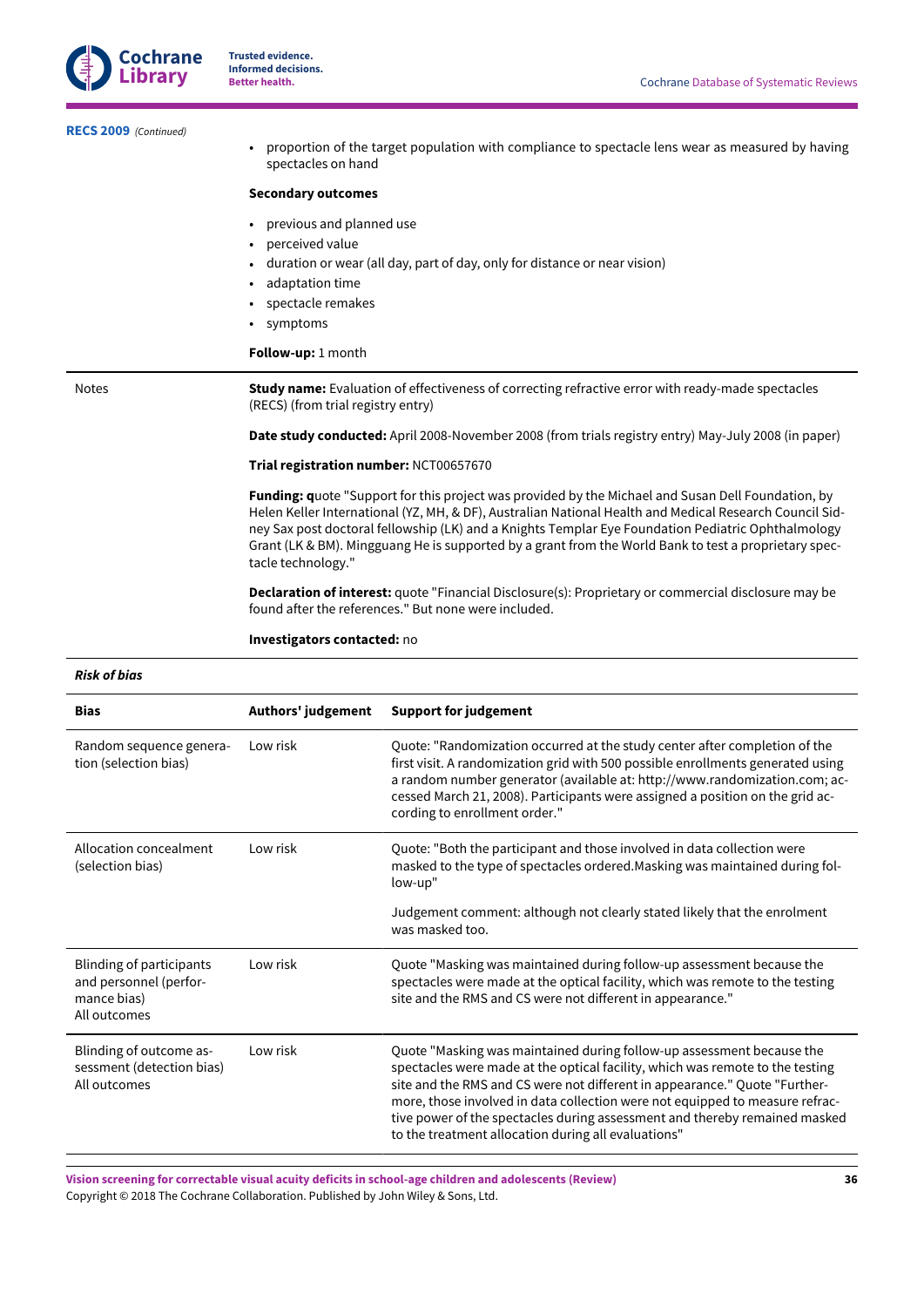| <b>Cochrane</b> |
|-----------------|
| Library         |

| RECS 2009 (Continued)                                       |           |                                                                                                                                                                                                                                                                                                                                                                                                                                                                                                                    |
|-------------------------------------------------------------|-----------|--------------------------------------------------------------------------------------------------------------------------------------------------------------------------------------------------------------------------------------------------------------------------------------------------------------------------------------------------------------------------------------------------------------------------------------------------------------------------------------------------------------------|
| Incomplete outcome data<br>(attrition bias)<br>All outcomes | Low risk  | Judgement comment: follow-up reasonably high and similar between groups.<br>RMS: 208/250 (83%) CMS: 206/245 (84%)                                                                                                                                                                                                                                                                                                                                                                                                  |
| Selective reporting (re-<br>porting bias)                   | High risk | Judgement comment: not all outcomes on trial register reported and some of<br>the missing outcomes would have been of relevance to this review e.g. contin-<br>ued spectacle use at 6-12 months after dispensing.                                                                                                                                                                                                                                                                                                  |
|                                                             |           | Outcomes on trial registry entry                                                                                                                                                                                                                                                                                                                                                                                                                                                                                   |
|                                                             |           | Quote "Primary outcome measures:                                                                                                                                                                                                                                                                                                                                                                                                                                                                                   |
|                                                             |           | Wearer retention (% wearing at 1 month), vision (logMAR), visual function<br>(0-100), quality of life (0-100) [Time Frame: a 1-month period of spectacle<br>wear]<br>Secondary outcome Measures:                                                                                                                                                                                                                                                                                                                   |
|                                                             |           | Cost-effectiveness [Time Frame: 1-month of spectacle wear]<br>Willingness to pay [Time Frame: 1-month of spectacle wear]<br>Recommendations for those who will benefit from ready made spectacles<br>[Time Frame: 1-month of spectacle wear]<br>Quantify the prismatic effects which has an impact of spectacle compliance,<br>need for adaptation and satisfaction with spectacles [Time Frame: 1-month of<br>spectacle wear]<br>Continued spectacle use 6-12 months after dispensing [Time Frame: 12<br>months]" |

## **[SIL 2014](#page-27-8)**

| Methods      | <b>Study design: cluster-RCT</b>                                                                                     |
|--------------|----------------------------------------------------------------------------------------------------------------------|
|              | Study grouping: parallel group                                                                                       |
|              | Unit of analysis: analyses were adjusted for clustering by school                                                    |
| Participants | <b>Country: China</b>                                                                                                |
|              | Setting: school                                                                                                      |
|              | <b>Baseline characteristics:</b>                                                                                     |
|              | Free spectacles                                                                                                      |
|              | • Age: mean (range): 10.5 years (NR)<br>• Gender: percentage female: 51%<br>• Ethnic group: NR                       |
|              | Voucher                                                                                                              |
|              | • Age: mean (range): 10.5 years (NR)<br>Gender: percentage female: 52%<br>$\bullet$<br>Ethnic group: NR<br>$\bullet$ |
|              | Control (no free spectacles/no voucher)                                                                              |
|              | • Age: mean (range): 10.5 years (NR)<br>Gender: percentage female: 50%<br>$\bullet$<br>Ethnic group: NR<br>$\bullet$ |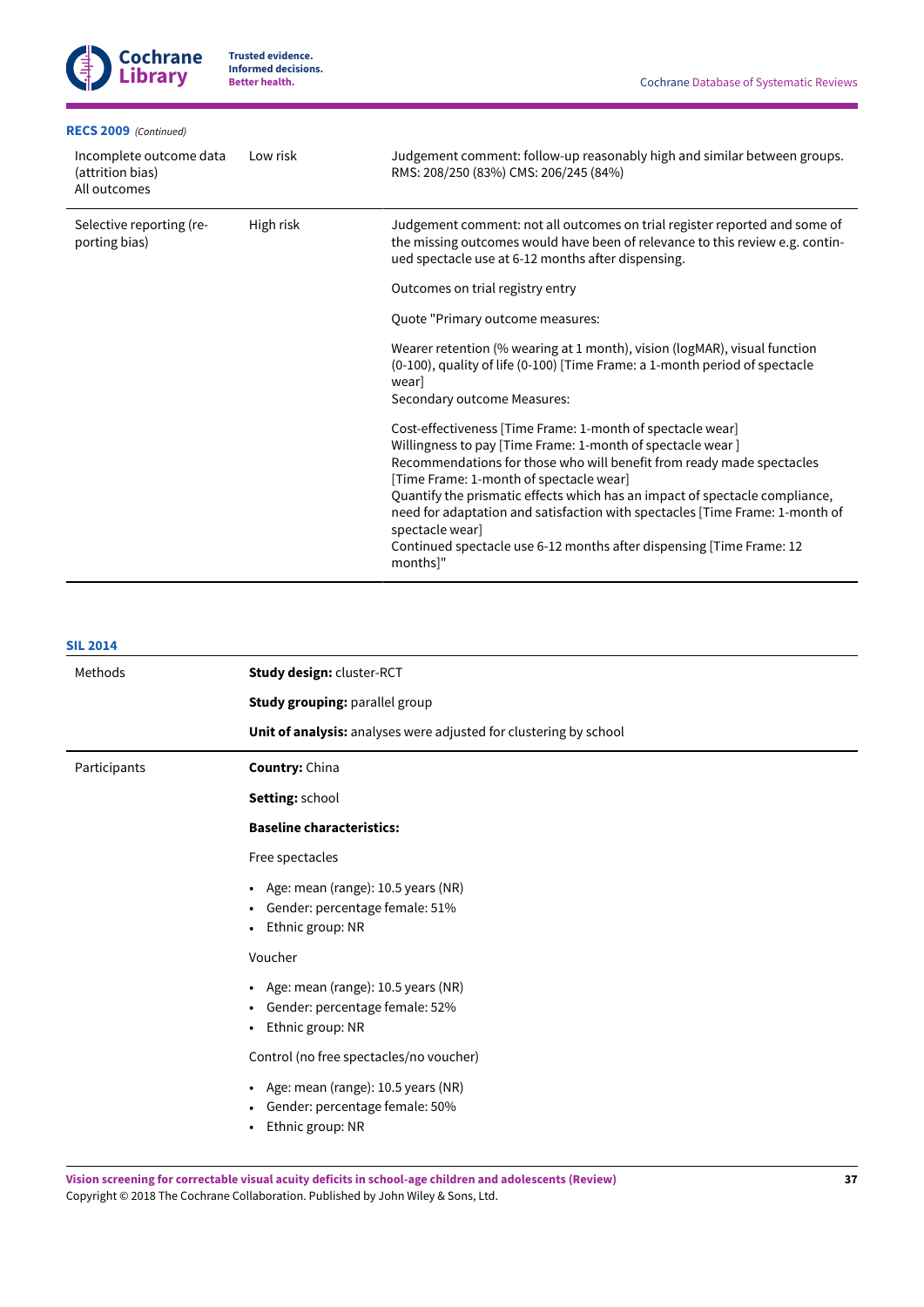#### **[SIL 2014](#page-27-8)**  *(Continued)*

#### Education

- Age: mean (range): 10.5 years (NR)
- Gender: percentage female: 52%
- Ethnic group: NR

#### No education

- Age: mean (range): 10.5
- Gender: percentage female: 50%
- Ethnic group: NR

## Overall

- Age: mean (range): 10.5 years (NR)
- Gender: percentage female: 51%
- Ethnic group: NR

**Inclusion criteria:** children with uncorrected visual acuity ≤ 6/12 in either eye

**Exclusion criteria:** schools with < 50 students, schools with > 150 students

**Pretreatment:** some differences in blackboard use - free spectacles group higher proportion (40%) were in classes with little or no blackboard use. Some differences in family wealth. Greater proportion of free spectacles group in top third (37%) for family wealth.

## Interventions **Factorial trial with 3 x 2 interventions/comparators giving 6 groups**

## **Intervention 1:**

Free spectacles

- Number randomised: 1153
- Number (%) followed up: 1104 (96%)
- Description of intervention: "Free spectacles, based on the child's measured refractive power and dispensed at school by the study optometrist.A letter with information about the free glasses program and including the child's prescription was sent to parents."
- Number of schools randomised: 84
- Number of schools wit children with refractive error: 84

#### **Intervention 2:**

#### Voucher

- Number randomised: 988
- Number (%) followed up: 947 (96%)
- Description of intervention: "Vouchers bearing the child's name, school, and glasses prescription, exchangeable for free glasses at the local county hospital, at a median distance from children's townships of 30 km (range 1-105 km). Parents were responsible for paying the transportation costs. Voucherscould not be exchanged or sold, and students were required to produce school identification to redeem them. Childrenwhose families did not redeem their vouchers received free glasses at study closeout, though this was not previously announced. "
- Number of schools randomised: 84
- Number of schools wit children with refractive error: 83

#### **Comparator 1:**

No free spectacles/no voucher

- Number randomised: 1036
- Number (%) followed up: 1003 (97%)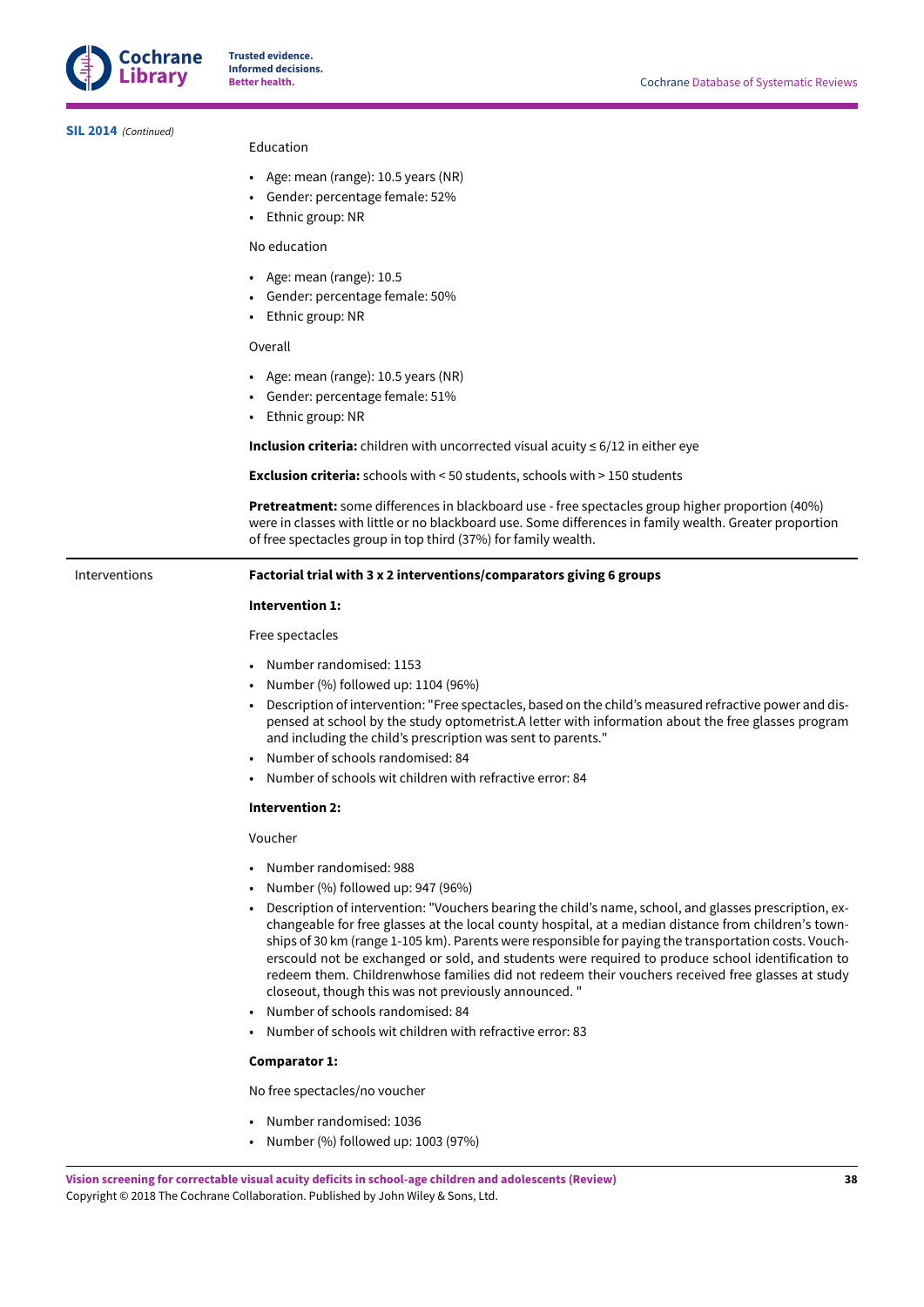

**[SIL 2014](#page-27-8)**  *(Continued)*

- Description of intervention: "A glasses prescription and letter to the parents informing them of the refractive status of their child, with free glasses provided only at closeout, although this was not previously announced."
- Number of schools randomised: 84
- Number of schools wit children with refractive error: 84

#### **Intervention 3**:

#### Education

- Number randomised: 1648
- Number (%) followed up: 1585 (96%)
- Description of intervention: "Children at education group schools watched a 10 minute documentary style video and were given a booklet of cartoons,followed by a classroom discussion led by study staff. Allchildren in the selected classes, regardless of vision status,participated. These materials showed children experiencing the benefits of spectacles and teachers explaining that spectacles do not harm vision. Teachers and parents viewed a presentation at school on the safety and benefits of glasses, accompanied by a brochure with similar information, and posters with similar content were hung in classrooms. All materials delivered to children, teachers, and parents were designed to convey the same set of messages: that myopia is common in China, that glasses provide the safest and most effective treatment of myopia for children, and that wearing glasses does not harm children's eyes. Study staff returned in December 2012 to reinforce these messages, which were based on previous research in ruralChina."
- Number of schools randomised: 126
- Number of schools wit children with refractive error: 126

#### **Comparator 2:**

No education

- Number randomised: 1529
- Number (%) followed up: 1469 (96%)
- Description of intervention: No educational intervention.
- Number of schools randomised: 126
- Number of schools with children with refractive error: 125
- Outcomes **Primary outcome:**
	- educational attainment (maths test)

## **Secondary outcomes:**

- observed spectacle wear
- self-reported spectacle wear

**Follow-up:** approximately 8 months

Notes **Study name:** Seeing is learning: providing vision care to rural primary school children in China (name on clinical trials registry entry only)

**Date study conducted:** September 2012-June 2013

**Trial registration number:** ISRCTN03252665 (retrospectively registered)

**Funding:** quote "This study was funded by OneSight (Mason, OH), Luxottica-China (Shanghai), Essilor-China (Shanghai), CLSA (Asia Pacific Markets; Hong Kong), Charity Aid Foundation (Sydney), and an anonymous donor (Hong Kong). NC is supported by a Thousand Man Plan grant from the Chinese government. The study sponsors had no role in study design; the collection, analysis, and interpretation of data; the writing of the report; or the decision to submit the paper for publication."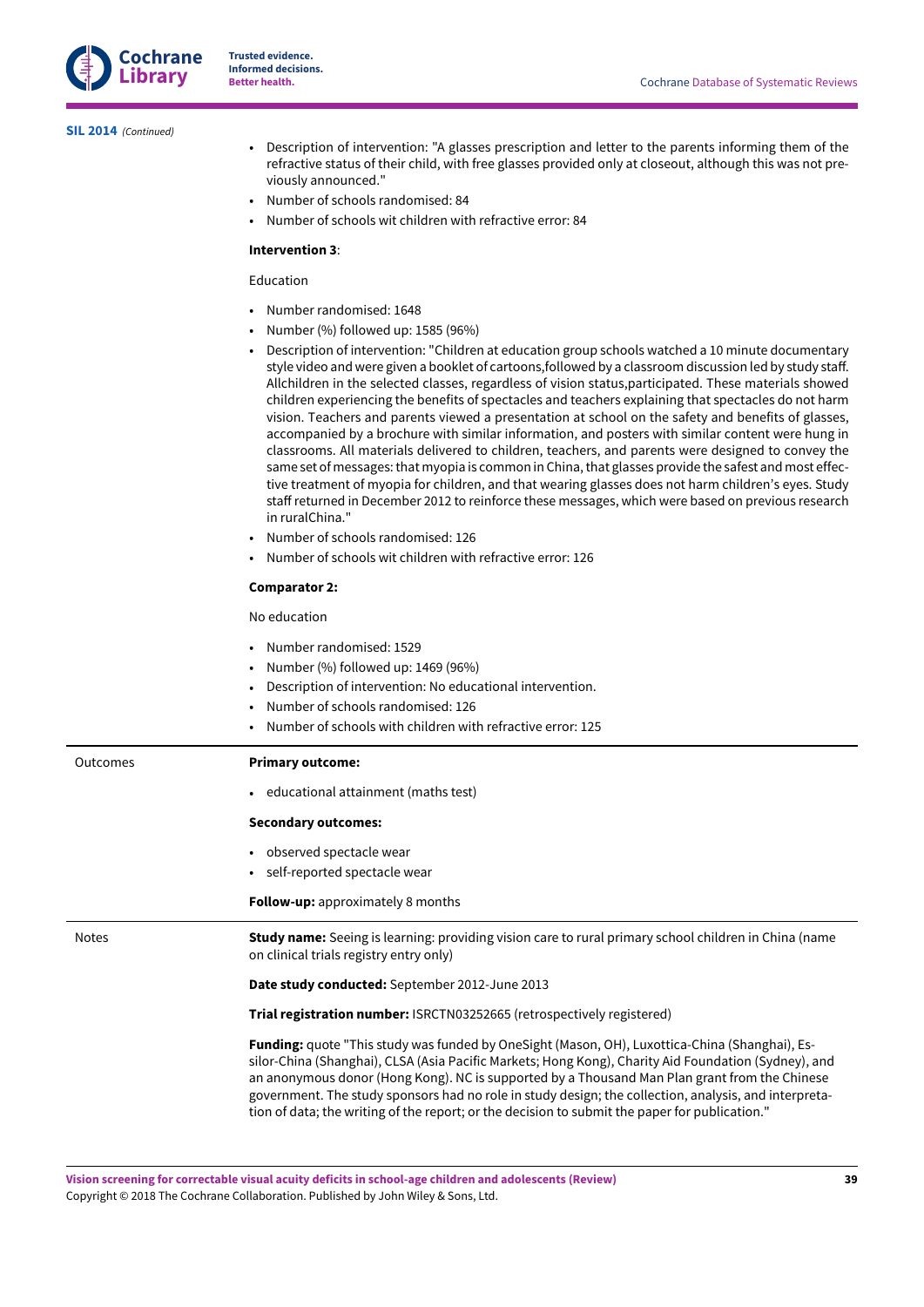**[SIL 2014](#page-27-8)**  *(Continued)*

**Declaration of interest:** quote "All authors have completed the ICMJE uniform disclosure form at www.icmje.org/coi\_disclosure.pdf and declare: the free glasses used in this study were supplied by OneSight, Luxottica-China, and Essilor-China, producers of frames and lenses in China who also provided financial support for the study; the authors have no other financial relationships with any organisations that might have an interest in the submitted work in the previous three years; and no other relationships or activities that could appear to have influenced the submitted work"

## **Investigators contacted:** no

#### *Risk of bias*

| <b>Bias</b>                                                                              | Authors' judgement | <b>Support for judgement</b>                                                                                                                                                                                                                                                                                                                                                                                                                                                                                                                                                                                                                                                                                                                                                                                                     |
|------------------------------------------------------------------------------------------|--------------------|----------------------------------------------------------------------------------------------------------------------------------------------------------------------------------------------------------------------------------------------------------------------------------------------------------------------------------------------------------------------------------------------------------------------------------------------------------------------------------------------------------------------------------------------------------------------------------------------------------------------------------------------------------------------------------------------------------------------------------------------------------------------------------------------------------------------------------|
| Random sequence genera-<br>tion (selection bias)                                         | Low risk           | Quote: "Stratification and random assignment were carried out at a central lo-<br>cation (Stanford University, Stanford, CA) using R software (R Foundation for<br>Statistical Computing, Vienna, Austria)."                                                                                                                                                                                                                                                                                                                                                                                                                                                                                                                                                                                                                     |
| Allocation concealment<br>(selection bias)                                               | Low risk           | Quote: "Stratification and random assignment were carried out at a central lo-<br>cation (Stanford University, Stanford, CA) using R software (R Foundation for<br>Statistical Computing, Vienna, Austria). Participants (students, parents, and<br>teachers) and enumerators were not informed of either the overall design of<br>the study or the explicit treatment arm assignment"                                                                                                                                                                                                                                                                                                                                                                                                                                           |
| <b>Blinding of participants</b><br>and personnel (perfor-<br>mance bias)<br>All outcomes | Low risk           | Quote "Participants (students, parents, and teachers) and enumerators were<br>not informed of either the overall design of the study or the explicit treatment<br>arm assignment. Participants were told only that this was a study of vision<br>care among rural, school aged children. Only one school was selected in each<br>township, minimizing the possibility of cross arm communication and contam-<br>ination."                                                                                                                                                                                                                                                                                                                                                                                                        |
| Blinding of outcome as-<br>sessment (detection bias)<br>All outcomes                     | Low risk           | Quote "Participants (students, parents, and teachers) and enumerators were<br>not informed of either the overall design of the study or the explicit treatment<br>arm assignment. Participants were told only that this was a study of vision<br>care among rural, school aged children. Only one school was selected in each<br>township, minimizing the possibility of cross arm communication and contam-<br>ination."                                                                                                                                                                                                                                                                                                                                                                                                        |
| Incomplete outcome data<br>(attrition bias)<br>All outcomes                              | Low risk           | Judgement comment: follow-up high and reasonably balanced between<br>groups (range 95.1% to 97.5% in six treatment arms). Multiple imputation used<br>for missing values.                                                                                                                                                                                                                                                                                                                                                                                                                                                                                                                                                                                                                                                        |
| Selective reporting (re-<br>porting bias)                                                | Unclear risk       | Judgement comment: not all outcomes on trials registry entry were report-<br>ed. The non-reported outcomes include: knowledge of vision care and mental<br>health, such as anxiety, mental health, self-esteem, and enjoyment of school.                                                                                                                                                                                                                                                                                                                                                                                                                                                                                                                                                                                         |
| Baseline imbalance (clus-<br>ter RCTs only)                                              | Low risk           | Clusters were balanced for numbers of children in fourth and fifth grades and<br>uncorrected visual acuity < 6/18. Individual level factors also appeared to be<br>reasonably balanced. Allocation was stratified: quote "Within each group,<br>schools were randomised in October 2012 to receive an educational interven-<br>tion promoting spectacle wear (education group) or no education. There were<br>six groups of 42 schools in this 3×2 factorial design. Schools were stratified by<br>three variables, information on which was collected during the baseline survey<br>and screening: county; the total number of students in grades 4 and 5; and the<br>number of students failing vision screening in grades 4 and 5. Within each stra-<br>tum a school was randomly assigned to one of the six treatment arms." |
| Loss of clusters (cluster<br>RCTs only)                                                  | Low risk           | One (out of 84) clusters excluded because there were no children that met the<br>inclusion criteria. This is unlikely to affect the results.                                                                                                                                                                                                                                                                                                                                                                                                                                                                                                                                                                                                                                                                                     |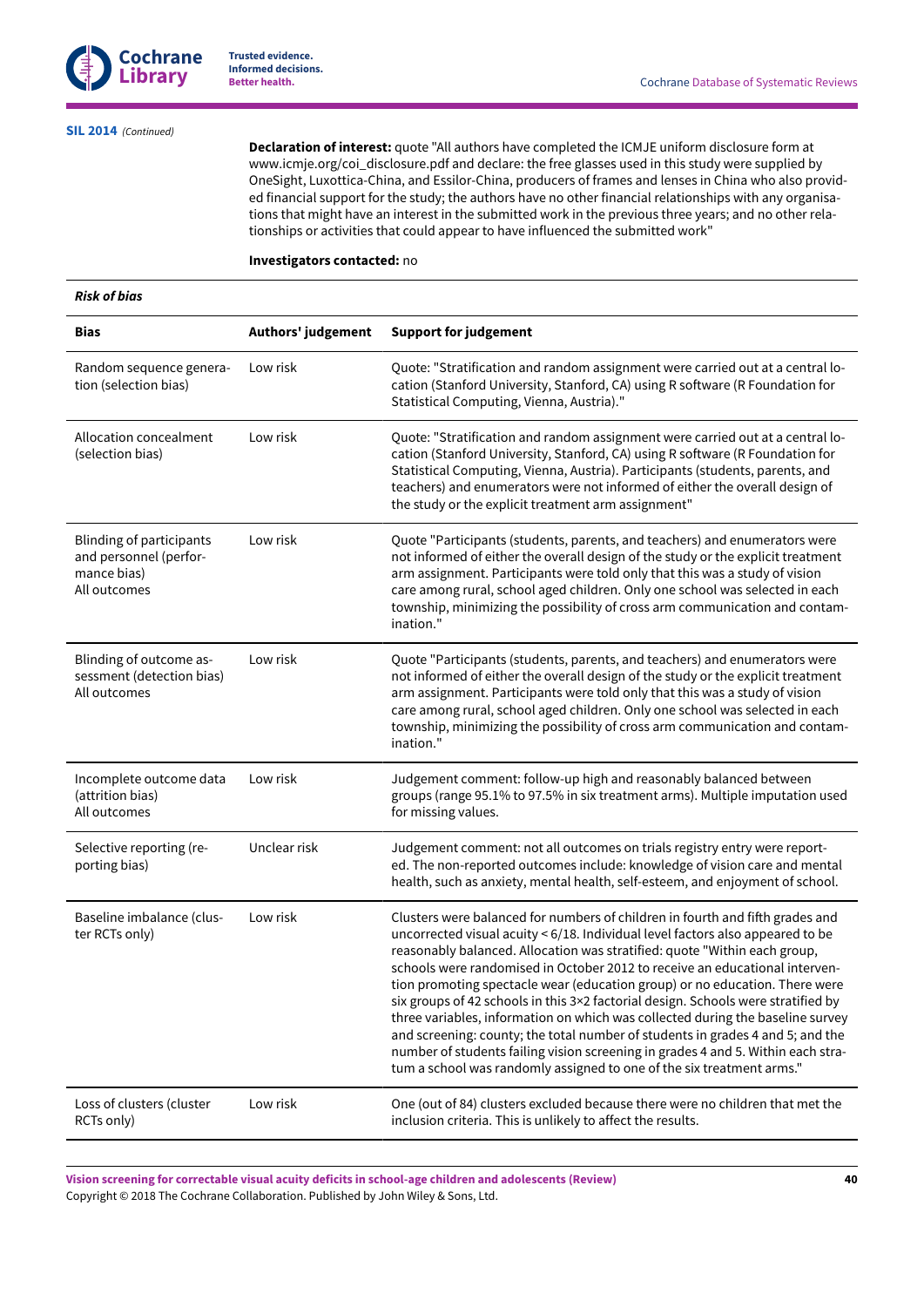## **[SIL 2014](#page-27-8)**  *(Continued)*

Recruitment bias (cluster RCTs only)

Low risk Quote "Participants (students, parents, and teachers) and enumerators were not informed of either the overall design of the study or the explicit treatment arm assignment. Participants were told only that this was a study of vision care among rural, school aged children. Only one school was selected in each township, minimizing the possibility of cross arm communication and contamination."

## **[SIL II 2015](#page-27-9)**

| .             |                                                                                                                                                                                                                                                                                                                                                                                                                                                                                                                                                                                                                                                                                                                                                                                                                                                                                                                  |  |
|---------------|------------------------------------------------------------------------------------------------------------------------------------------------------------------------------------------------------------------------------------------------------------------------------------------------------------------------------------------------------------------------------------------------------------------------------------------------------------------------------------------------------------------------------------------------------------------------------------------------------------------------------------------------------------------------------------------------------------------------------------------------------------------------------------------------------------------------------------------------------------------------------------------------------------------|--|
| Methods       | <b>Study design:</b> cluster-RCT                                                                                                                                                                                                                                                                                                                                                                                                                                                                                                                                                                                                                                                                                                                                                                                                                                                                                 |  |
|               | <b>Study grouping: parallel group</b>                                                                                                                                                                                                                                                                                                                                                                                                                                                                                                                                                                                                                                                                                                                                                                                                                                                                            |  |
|               | <b>Unit of analysis:</b> schools were randomly allocated to intervention and analysis by person, adjusted for<br>cluster design                                                                                                                                                                                                                                                                                                                                                                                                                                                                                                                                                                                                                                                                                                                                                                                  |  |
| Participants  | <b>Country: China</b>                                                                                                                                                                                                                                                                                                                                                                                                                                                                                                                                                                                                                                                                                                                                                                                                                                                                                            |  |
|               | Setting: school (rural)                                                                                                                                                                                                                                                                                                                                                                                                                                                                                                                                                                                                                                                                                                                                                                                                                                                                                          |  |
|               | <b>Baseline Characteristics:</b>                                                                                                                                                                                                                                                                                                                                                                                                                                                                                                                                                                                                                                                                                                                                                                                                                                                                                 |  |
|               | Free spectacles and teacher incentive                                                                                                                                                                                                                                                                                                                                                                                                                                                                                                                                                                                                                                                                                                                                                                                                                                                                            |  |
|               | • Age: mean (range): 10.9 years (10 to 12)<br>• Gender: percentage female: 50%<br>• Ethnic group: NR                                                                                                                                                                                                                                                                                                                                                                                                                                                                                                                                                                                                                                                                                                                                                                                                             |  |
|               | Prescription only                                                                                                                                                                                                                                                                                                                                                                                                                                                                                                                                                                                                                                                                                                                                                                                                                                                                                                |  |
|               | • Age: mean (range): 11.0 years (10 to 12)<br>• Gender: percentage female: 48%<br>• Ethnic group: $NR$                                                                                                                                                                                                                                                                                                                                                                                                                                                                                                                                                                                                                                                                                                                                                                                                           |  |
|               | Overall                                                                                                                                                                                                                                                                                                                                                                                                                                                                                                                                                                                                                                                                                                                                                                                                                                                                                                          |  |
|               | • Age: mean (range): 11.0 years (10 to 12)<br>• Gender: percentage female: 49%<br>• Ethnic group: $NR$                                                                                                                                                                                                                                                                                                                                                                                                                                                                                                                                                                                                                                                                                                                                                                                                           |  |
|               | Inclusion criteria: quote "All elementary schools in these cities identified by the local Bureaus of Edu-<br>cation as having a primarily migrant population were enumerated and 94 schools were selected at ran-<br>dom (66 in Shanghai and 28 in Suzhou/Wuxi). One fifth grade class (children aged 10-12 years) was se-<br>lected at random in each school, and questionnaires (see below) were administered and visual acuity<br>testing and refraction (see below) carried out. All children in the selected classes meeting both the fol-<br>lowing visual and refractive criteria were eligible: uncorrected visual acuity <6/12 in either eye; refrac-<br>tive error meeting cutoffs shown to be associated with significantly greater improvement in visual acu-<br>ity when corrected: myopia <=-0.75 diopters (D), hyperopia >=+2.00 D, or astigmatism (nonspherical re-<br>fractive error) >1.00 D." |  |
|               | <b>Exclusion criteria:</b> exclusion criteria unclear but in the results some children were excluded because<br>parents refused, visual acuity was not correctable to ≥ 6/12 in both eyes.                                                                                                                                                                                                                                                                                                                                                                                                                                                                                                                                                                                                                                                                                                                       |  |
|               | <b>Pretreatment:</b> no obvious imbalance                                                                                                                                                                                                                                                                                                                                                                                                                                                                                                                                                                                                                                                                                                                                                                                                                                                                        |  |
| Interventions | Intervention 1:                                                                                                                                                                                                                                                                                                                                                                                                                                                                                                                                                                                                                                                                                                                                                                                                                                                                                                  |  |

Free spectacles and teacher incentive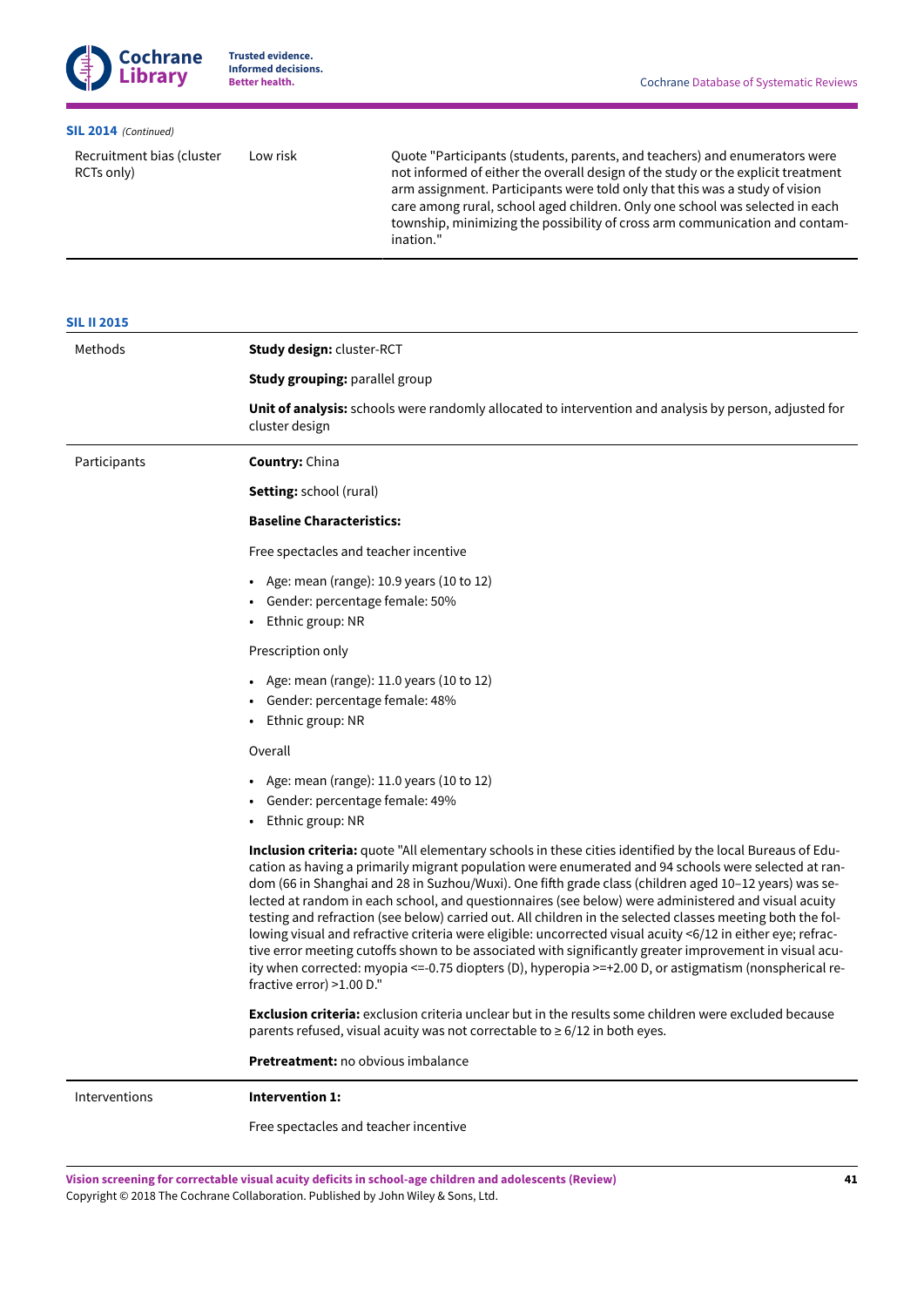

**[SIL II 2015](#page-27-9)**  *(Continued)*

- Number randomised: 358
- Number (%) followed up: 341 (95.3%)
- Description of intervention: quote "Free spectacles based on the child's measured refractive power dispensed at school by the study optometrist. A letter informing the parents about the free glasses program and including the child's prescription was sent to parents, and a previously described educational intervention directed at teachers and children and promoting spectacle wear was carried out. Additionally, teachers (but not children) in eligible classes were informed that if >80% of children given glasses were wearing them at the time of 2 unannounced class visits, the teacher would receive a tablet computer (approximate value US\$350; approximate monthly teacher income US\$450). This offer was made to Chinese, mathematics, and English teachers (the main academic subjects in Chinese primary schools) (Intervention group, 47 schools); "
- Number of schools: 47

#### **Comparator:**

Prescription only

- Number randomised: 370
- Number (%) followed up: 352 (95.1%)
- Description of intervention: quote "A glasses prescription and letter to the parents informing them of the refractive status of their child, with free glasses provided only at the conclusion of the trial, though this was not previously announced. No teacher incentive was offered. (Control group, 47 schools)."
- Number of schools: 47

| Outcomes            | <b>Primary outcome:</b>                                                                                                                                                                                                                                                                                                                                                                                                                                                                                                                                                                                                                                                                                                                                                                                                            |
|---------------------|------------------------------------------------------------------------------------------------------------------------------------------------------------------------------------------------------------------------------------------------------------------------------------------------------------------------------------------------------------------------------------------------------------------------------------------------------------------------------------------------------------------------------------------------------------------------------------------------------------------------------------------------------------------------------------------------------------------------------------------------------------------------------------------------------------------------------------|
|                     | • observed wear of spectacles                                                                                                                                                                                                                                                                                                                                                                                                                                                                                                                                                                                                                                                                                                                                                                                                      |
|                     | <b>Secondary outcomes:</b>                                                                                                                                                                                                                                                                                                                                                                                                                                                                                                                                                                                                                                                                                                                                                                                                         |
|                     | • self-reported wear<br>• self-reported frequency of wear ("always," "only for studying," or "usually not worn.")                                                                                                                                                                                                                                                                                                                                                                                                                                                                                                                                                                                                                                                                                                                  |
|                     | <b>Follow-up:</b> 6 months                                                                                                                                                                                                                                                                                                                                                                                                                                                                                                                                                                                                                                                                                                                                                                                                         |
| <b>Notes</b>        | <b>Study name:</b> Seeing is learning: vision care for children in three migrant communities (name on clinical<br>trials registry entry only)                                                                                                                                                                                                                                                                                                                                                                                                                                                                                                                                                                                                                                                                                      |
|                     | <b>Date study conducted:</b> September 2013 (baseline) to follow-up at 6 months                                                                                                                                                                                                                                                                                                                                                                                                                                                                                                                                                                                                                                                                                                                                                    |
|                     | Trial registration number: ISRCTN16720066 (retrospectively registered)                                                                                                                                                                                                                                                                                                                                                                                                                                                                                                                                                                                                                                                                                                                                                             |
|                     | Funding: Quote "FUNDING/SUPPORT: THIS STUDY WAS FUNDED BY CATERPILLAR INC (PEORIA, IL,<br>USA), ESSILOR-CHINA (SHANGHAI), BRIEN Holden Vision Institute (Sydney, Australia), Leibniz Institute<br>of Agricultural Development in Transition Economies (IAMO, Halle, Germany), National Natural Science<br>Foundation of China (Beijing, China) (Grant: 71373255), the Institute of Geographic Sciences and Nat-<br>ural Resources Research (Beijing, China), CAS (Grant: 2013RC204, 2012RC102). N. Congdon is support-<br>ed by the Chinese government Thousand Man Plan (Beijing, China) and the Ulverscroft Foundation<br>(Anstey, UK). The free spectacles used in this study were supplied by Essilor-China (Shanghai, China),<br>producers of frames and lenses in China, who also provided financial support for the study." |
|                     | <b>Declaration of interest:</b> all authors reported no financial disclosures.                                                                                                                                                                                                                                                                                                                                                                                                                                                                                                                                                                                                                                                                                                                                                     |
|                     | Investigators contacted: no                                                                                                                                                                                                                                                                                                                                                                                                                                                                                                                                                                                                                                                                                                                                                                                                        |
| <b>Risk of bias</b> |                                                                                                                                                                                                                                                                                                                                                                                                                                                                                                                                                                                                                                                                                                                                                                                                                                    |
| <b>Bias</b>         | <b>Support for judgement</b><br>Authors' judgement                                                                                                                                                                                                                                                                                                                                                                                                                                                                                                                                                                                                                                                                                                                                                                                 |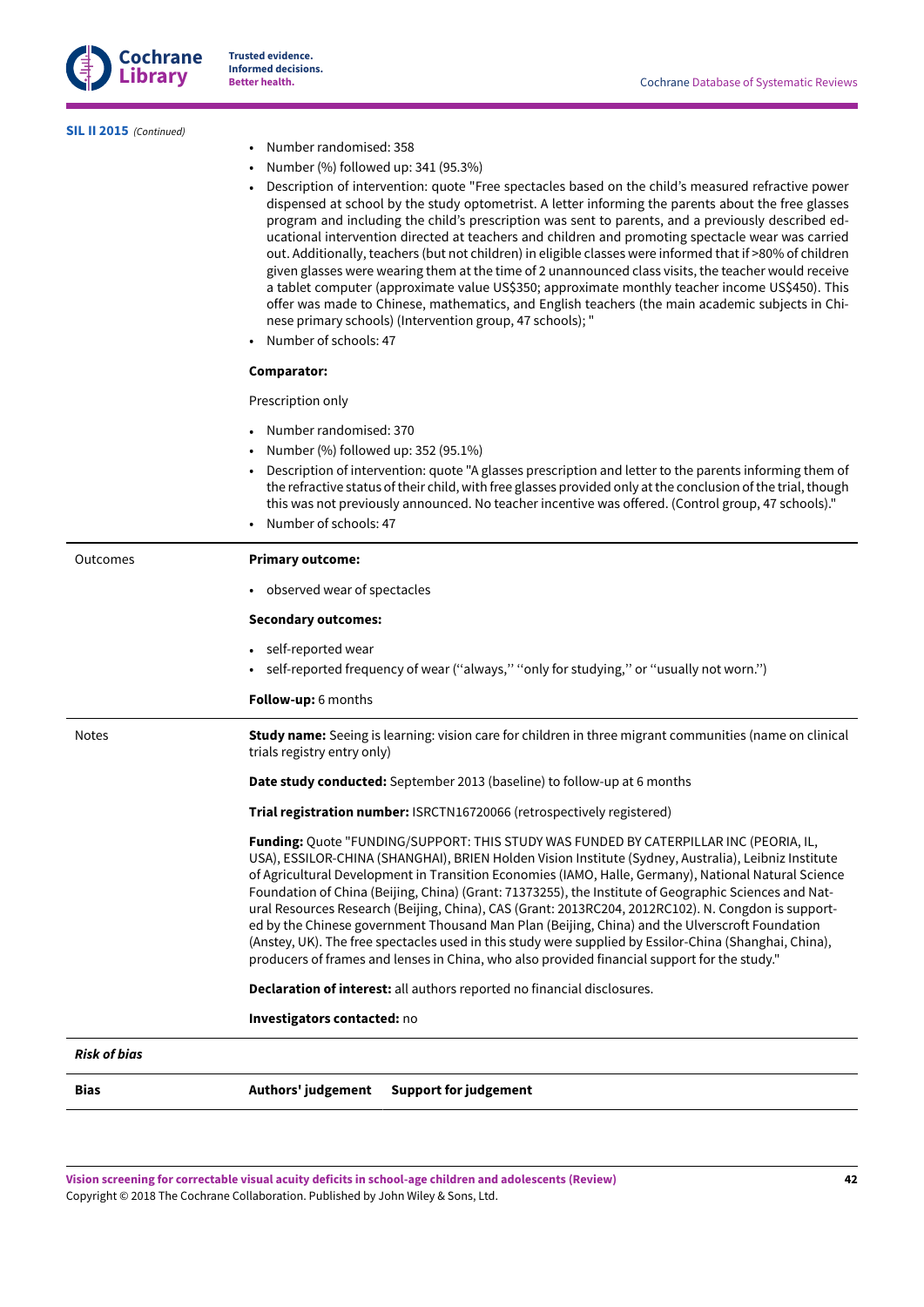| <b>SIL II 2015</b> (Continued) |  |
|--------------------------------|--|
|--------------------------------|--|

| Random sequence genera-<br>tion (selection bias)                                         | Low risk     | Quote: "Randomization was carried out at a central location (Stanford Univer-<br>sity, Stanford, California, USA) using R software (R Foundation for Statistical<br>Computing, Vienna, Austria)."                        |
|------------------------------------------------------------------------------------------|--------------|--------------------------------------------------------------------------------------------------------------------------------------------------------------------------------------------------------------------------|
| Allocation concealment<br>(selection bias)                                               | Low risk     | Quote: "Randomization was carried out at a central location (Stanford Univer-<br>sity, Stanford, California, USA) using R software (R Foundation for Statistical<br>Computing, Vienna, Austria)."                        |
| <b>Blinding of participants</b><br>and personnel (perfor-<br>mance bias)<br>All outcomes | Low risk     | Quote: "Participants (students, parents, and teachers) and enumerators were<br>not informed of either the overall design of the study or the explicit treatment<br>arm assignment."                                      |
| Blinding of outcome as-<br>sessment (detection bias)<br>All outcomes                     | Low risk     | Quote: "These study personnel were masked to children's group assignment."                                                                                                                                               |
| Incomplete outcome data<br>(attrition bias)<br>All outcomes                              | Low risk     | Judgement comment: "Follow-up high (>95%) and reasonably equal between<br>groups. 4.7% of the free glasses/teacher incentive group were lost to follow-up<br>and 4.9% of the prescription only group lost to follow-up." |
| Selective reporting (re-<br>porting bias)                                                | Unclear risk | Judgement comment: not all outcomes on the trials registry entry<br>(ISRCTN16720066) were reported. The trials registry entry specified the follow-<br>ing outcomes:                                                     |
|                                                                                          |              | 1. Number of children wearing spectacles regularly                                                                                                                                                                       |
|                                                                                          |              | 2. School performance, determined from a standardized test                                                                                                                                                               |
|                                                                                          |              | 3. Student interest in school                                                                                                                                                                                            |
|                                                                                          |              | 4. Student mental health                                                                                                                                                                                                 |
|                                                                                          |              | 5. Student self confidence                                                                                                                                                                                               |
|                                                                                          |              | Only outcome (1) available in published reports to date.                                                                                                                                                                 |
| Baseline imbalance (clus-<br>ter RCTs only)                                              | Unclear risk | Judgement comment: baseline characteristics of clusters (schools) was not<br>provided. No obvious imbalances on individual level characteristics.                                                                        |
| Loss of clusters (cluster<br>RCTs only)                                                  | Low risk     | Judgment comment: no clusters lost                                                                                                                                                                                       |
| Recruitment bias (cluster<br>RCTs only)                                                  | Low risk     | Judgement comment: recruitment bias unlikely as participants (students, par-<br>ents, teachers) not informed of the overall design of the study and treatment<br>assignment.                                             |

#### **[WEAR 2017](#page-27-10)**

| Methods      | Study design: RCT                                                            |
|--------------|------------------------------------------------------------------------------|
|              | Study grouping: parallel group                                               |
|              | Unit of analysis: person: for ocular measures the better-seeing eye was used |
| Participants | <b>Country: China</b>                                                        |
|              | Setting: school                                                              |
|              |                                                                              |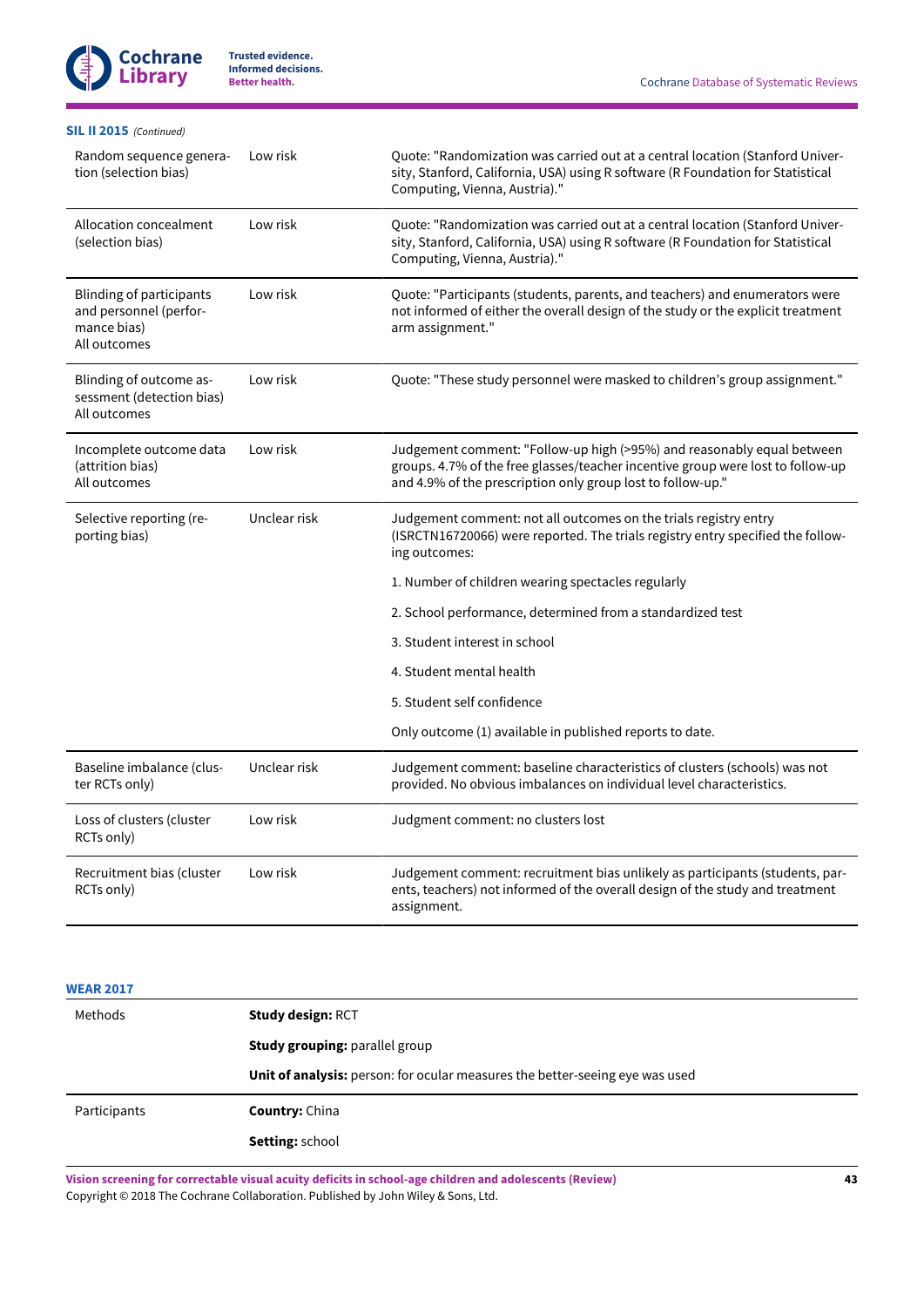**[WEAR 2017](#page-27-10)**  *(Continued)*

#### **Baseline characteristics:**

University optometrist

- Age: mean (range): 14.1 years (12-15)
- Gender: percentage female: 64%
- Ethnic group: NR

#### Ready-made

- Age: mean (range): 14.2 years (12-15)
- Gender: percentage female: 47%
- Ethnic group: NR

#### Rural refractionist

- Age: mean (range): 14.1 years (12-15)
- Gender: percentage female: 51%
- Ethnic group: NR

#### Self-refraction

- Age: mean (range): 14.2 years (12-15)
- Gender: percentage female: 55%
- Ethnic group: NR

#### Overall

- Age: mean (range): 14.2 years (12-15)
- Gender: percentage female: 54%
- Ethnic group: NR

**Inclusion criteria:** quote "Children meeting all the following criteria after refraction as described above were eligible for recruitment in the study: 1 Presenting VA (if the child wears glasses, her/his presenting VA is her/his corrected VA with their own spectacles;if the child does not wear spectacles,her/his presenting VA is her/his uncorrectedVA) ≤6/12 in both eyes; 2 Subjective spherical equivalent refractive error (SER) ≤1.00 dioptres(D) in both eyes; 3 Visual acuity (VA) improvable to >6/7.5 in both eyes with refraction as assigned in their group. It was considered unethical to permit children to wear glasses not providing adequate vision, and the goal of the study was to determine whether children achieving good VA with alternative modalities might have ocular discomfort or other issues affecting quality of life.

**Exclusion criteria:** quote "Children with ocular diseases potentially affecting the vision and those with astigmatism or anisometropia ≥2.00 dioptre were excluded, the latter for ethical reasons, following the example of Brady et al. (2012). Children with visual acuity ≤6/7.5 in either eye after self-refraction, refraction by the rural optometrist or with pseudo-ready-made glasses were referred for refraction by the university optometrist and provision of free spectacles after exclusion from the study. Children whose visual acuity could not be improved by the university optometrist were referred to the local county hospital for further examination."

**Pretreatment:** Some imbalances in gender between groups: university optometrist group had more girls (64%) compared with the other groups that had 47% to 55% girls

#### Interventions **Intervention 1:**

Ready-made spectacles

- Number randomised: 113
- Number (%) followed up: 107 (95%)
- Description of intervention: quote "Cycloplegic automated refraction with refinement by a rural refractionist from a local county-level hospital who had received refraction training in an ongoing programme administered by ZOC.the ready-made group, received pseudo ready-made spectacles as pre-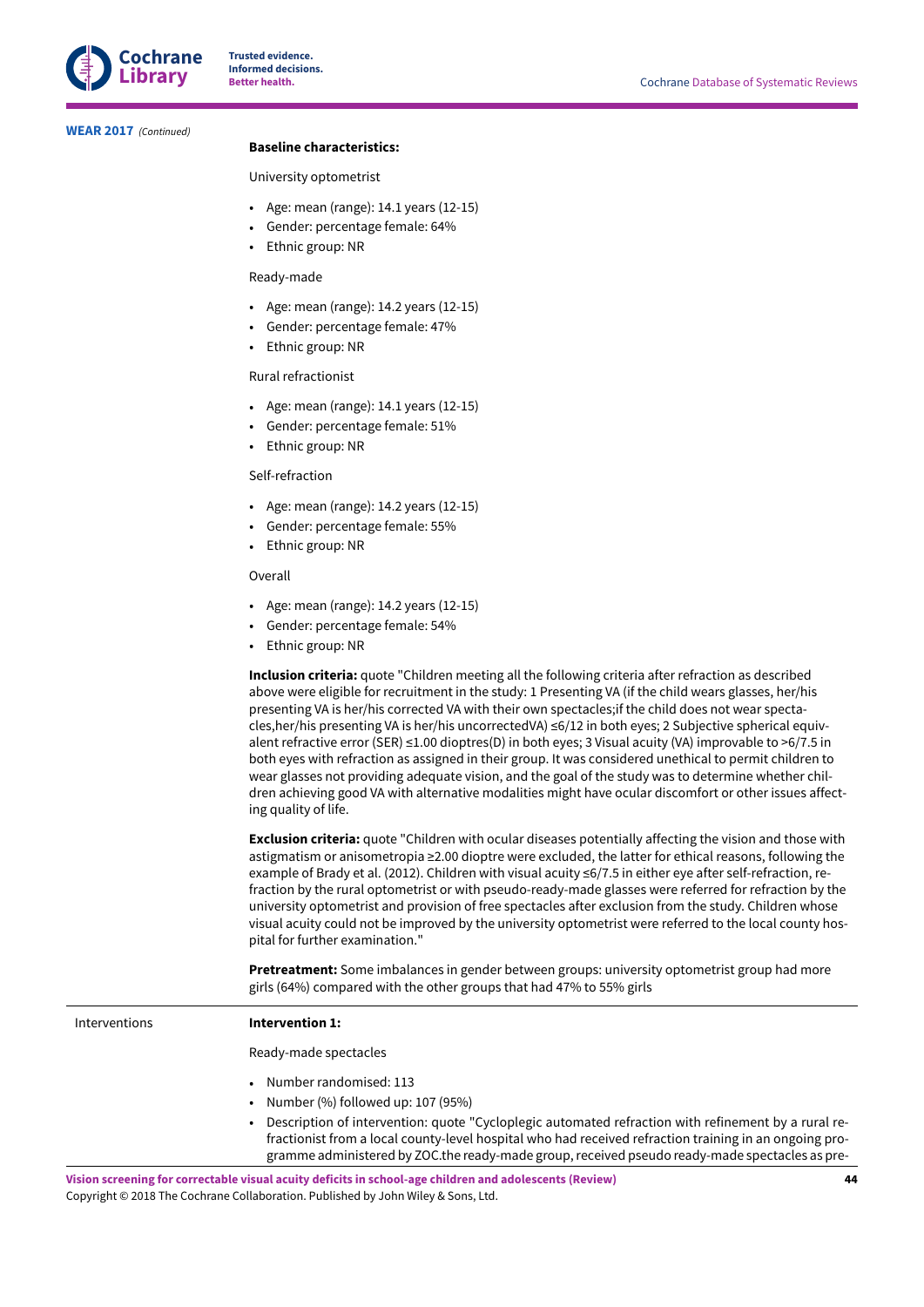

**[WEAR 2017](#page-27-10)**  *(Continued)*

viously described (Zeng et al. 2009), with power in both eyes equal to the spherical equivalent of the eye with lower power (absolute value),on subjective refraction by an optometrist from ZOC following cycloplegic automated refraction. Spectacle powers were available in 0.50 D steps between1.00 and 6.00 D, and 1.00D steps between7.00 and 10.00 D, with measured power being rounded down to the nearest step as needed. Available interpupillary distances were 50, 55, 60 and 65 mm.

#### **Intervention 2:**

Rural refractionist

- Number randomised: 108
- Number (%) followed up: 105 (97%)
- Description of intervention: "Cycloplegic automated refraction with refinement by a rural refractionist from a local county-level hospital who had received refraction training in an ongoing programme administered by ZOC"

#### **Intervention 3:**

Self-refraction

- Number randomised: 102
- Number (%) followed up: 98 (96%)
- Description of intervention: Non-cycloplegic self-refraction using fluid-filled adjustable spectacles and a protocol based on that which has previously been reported (He et al. 2011; Zhang et al.2011).

#### **Comparator:**

University optometrist

- Number randomised: 103
- Number (%) followed up: 99 (96%)
- Description of intervention: quote "Cycloplegic automated refraction with refinement by an experienced optometrist from ZOC"

| Outcomes     | <b>Primary outcome:</b>                                                                                                                                                                                                                                                                                                                                                                                                                     |  |  |
|--------------|---------------------------------------------------------------------------------------------------------------------------------------------------------------------------------------------------------------------------------------------------------------------------------------------------------------------------------------------------------------------------------------------------------------------------------------------|--|--|
|              | • visual function-related quality of life NEI-RQL-42                                                                                                                                                                                                                                                                                                                                                                                        |  |  |
|              | <b>Secondary outcomes:</b>                                                                                                                                                                                                                                                                                                                                                                                                                  |  |  |
|              | proportion of vector dioptric difference (VDD) values between the prescription power and power mea-<br>sured by lensometry in the better-seeing eye falling within 0.25 D, 0.50 Dand 1.0 D<br>proportion with best-corrected VA $\geq 6/6$<br>proportion reporting being very satisfied or satisfied<br>$\bullet$<br>rating the study spectacles as their most valued possession, of high value or of moderate value<br>Follow-up: 2 months |  |  |
|              |                                                                                                                                                                                                                                                                                                                                                                                                                                             |  |  |
| <b>Notes</b> | <b>Study name:</b> Wearability and Evaluation of Adjustable Refraction (WEAR) trial (Phase II)                                                                                                                                                                                                                                                                                                                                              |  |  |
|              | Date study conducted: February 2013-May 2013                                                                                                                                                                                                                                                                                                                                                                                                |  |  |
|              | Trial registration number: NCT01704729                                                                                                                                                                                                                                                                                                                                                                                                      |  |  |
|              | <b>Funding:</b> not reported                                                                                                                                                                                                                                                                                                                                                                                                                |  |  |
|              | Declaration of interest: not reported                                                                                                                                                                                                                                                                                                                                                                                                       |  |  |
|              | Investigators contacted: no                                                                                                                                                                                                                                                                                                                                                                                                                 |  |  |
|              |                                                                                                                                                                                                                                                                                                                                                                                                                                             |  |  |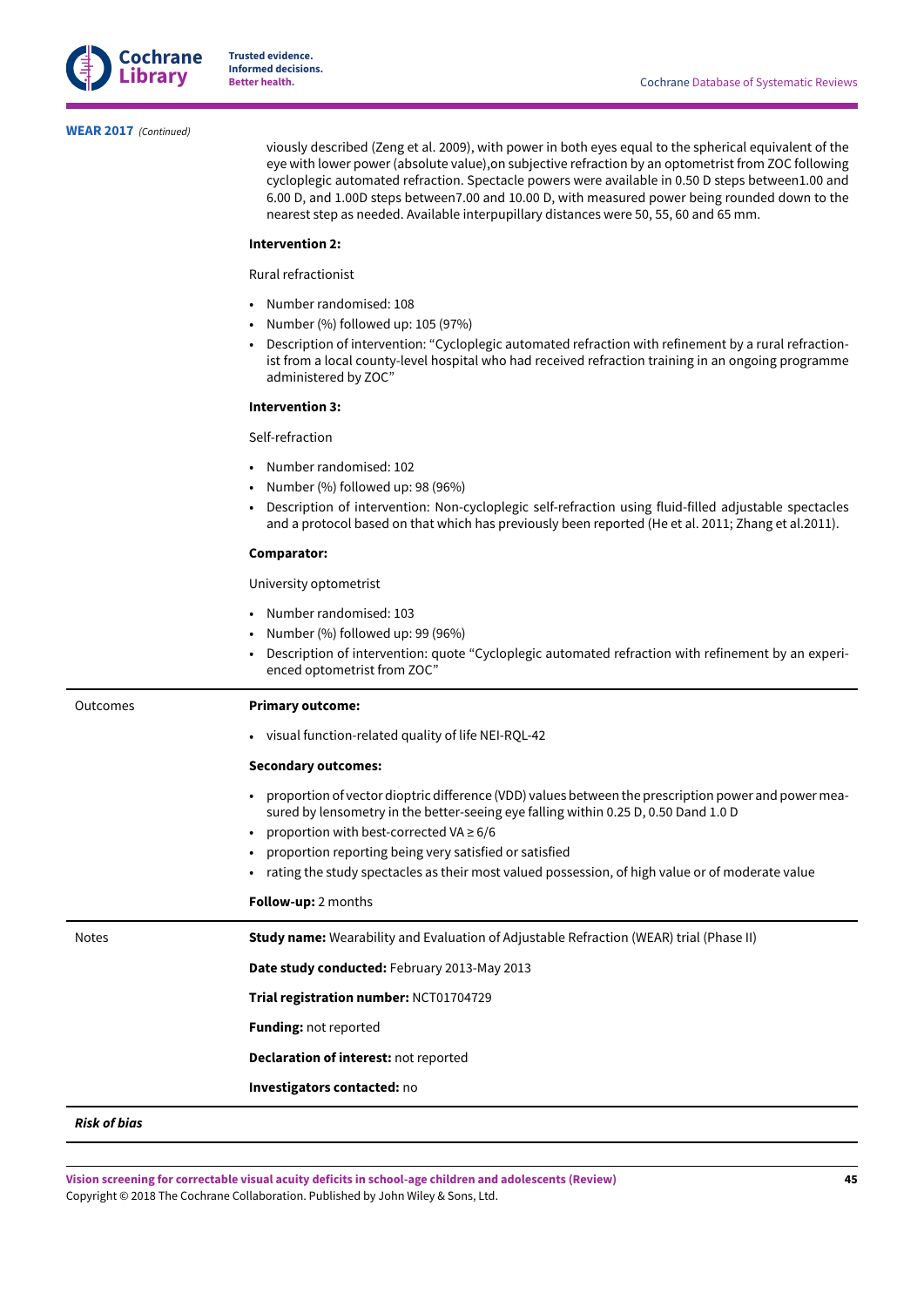

## **[WEAR 2017](#page-27-10)**  *(Continued)*

| <b>Bias</b>                                                                       | Authors' judgement | <b>Support for judgement</b>                                                                                                                                                                                                  |
|-----------------------------------------------------------------------------------|--------------------|-------------------------------------------------------------------------------------------------------------------------------------------------------------------------------------------------------------------------------|
| Random sequence genera-<br>tion (selection bias)                                  | Unclear risk       | Quote "All provisionally eligible children in each grade and each county (VA<br><6/12 in both eyes) were randomised individually to one of four groups, strati-<br>fying by grade (grade 7 and grade 8) and the two towns"    |
|                                                                                   |                    | Judgement comment: not reported how the allocation was generated                                                                                                                                                              |
| Allocation concealment<br>(selection bias)                                        | Low risk           | Quote "Subjects and study personnel administering the questionnaires and<br>assessing VA were masked to study group assignment."                                                                                              |
| Blinding of participants<br>and personnel (perfor-<br>mance bias)<br>All outcomes | Low risk           | Quote "Subjects and study personnel administering the questionnaires and<br>assessing VA were masked to study group assignment."                                                                                              |
| Blinding of outcome as-<br>sessment (detection bias)<br>All outcomes              | Low risk           | Quote "Children themselves and investigators assessing study outcomes were<br>masked to group assignment."                                                                                                                    |
| Incomplete outcome data<br>(attrition bias)<br>All outcomes                       | Low risk           | Judgement comment: follow-up over 95% and balanced between groups                                                                                                                                                             |
| Selective reporting (re-<br>porting bias)                                         | Low risk           | Judgement comment: although there were some differences between the tri-<br>als registry entry and publication, data on outcomes specified on the trials reg-<br>istry entry that were relevant to this review were available |

| <b>Wedner 2008</b> |                                                                                                                         |
|--------------------|-------------------------------------------------------------------------------------------------------------------------|
| Methods            | Study design: cluster-RCT                                                                                               |
|                    | Study grouping: parallel group                                                                                          |
|                    | Unit of analysis: analysis by participant with adjustment for clustering by school                                      |
| Participants       | Country: Tanzania                                                                                                       |
|                    | Setting: school                                                                                                         |
|                    | <b>Baseline characteristics:</b>                                                                                        |
|                    | Free spectacles                                                                                                         |
|                    | - Age: mean (range): $14.1$ years ( $12-18$ )<br>• Gender: percentage female: 71%<br>• Ethnic group: 95.6% African      |
|                    | Prescription only                                                                                                       |
|                    | • Age: mean (range): 14.8 years (12-19)<br>Gender: percentage female: 40%<br>$\bullet$<br>• Ethnic group: 96.5% African |
|                    | Overall                                                                                                                 |
|                    | • Age: mean (range): 14.4 years (12-19)<br>• Gender: percentage female: 57%                                             |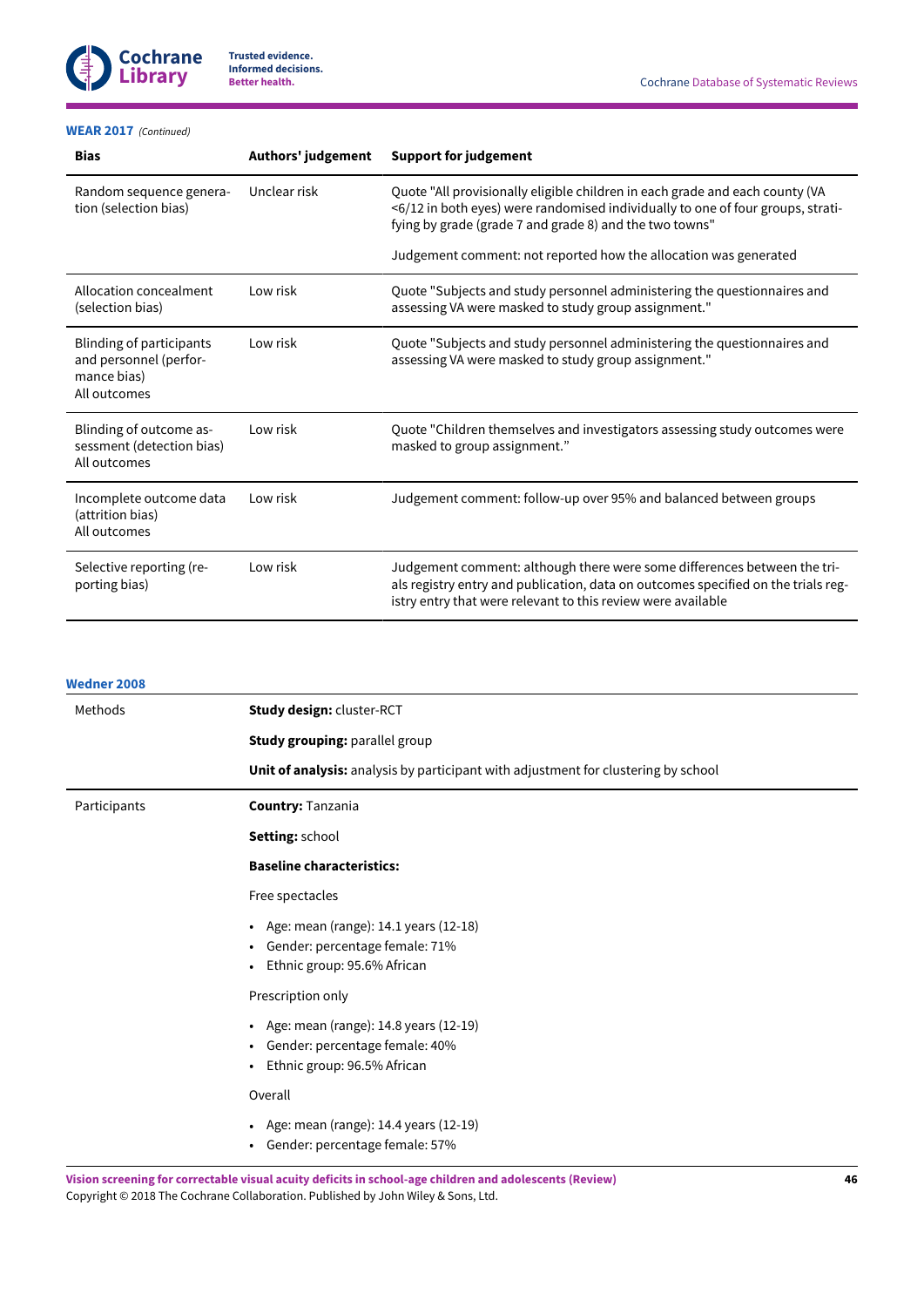### **[Wedner 2008](#page-27-11)**  *(Continued)*

• Ethnic group: 96% African

**Inclusion criteria:** Quote "All 51 secondary schools within 30 km from the Centre for Community Based Rehabilitation andTreatment (CCBRT), a non-government tertiary eye care facility, were invited to participate in the screening, and all but three agreed. Distance visual acuity testing was offered to all students in the first school year. After an intensive period of training, a team of research assistants collected socio-economic information on participants and tested uncorrected visual acuity (right and left eye separately and both eyes together) with a Snellen's E-chart at 6 m. They also tested presenting visual acuity in students who had their own spectacles with them. All students who were not able to identify at least four of the five optotypes in the 12-line in either eye unaided or wearing their spectacles, were defined as having ''poor eyesight'' and were referred to CCBRT. At CCBRT, an optometrist retested visual acuity and assessed refractive errors by retinoscopy and subjective refraction. Cycloplegia was only used if hyperopia was suspected. An ophthalmologist performed a detailed eye examination in all students whose visual acuity did not improve to normal (better than 6/12 in both eyes) with best correction. The optometrist also refracted non-attenders in their schools 2–4 weeks after referral."

#### **Exclusion criteria:** none reported

**Pretreatment:** more girls in intervention group (71%) compared with comparator (40%). Other imbalances e.g. residence with family, possession of car, TV and computer but with small numbers e.g. 1 vs 4 participants for non-family residence and 10 versus 5 participants for possessions

#### Interventions **Intervention characteristics**

Free spectacles

- Number randomised: 68
- Number (%) followed up: 58 (85%)
- Description of intervention: quote "Students who had refractive errors causing visual impairment of 6/12 or worse whose visual acuity improved with spectacles by at least one line, and students with significant hyperopia (>2D), were provided with free spectacles (arm A) or with a prescription only (arm B)." A choice of fashionable metal frames was available to students in schools allocated to free spectacles. All children received an information leaflet explaining the importance of spectacles and regular eye examinations.
- Number of schools: 37 schools in total unclear number of schools in each group

#### Prescription only

- Number randomised: 57
- Number (%) followed up: 50 (88%)
- Description of intervention: quote "Students who had refractive errors causing visual impairment of 6/12 or worse whose visual acuity improved with spectacles by at least one line, and students with significant hyperopia (>2D), were provided with free spectacles (arm A) or with a prescription only (arm B)."Students in schools allocated to prescription only were given a prescription and could purchase their spectacles atthe Centre for Community Based Rehabilitation and Treatment(30km away) or any optical workshop of their choice. All children received an information leaflet explaining the importance of spectacles and regular eye examinations.
- Number of schools: 37 schools in total unclear number of schools in each group

#### Outcomes **Primary outcome:**

• spectacle use

2 definitions of spectacle use: all students in categories 1 and 2 and all students in categories 1 to 3

- 1. were wearing spectacles,
- 2. were not wearing spectacles but had them at school,
- 3. were not wearing spectacles and did not have them at school but said that they had them at home or
- 4. claimed that they did not have any spectacles

#### **Secondary outcome**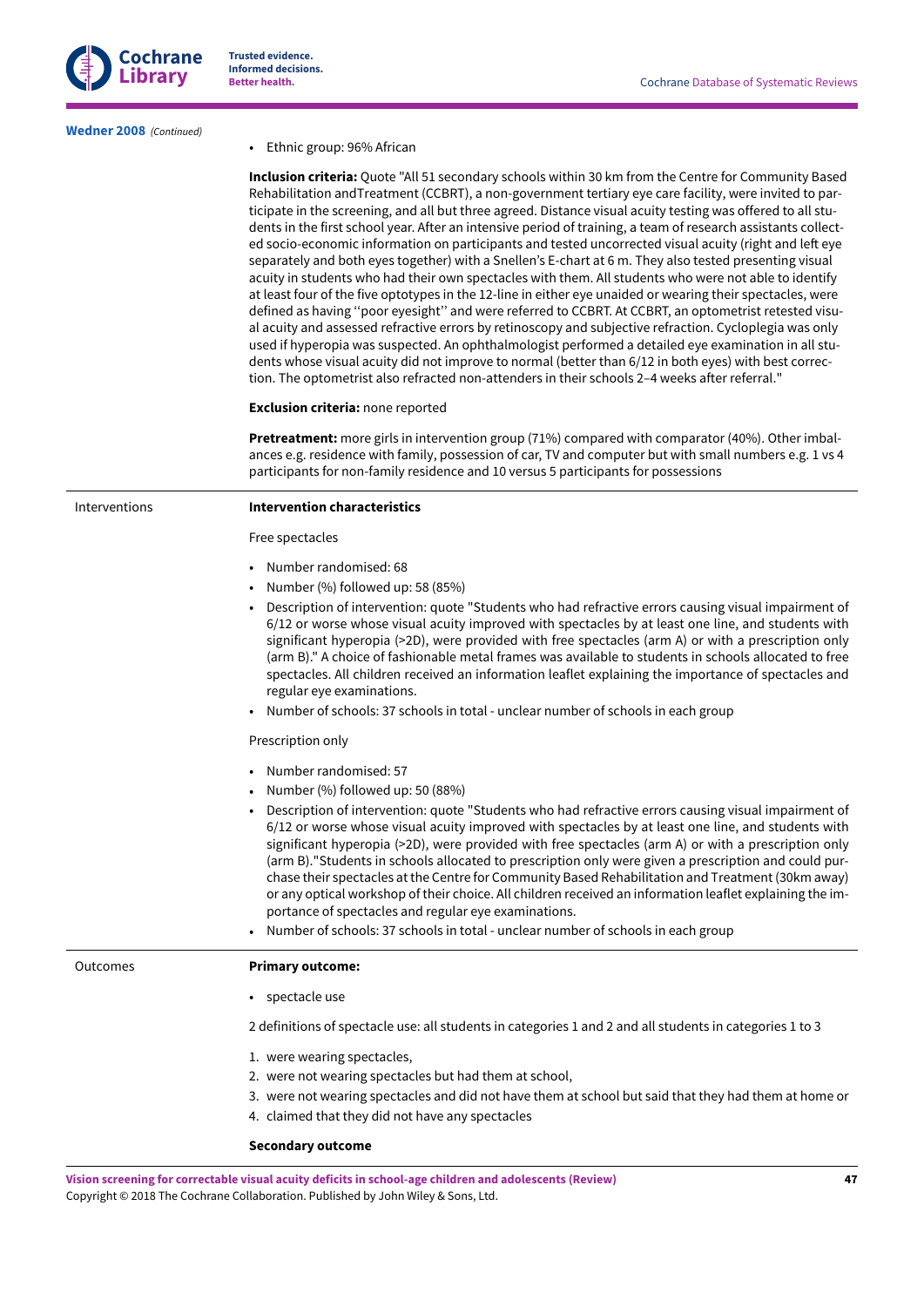

| <b>Wedner 2008</b> (Continued)                                                           | • prevalence of uncorrected significant refractive error<br>predictors of spectacle use<br>$\bullet$<br><b>Follow-up:</b> 3 months |  |  |  |  |
|------------------------------------------------------------------------------------------|------------------------------------------------------------------------------------------------------------------------------------|--|--|--|--|
| <b>Notes</b>                                                                             | <b>Study name:</b> The school eye screening study                                                                                  |  |  |  |  |
| Date study conducted: January 2004-August 2004                                           |                                                                                                                                    |  |  |  |  |
|                                                                                          | <b>Trial registration number: NR</b>                                                                                               |  |  |  |  |
| <b>Funding:</b> quote "Funding: British Council for the Prevention of Blindness (BCPB)." |                                                                                                                                    |  |  |  |  |
|                                                                                          | <b>Declaration of interest:</b> quote "Competing interests: None."                                                                 |  |  |  |  |
|                                                                                          | Investigators contacted: no                                                                                                        |  |  |  |  |

#### *Risk of bias*

| <b>Bias</b>                                                                              | Authors' judgement | <b>Support for judgement</b>                                                                                                                                                                                                                                      |
|------------------------------------------------------------------------------------------|--------------------|-------------------------------------------------------------------------------------------------------------------------------------------------------------------------------------------------------------------------------------------------------------------|
| Random sequence genera-<br>tion (selection bias)                                         | Low risk           | Quote: "Secondary schools were randomly allocated to one of two interven-<br>tion arms (A or B) before the screening took place."                                                                                                                                 |
|                                                                                          |                    | Judgement comment: method of doing allocation not reported but personal<br>communication "computer generated random numbers".                                                                                                                                     |
| Allocation concealment<br>(selection bias)                                               | Low risk           | Quote: "Secondary schools were randomly allocated to one of two interven-<br>tion arms (A or B) before the screening took place."                                                                                                                                 |
|                                                                                          |                    | Judgement comment: cluster-RCT                                                                                                                                                                                                                                    |
| <b>Blinding of participants</b><br>and personnel (perfor-<br>mance bias)<br>All outcomes | Low risk           | Quote: "The screening team and the optometrist were not aware of the allo-<br>cation at the time of visual acuity measurement and refraction." Participants<br>in comparator arm were unaware that children in other schools had received<br>spectacles for free. |
| Blinding of outcome as-<br>sessment (detection bias)<br>All outcomes                     | Unclear risk       | Judgement comment: not specifically reported whether outcome assessors<br>were masked                                                                                                                                                                             |
| Incomplete outcome data<br>(attrition bias)<br>All outcomes                              | Low risk           | Judgement comment: follow-up high and similar between the intervention<br>(85%) and comparator group (88%)                                                                                                                                                        |
| Selective reporting (re-<br>porting bias)                                                | Low risk           | Judgement comment: personal communication: all outcomes were reported<br>as planned                                                                                                                                                                               |
| Baseline imbalance (clus-<br>ter RCTs only)                                              | Unclear risk       | Judgement comment: cluster-level data not reported. At an individual level<br>the groups were well balanced apart from gender - fewer boys in intervention<br>group - but the impact of that is unclear                                                           |
| Loss of clusters (cluster<br>RCTs only)                                                  | Unclear risk       | Judgement comment: not clearly reported                                                                                                                                                                                                                           |
| Recruitment bias (cluster<br>RCTs only)                                                  | Low risk           | Judgement comment: recruitment bias probably unlikely as the children were<br>unaware of the intervention in the other arm of the study                                                                                                                           |

**CS**: custom-made spectacles; **NEI-RQL-42**: National Eye Institute Refractive Error Quality of Life questionnaire; **NR**: not reported; **RCT**: randomised controlled trial; **RMS**: ready-made spectacles; **VA**: visual acuity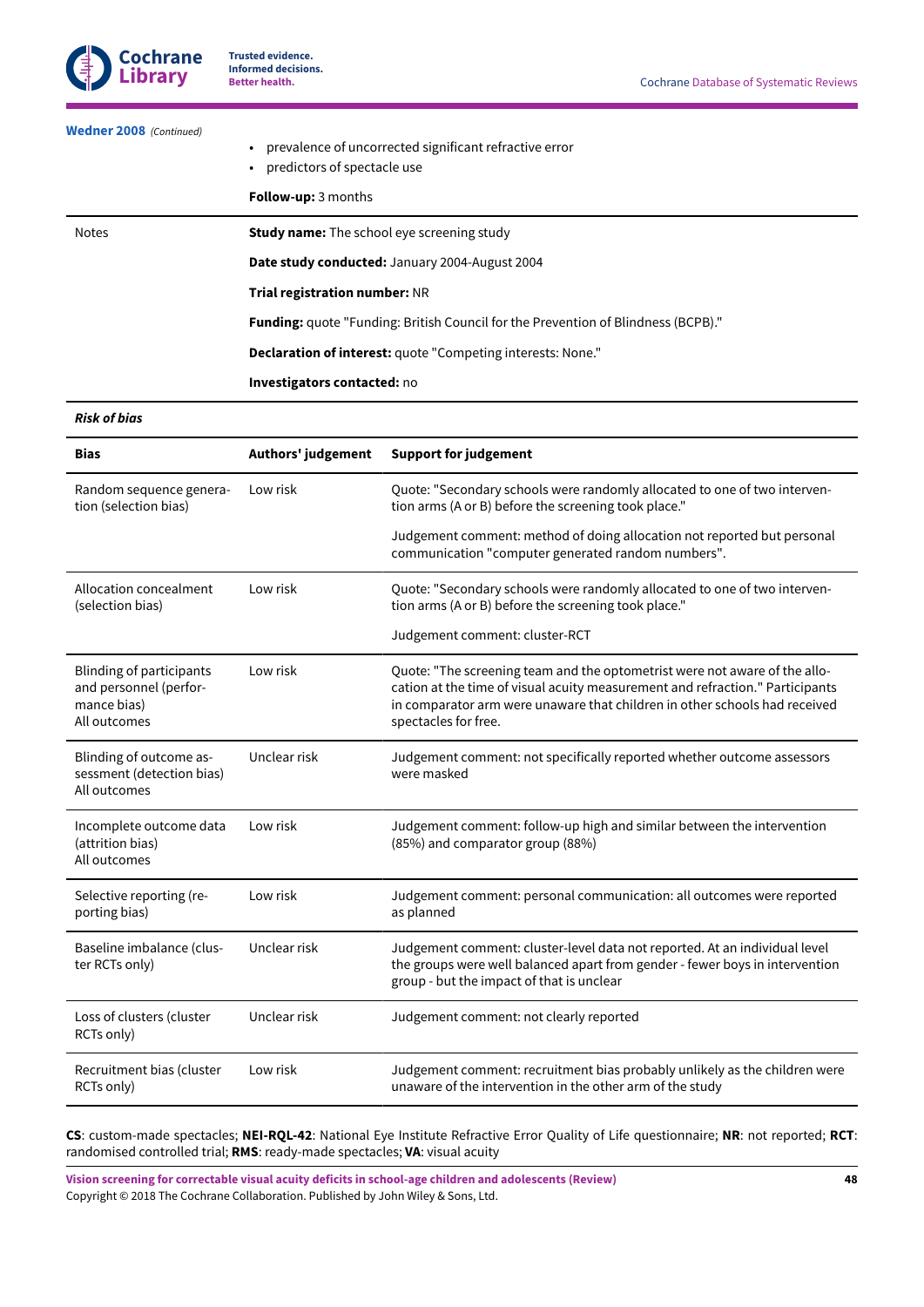

## <span id="page-50-0"></span>**Characteristics of excluded studies** *[ordered by study ID]*

| <b>Study</b>      | <b>Reason for exclusion</b>                                                                                                                                       |
|-------------------|-------------------------------------------------------------------------------------------------------------------------------------------------------------------|
| <b>Cross 1985</b> | Not a RCT                                                                                                                                                         |
| <b>Gole 2001</b>  | Not a RCT                                                                                                                                                         |
| Li 2013           | This was a RCT but was comparison undercorrection of 0.50 dioptres and full correction on<br>the progression of myopia so not directly assessing vision screening |
| <b>Priya 2015</b> | Not a RCT                                                                                                                                                         |
| Pärssinen 2014    | Not a RCT                                                                                                                                                         |
| Pärssinen 2015    | Not a RCT                                                                                                                                                         |
| Terveen 2015      | Not a RCT                                                                                                                                                         |
| <b>Wei 2016</b>   | Not a RCT                                                                                                                                                         |
| Yamada 2004       | Not a RCT                                                                                                                                                         |

## **RCT**: randomised controlled trial

## **Characteristics of studies awaiting assessment** *[ordered by study ID]*

## **[Wang](#page-27-5) 2017**

| Methods         | Cluster-randomised trial                                                                                                  |
|-----------------|---------------------------------------------------------------------------------------------------------------------------|
| Participants    | Country: China                                                                                                            |
|                 | 882 children with uncorrected visual acuity 6/12 or worse in either eye correctable to better than<br>$6/12$ in both eyes |
|                 | 138 randomly-selected primary schools                                                                                     |
| Interventions   | Free spectacles                                                                                                           |
|                 | Free spectacles and USD 15 upgrade                                                                                        |
|                 | Free spectacles and USD 30 upgrade                                                                                        |
|                 | No free spectacles (prescription only)                                                                                    |
| <b>Outcomes</b> | Spectacle purchase                                                                                                        |
|                 | Follow-up: 6 months                                                                                                       |
| <b>Notes</b>    | Date study conducted: October 2014-June 2015                                                                              |
|                 | Trial registration number: NCT02231606                                                                                    |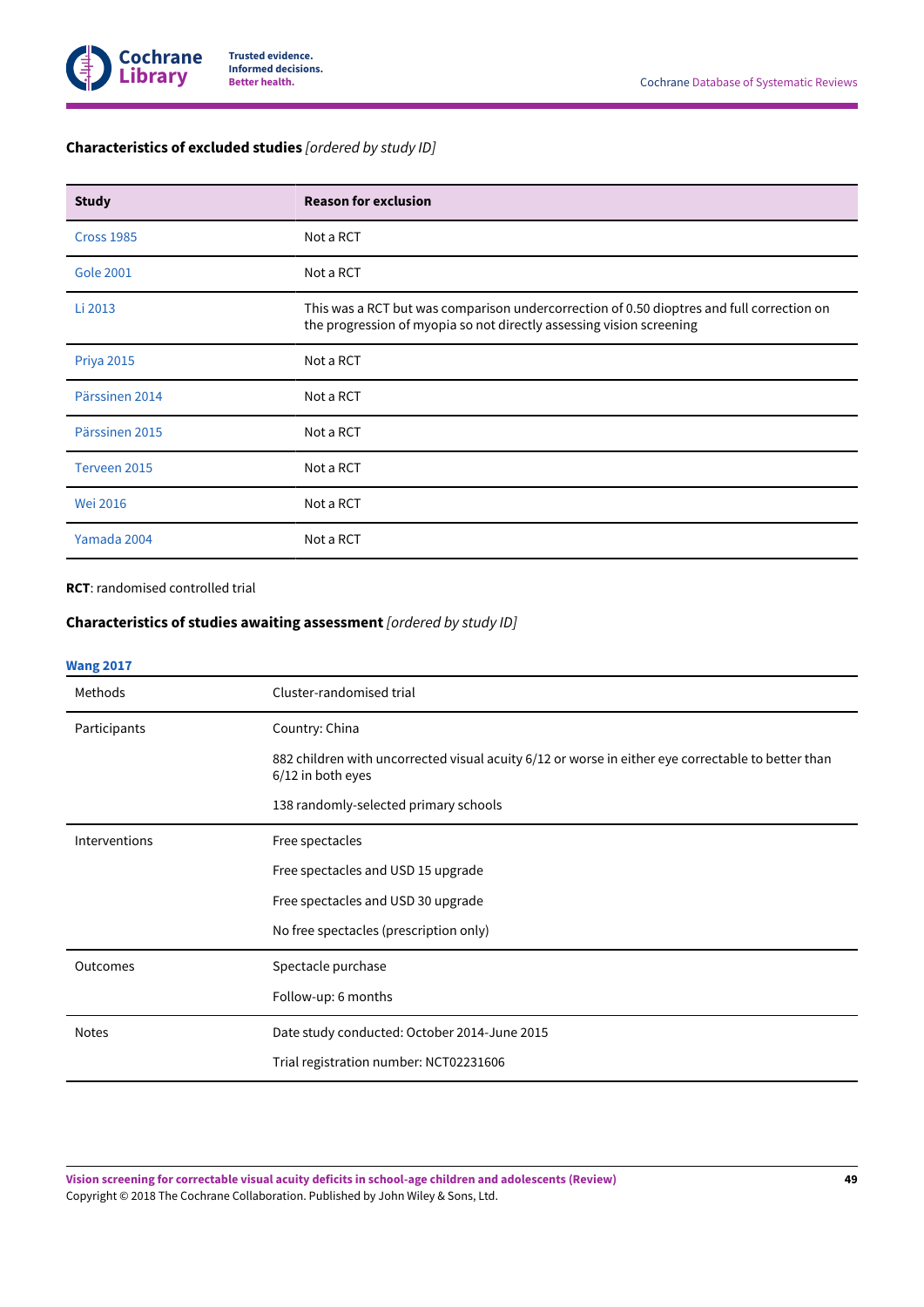## <span id="page-51-0"></span>**D A T A A N D A N A L Y S E S**

| Outcome or subgroup title | No. of<br>studies | No. of partici-<br>pants | <b>Statistical method</b>       | <b>Effect size</b>  |
|---------------------------|-------------------|--------------------------|---------------------------------|---------------------|
| 1 Spectacle wearing       |                   | 1092                     | Risk Ratio (M-H, Fixed, 95% CI) | $1.60$ [1.34, 1.90] |

## **Comparison 1. Free glasses compared with prescription only**

## **Analysis 1.1. Comparison 1 Free glasses compared with prescription only, Outcome 1Spectacle wearing.**

<span id="page-51-1"></span>

| Study or subgroup                                                                            | <b>Free glasses</b> | Prescription         |      |     | <b>Risk Ratio</b>  |    |     | Weight               | <b>Risk Ratio</b>  |
|----------------------------------------------------------------------------------------------|---------------------|----------------------|------|-----|--------------------|----|-----|----------------------|--------------------|
|                                                                                              | n/N                 | n/N                  |      |     | M-H, Fixed, 95% CI |    |     |                      | M-H, Fixed, 95% CI |
| SIL 2014                                                                                     | 220/540             | 125/485              |      |     |                    |    |     | 93.87%               | 1.58[1.32, 1.9]    |
| Wedner 2008                                                                                  | 17/36               | 8/31                 |      |     |                    |    |     | 6.13%                | 1.83 [0.92, 3.65]  |
|                                                                                              |                     |                      |      |     |                    |    |     |                      |                    |
| <b>Total (95% CI)</b>                                                                        | 576                 | 516                  |      |     |                    |    |     | 100%                 | 1.6[1.34, 1.9]     |
| Total events: 237 (Free glasses), 133 (Prescription)                                         |                     |                      |      |     |                    |    |     |                      |                    |
| Heterogeneity: Tau <sup>2</sup> =0; Chi <sup>2</sup> =0.16, df=1(P=0.69); l <sup>2</sup> =0% |                     |                      |      |     |                    |    |     |                      |                    |
| Test for overall effect: Z=5.21(P<0.0001)                                                    |                     |                      |      |     |                    |    |     |                      |                    |
|                                                                                              |                     | Favours prescription | 0.01 | 0.1 |                    | 10 | 100 | Favours free glasses |                    |

## **Comparison 2. Ready-made versus custom-made spectacles**

| Outcome or subgroup title | No. of<br>studies | No. of partici-<br>pants | <b>Statistical method</b>       | <b>Effect size</b>  |
|---------------------------|-------------------|--------------------------|---------------------------------|---------------------|
| 1 Spectacle wearing       |                   | 1203                     | Risk Ratio (M-H, Fixed, 95% CI) | $0.98$ [0.91, 1.05] |

## **Analysis 2.1. Comparison 2 Ready-made versus custom-made spectacles, Outcome 1Spectacle wearing.**

<span id="page-51-2"></span>

| Study or subgroup                                                                   | Ready-made | Custom-made         |     | <b>Risk Ratio</b>  |     | Weight             | <b>Risk Ratio</b>  |
|-------------------------------------------------------------------------------------|------------|---------------------|-----|--------------------|-----|--------------------|--------------------|
|                                                                                     | n/N        | n/N                 |     | M-H, Fixed, 95% CI |     |                    | M-H, Fixed, 95% CI |
| Morjaria 2016                                                                       | 139/184    | 131/178             |     |                    |     | 33.28%             | 1.03[0.91, 1.16]   |
| <b>RECS 2009</b>                                                                    | 98/209     | 106/206             |     |                    |     | 26.68%             | 0.91[0.75, 1.11]   |
| <b>WEAR 2017</b>                                                                    | 107/113    | 302/313             |     |                    |     | 40.04%             | 0.98[0.93,1.03]    |
|                                                                                     |            |                     |     |                    |     |                    |                    |
| <b>Total (95% CI)</b>                                                               | 506        | 697                 |     |                    |     | 100%               | 0.98[0.91, 1.05]   |
| Total events: 344 (Ready-made), 539 (Custom-made)                                   |            |                     |     |                    |     |                    |                    |
| Heterogeneity: Tau <sup>2</sup> =0; Chi <sup>2</sup> =1.15, df=2(P=0.56); $1^2$ =0% |            |                     |     |                    |     |                    |                    |
| Test for overall effect: Z=0.65(P=0.51)                                             |            |                     |     |                    |     |                    |                    |
|                                                                                     |            | Favours custom-made | 0.5 | 0.7<br>л.          | 1.5 | Favours ready-made |                    |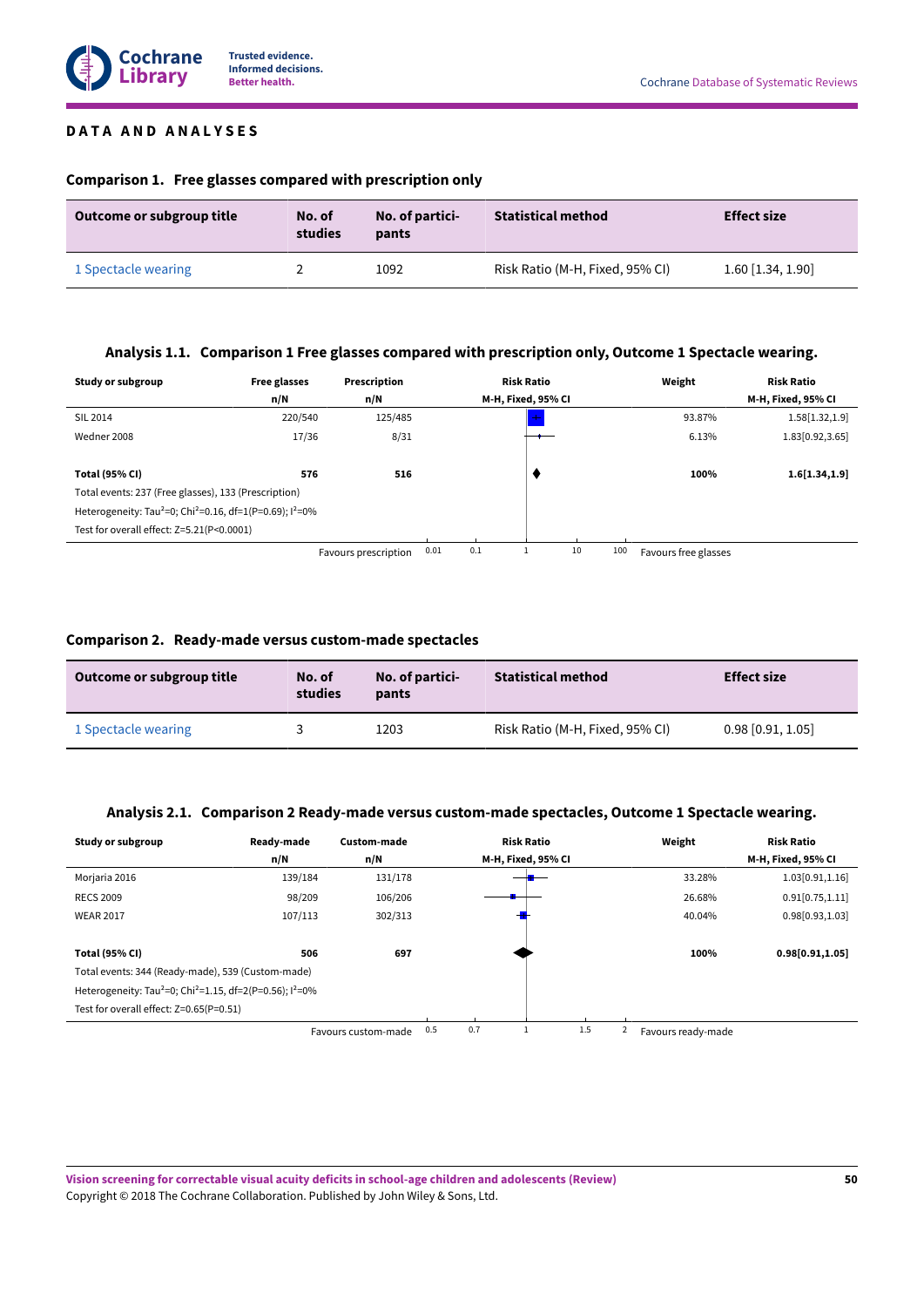

## <span id="page-52-0"></span>**A P P E N D I C E S**

#### <span id="page-52-1"></span>**Appendix 1. CENTRAL search strategy**

#1 MeSH descriptor: [Vision Screening] explode all trees #2 MeSH descriptor: [Mass Screening] explode all trees #3 MeSH descriptor: [School Health Services] explode all trees #4 MeSH descriptor: [Child Health Services] explode all trees #5 MeSH descriptor: [Vision Disorders] explode all trees #6 MeSH descriptor: [Vision Tests] explode all trees #7 vision near/15 (test\* or screen\* or diagnos\* or assess\*) #8 visual near/15 (test\* or screen\* or diagnos\* or assess\*) #9 #1 or #2 or #3 or #4 or #5 or #6 or #7 or #8 #10 MeSH descriptor: [Refractive Errors] explode all trees #11 MeSH descriptor: [Astigmatism] explode all trees #12 astigmat\* #13 MeSH descriptor: [Myopia] explode all trees #14 myop\* #15 MeSH descriptor: [Hyperopia] explode all trees #16 hyperop\* or hypermetrop\* #17 MeSH descriptor: [Anisometropia] explode all trees #18 anisometrop\* or ammetrop\* #19 #10 or #11 or #12 or #13 or #14 or #15 or #16 or #17 or #18 #20 MeSH descriptor: [Pediatrics] explode all trees #21 pediatric\* or paediatric\* #22 MeSH descriptor: [Child, Preschool] explode all trees #23 child:kw #24 MeSH descriptor: [Adolescent] explode all trees #25 child\* or adolesc\* or juvenile\* or minor\* or kindergarten\* or pre school\* or preschool\* or nurser\* #26 MeSH descriptor: [Schools] explode all trees #27 MeSH descriptor: [Child Day Care Centers] explode all trees #28 #20 or #21 or #22 or #23 or #24 or #25 or #26 or #27 #29 #9 and #19 and #28 **Appendix 2. MEDLINE Ovid search strategy**

<span id="page-52-2"></span>1. randomized controlled trial.pt.

- 2. (randomized or randomised).ab,ti.
- 3. placebo.ab,ti.
- 4. dt.fs.
- 5. randomly.ab,ti.
- 6. trial.ab,ti.
- 7. groups.ab,ti.
- 8. or/1-7
- 9. exp animals/
- 10. exp humans/
- 11. 9 not (9 and 10)
- 12. 8 not 11
- 13. exp vision screening/
- 14. exp mass screening/
- 15. exp school health services/
- 16. exp child health services/
- 17. exp vision disorders/
- 18. exp vision tests/
- 19. (vision adj15 (test\$ or screen\$ or diagnos\$ or assess\$)).tw.
- 20. (visual adj15 (test\$ or screen\$ or diagnos\$ or assess\$)).tw.
- 21. or/13-20
- 22. exp refractive errors/
- 23. exp astigmatism/
- 24. astigmat\$.tw.
- 25. exp myopia/
- 26. myop\$.tw.
- 27. exp hyperopia/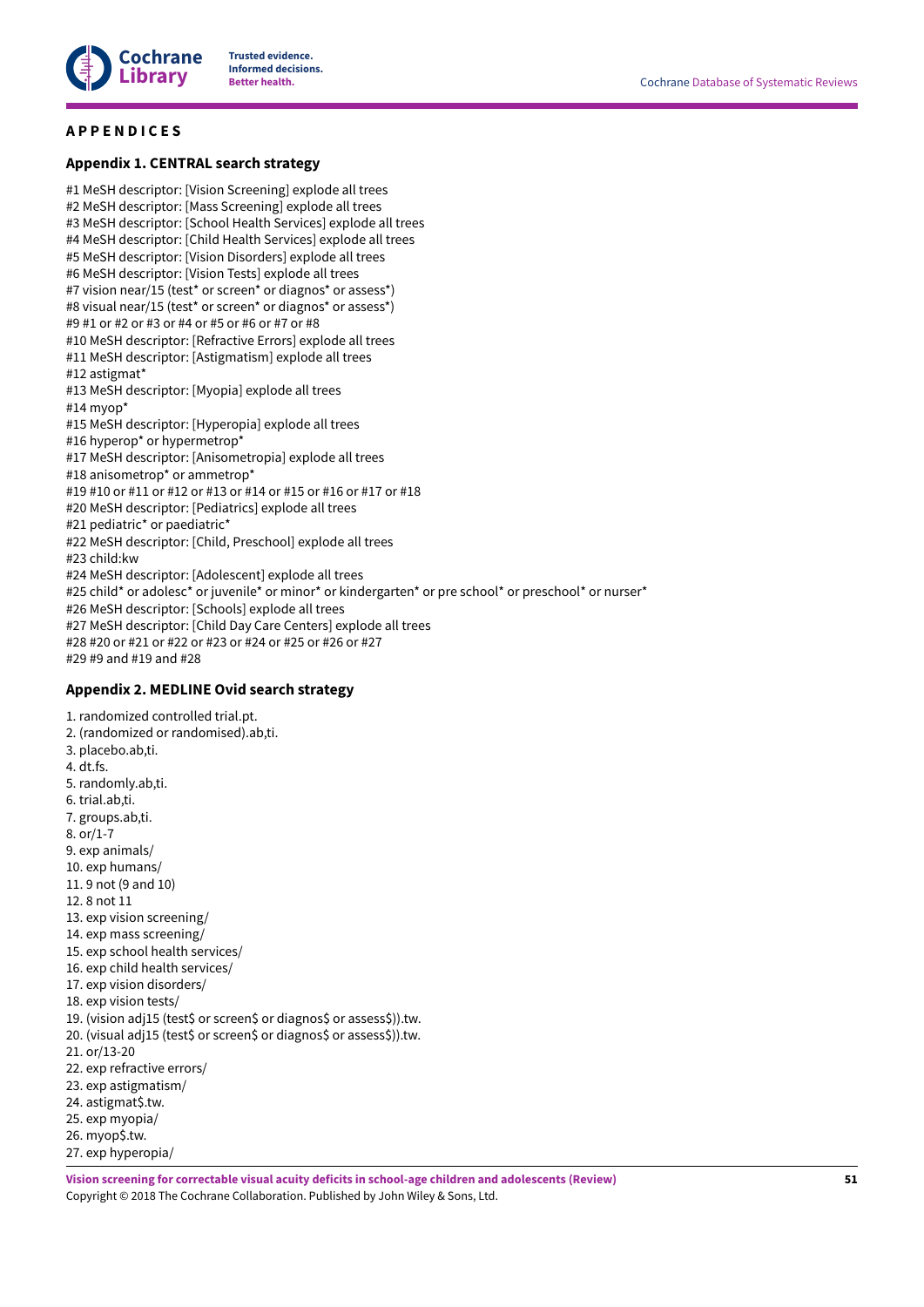

28. (hyperop\$ or hypermetrop\$).tw. 29. exp anisometropia/ 30. (anisometrop\$ or ammetrop\$).tw. 31. or/22-30 32. exp pediatrics/ 33. (pediatric\$ or paediatric\$).tw. 34. exp child, preschool/ 35. exp child/ 36. exp adolescent/ 37. (child\$ or adolesc\$ or juvenile\$ or minor\$ or kindergarten\$ or pre school\$ or preschool\$ or nurser\$).tw. 38. exp school/ 39. exp child day care centers/ 40. or/32-39 41. 21 and 31 and 40 42. 12 and 41

The search filter for trials at the beginning of the MEDLINE strategy is from the published paper by [Glanville 2006](#page-28-21).

## <span id="page-53-0"></span>**Appendix 3. Embase Ovid search strategy**

1. exp randomized controlled trial/ 2. exp randomization/ 3. exp double blind procedure/ 4. exp single blind procedure/ 5. random\$.tw. 6. or/1-5 7. (animal or animal experiment).sh. 8. human.sh. 9. 7 and 8 10. 7 not 9 11. 6 not 10 12. exp clinical trial/ 13. (clin\$ adj3 trial\$).tw. 14. ((singl\$ or doubl\$ or trebl\$ or tripl\$) adj3 (blind\$ or mask\$)).tw. 15. exp placebo/ 16. placebo\$.tw. 17. random\$.tw. 18. exp experimental design/ 19. exp crossover procedure/ 20. exp control group/ 21. exp latin square design/ 22. or/12-21 23. 22 not 10 24. 23 not 11 25. exp comparative study/ 26. exp evaluation/ 27. exp prospective study/ 28. (control\$ or prospectiv\$ or volunteer\$).tw. 29. or/25-28 30. 29 not 10 31. 30 not (11 or 23) 32. 11 or 24 or 31 33. exp vision test/ 34. exp mass screening/ 35. exp school health services/ 36. exp child health care/ 37. exp vision disorder/ 38. (vision adj15 (test\$ or screen\$ or diagnos\$ or assess\$)).tw. 39. (visual adj15 (test\$ or screen\$ or diagnos\$ or assess\$)).tw. 40. or/33-39 41. exp refractive error/ 42. exp astigmatism/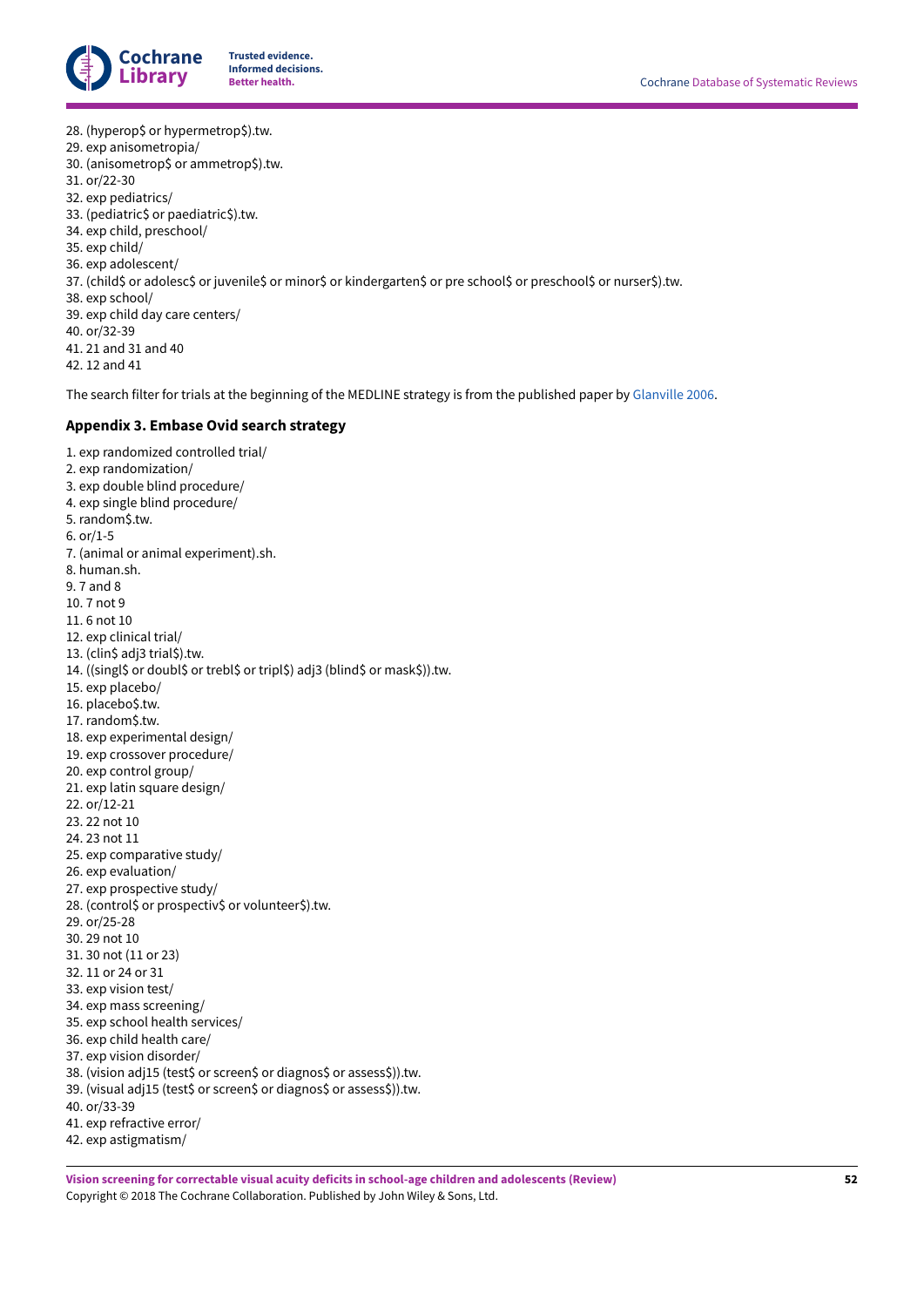43. astigmat\$.tw. 44. exp myopia/ 45. myop\$.tw. 46. exp hypermetropia/ 47. (hyperop\$ or hypermetrop\$).tw. 48. exp anisometropia/ 49. (anisometrop\$ or ammetrop\$).tw. 50. or/41-49 51. exp pediatrics/ 52. (pediatric\$ or paediatric\$).tw. 53. exp preschool child/ 54. exp child/ 55. exp adolescent/ 56. (child\$ or adolesc\$ or juvenile\$ or minor\$ or kindergarten\$ or pre school\$ or preschool\$ or nurser\$).tw. 57. exp school/ 58. exp day care/ 59. or/51-58 60. 40 and 50 and 59 61. 32 and 60

## <span id="page-54-2"></span>**Appendix 4. ISRCTN search strategy**

(vision screening) AND (visual acuity)

## <span id="page-54-3"></span>**Appendix 5. ClinicalTrials.gov search strategy**

vision screening AND visual acuity

## <span id="page-54-4"></span>**Appendix 6. WHO ICTRP search strategy**

screening AND visual acuity

## <span id="page-54-0"></span>**W H A T ' S N E W**

| <b>Date</b>      | Event                                                 | <b>Description</b>                                                                                                                                                               |
|------------------|-------------------------------------------------------|----------------------------------------------------------------------------------------------------------------------------------------------------------------------------------|
| 20 December 2017 | New citation required and conclusions<br>have changed | Issue 2, 2018: Seven studies have been identified that met the<br>inclusion criteria (Congdon 2011; Morjaria 2016; RECS 2009; SIL<br>2014; SIL II 2015; WEAR 2017; Wedner 2008). |
| 20 December 2017 | New search has been performed                         | Issue 2, 2018: Searches updated.                                                                                                                                                 |

## <span id="page-54-1"></span>**H I S T O R Y**

Protocol first published: Issue 4, 2004 Review first published: Issue 1, 2005

| Date         | Event                         | <b>Description</b>                                                                                                                                                                                                                                                                                  |
|--------------|-------------------------------|-----------------------------------------------------------------------------------------------------------------------------------------------------------------------------------------------------------------------------------------------------------------------------------------------------|
| 30 July 2008 | Amended                       | Converted to new review format.                                                                                                                                                                                                                                                                     |
| 9 May 2006   | New search has been performed | In the first update of this review an additional 528 reports of<br>studies were identified; none were eligible for inclusion. Addi-<br>tional detail regarding possible harm from early or inappropriate<br>treatment with glasses has been added into the introductory text<br>and the discussion. |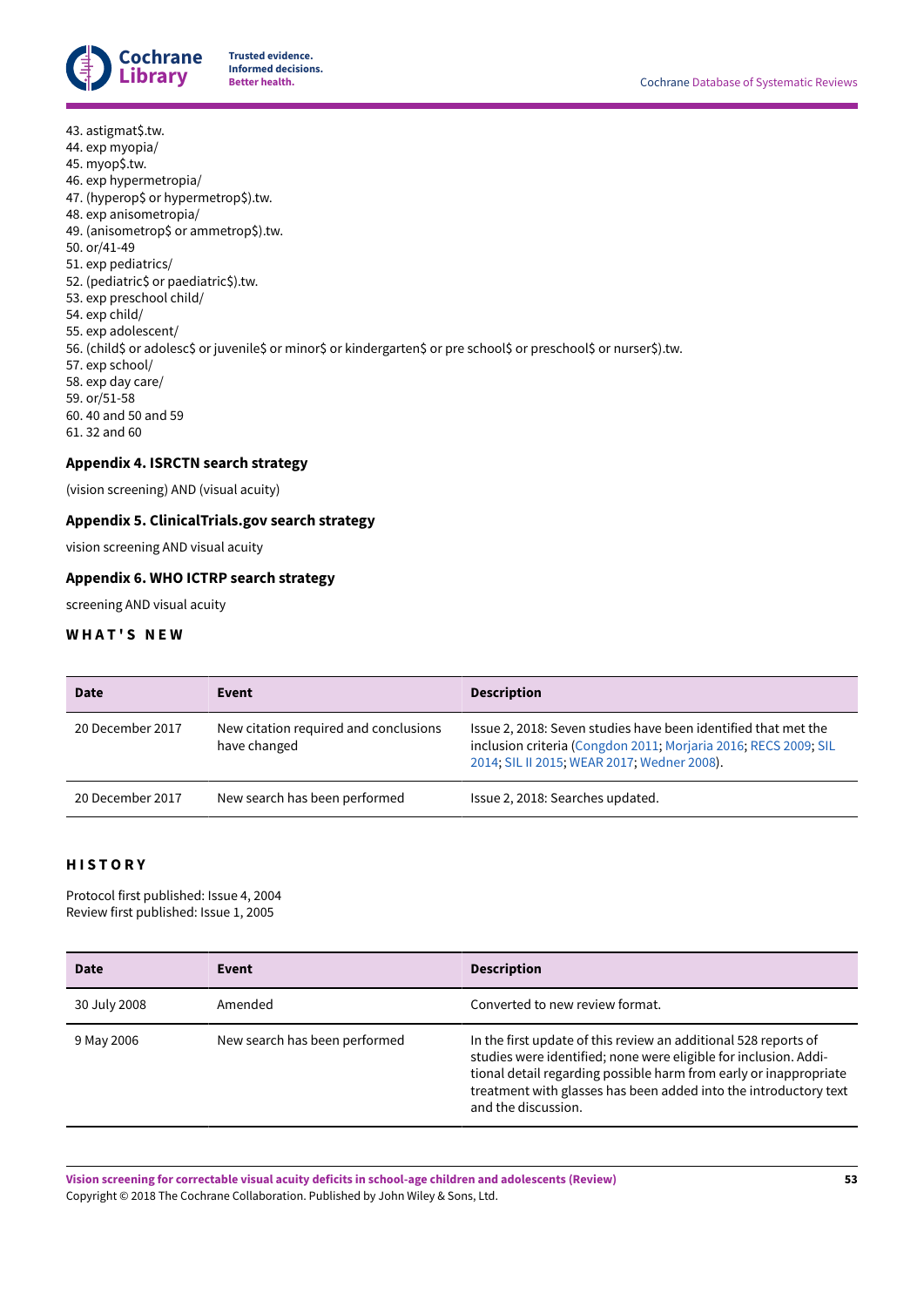## <span id="page-55-0"></span>**C O N T R I B U T I O N S O F A U T H O R S**

Co-ordinating the review: JE, CP

Undertaking manual searches: CP

Screening search results: JE, PM, CP

Organising retrieval of papers: JE, CP Screening retrieved papers against inclusion criteria: JE, PM, CP

Appraising quality of papers: CP, JE Abstracting data from papers: CP, JE Writing to authors of papers for additional information: CP, JE Providing additional data about papers: CP Obtaining and screening data on unpublished studies: CP Data management for the review: CP, JE Entering data into Review Manager 5: JE Analysis of data: JE, CP Interpretation of data: JE, CP, PM

Writing the review: JE, CP, PM

## <span id="page-55-1"></span>**D E C L A R A T I O N S O F I N T E R E S T**

Jennifer Evans is an investigator of one of the included studies [Morjaria 2016.](#page-27-1) Priya Morjaria is an investigator of one of the included studies [Morjaria 2016.](#page-27-1) Christine Powell: none

## <span id="page-55-2"></span>**S O U R C E S O F S U P P O R T**

#### **Internal sources**

• No sources of support supplied

## **External sources**

- The College of Optometrists, UK.
	- The College provided funding to Cochrane Eyes and Vision to update this review (2018).
- National Institute for Health Research NIHR), UK.
	- \* Richard Wormald, Co-ordinating Editor for Cochrane Eyes and Vision (CEV) acknowledges financial support for his CEV research sessions from the Department of Health through the award made by the National Institute for Health Research to Moorfields Eye Hospital NHS Foundation Trust and UCL Institute of Ophthalmology for a Specialist Biomedical Research Centre for Ophthalmology.
	- \* This protocol was supported by the National Institute for Health Research, via Cochrane Infrastructure funding to the CEV UK editorial base.

The views and opinions expressed therein are those of the authors and do not necessarily reflect those of the Systematic Reviews Programme, NIHR, NHS or the Department of Health.

- Christian Blind Mission, Germany.
- Sightsavers International, UK.

## <span id="page-55-3"></span>**DIFFERENCES BETWEEN PROTOCOL AND REVIEW**

## **Amendments to the objectives**

We simplified the objectives, removing additional statements about subgroup analyses and outcomes, as these are described elsewhere in the methods.

## **Amendments to the criteria for considering studies for this review**

Types of studies: we planned to describe other studies if randomised controlled trials (RCTs) were not found but in the event we identified RCTs and have not considered other study types systematically.